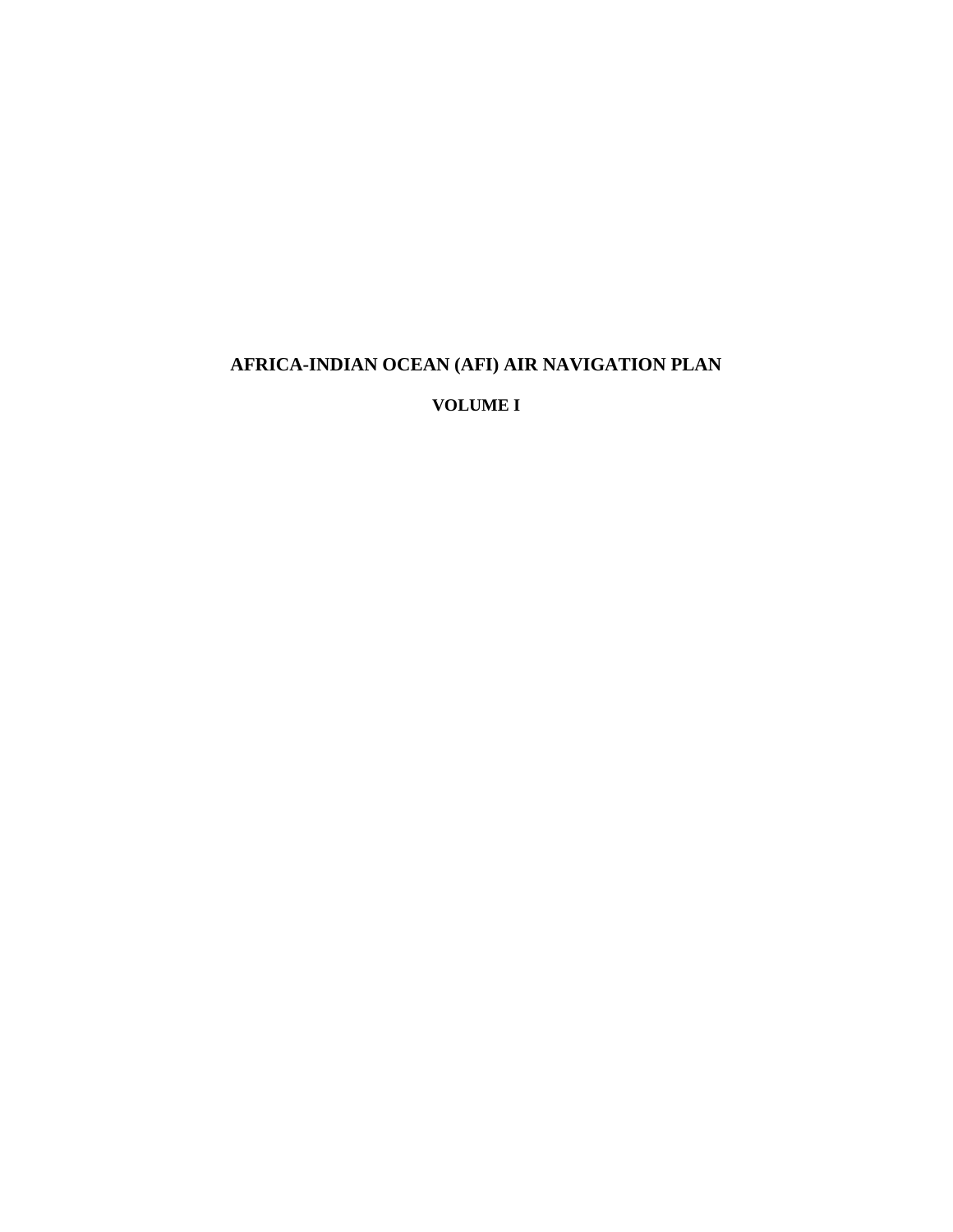# **AFRICA-INDIAN OCEAN (AFI) AIR NAVIGATION PLAN**

**VOLUME I**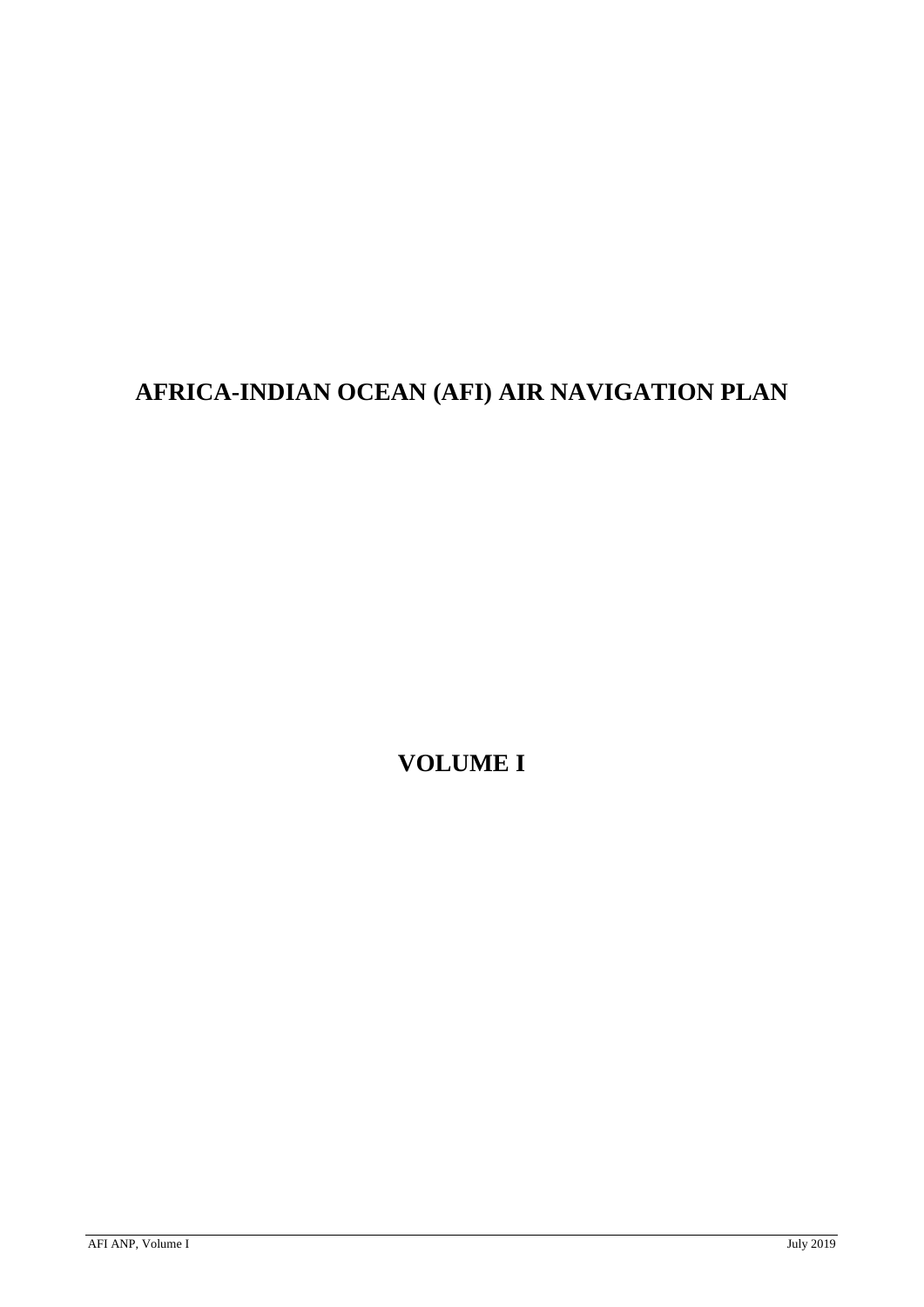# **TABLE OF CONTENTS**

| Appendix A — Procedure for the Amendment of Regional Air Navigation Plans                                            |
|----------------------------------------------------------------------------------------------------------------------|
|                                                                                                                      |
| Table GEN I-1 — List of Flight Information Regions (FIR)/Upper Information Regions (UIR) in the<br><b>AFI</b> Region |
|                                                                                                                      |
| <b>General Regional Requirements</b>                                                                                 |
| Table AOP I-1 — International aerodromes required in the AFI Region                                                  |
| <b>Specific Regional Requirements</b>                                                                                |
|                                                                                                                      |
| <b>General Regional Requirements</b>                                                                                 |
| <b>Specific Regional Requirements</b>                                                                                |
|                                                                                                                      |
| <b>General Regional Requirements</b>                                                                                 |
| <u>Table ATM I-1 — Flight Information Regions (FIR)/Upper Flight Information Regions (UIR) in</u><br>the AFI Region  |
| Chart ATM I-1 — Flight Information Regions (FIR) in the AFI Region                                                   |
| Chart ATM I-2 — Upper Flight Information Regions (UIR) in the AFI Region                                             |
| <b>Specific Regional Requirements</b>                                                                                |
|                                                                                                                      |
| <b>General Regional Requirements</b>                                                                                 |
| Table MET I-1 - State Volcano Observatories                                                                          |
| <b>Specific Regional Requirements</b>                                                                                |
|                                                                                                                      |
| <b>General Regional Requirements</b>                                                                                 |
| Table SAR I-1 — Search and Rescue Regions (SRR) in the AFI Region                                                    |
| Chart SAR I-1 — Search and Rescue Regions in the AFI Region                                                          |
| <b>Specific Regional Requirements</b>                                                                                |
|                                                                                                                      |
| <b>General Regional Requirements</b>                                                                                 |
| <b>Specific Regional Requirements</b>                                                                                |
|                                                                                                                      |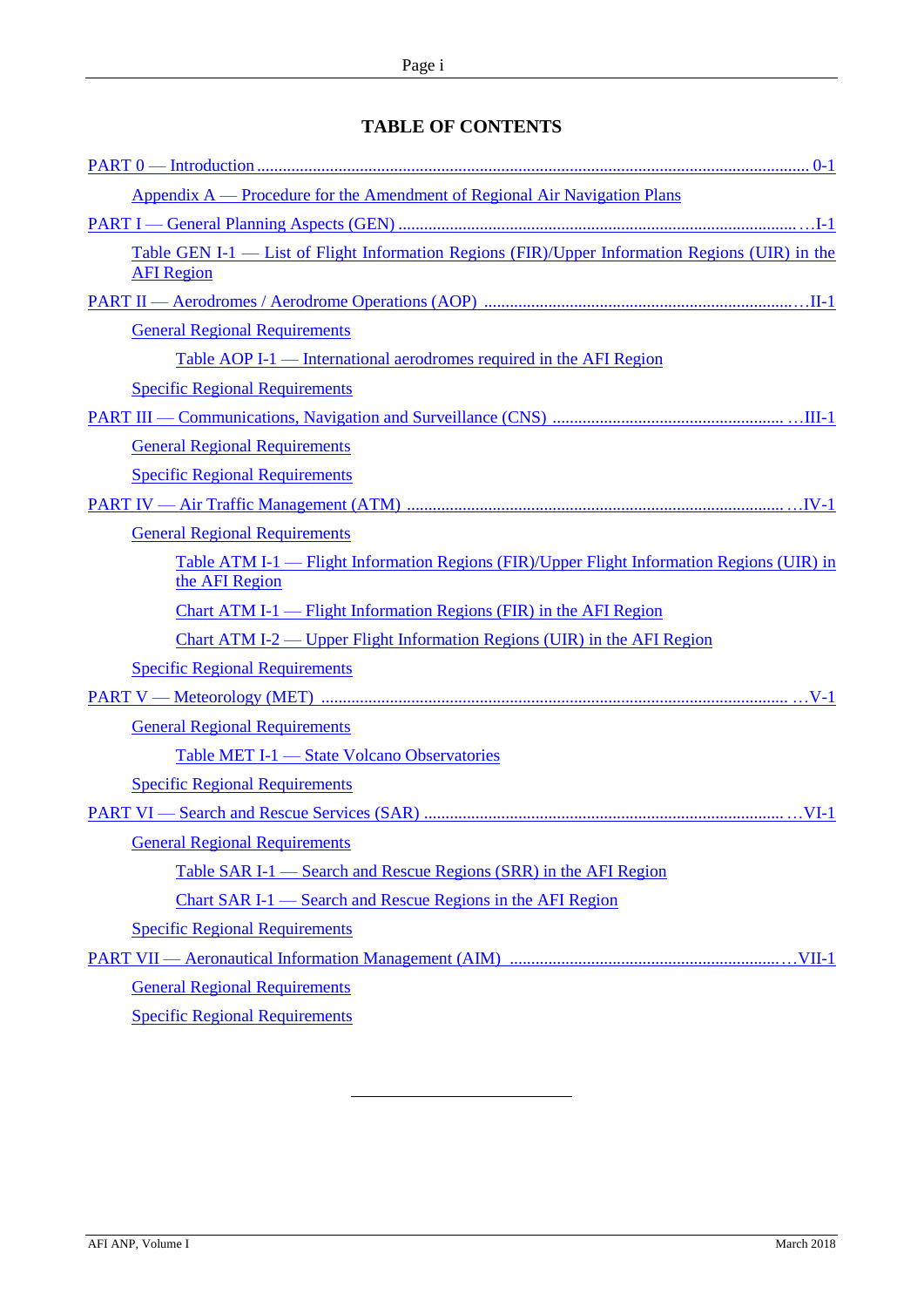# **AFI ANP, VOLUME I**

# **PART 0 – INTRODUCTION**

#### <span id="page-3-0"></span>**1. GENERAL**

1.1 On *18 June 2014*, the ICAO Council decided that the regional air navigation plans (ANPs) should be published in three volumes.

1.2 ANP Volume I contains stable plan elements whose amendment necessitates approval by the Council such as the assignment of responsibilities to States for the provision of aerodrome and air navigation facilities and services in accordance with Article 28 of the *Convention on International Civil Aviation* (Doc 7300); and the current to medium term mandatory regional requirements related to aerodrome and air navigation facilities and services to be implemented by States in accordance with regional air navigation agreements and requirements specific to the region which are not covered in the ICAO Standards and Recommended Practices (SARPs) and Procedures for Air Navigation Services (PANS). The material to be included in Volume I should minimise the requirement for frequent amendment. The following is a non-exhaustive list of such elements:

- Flight Information Regions (FIR) boundaries (Table and Charts);
- Search and Rescue Regions (SRR) boundaries (Table and Charts);
- Volcanic Ash Advisory Centres (VAAC);
- Tropical Cyclone Advisory Centres (TCAC); and
- Volcano Observatories (VO).

1.3 ANP Volume II contains dynamic plan elements material related to the assignment of responsibilities to States for the provision of aerodrome and air navigation facilities and services and the current to medium term mandatory regional requirements related to aerodrome and air navigation facilities and services to be implemented by States in accordance with regional air navigation agreements involving the relevant PIRG. The amendment of these elements does not require approval by the Council. The following is a non-exhaustive list of such elements:

- Major traffic flows;
- ATS route network:
- Meteorological Watch Offices (MWO);
- Secondary Surveillance Radar (SSR) codes;
- Five-letter name-codes; and
- VOLMET Broadcasts.

1.4 ANP Volume III contains dynamic/flexible plan elements providing implementation planning guidance for air navigation systems and their modernization taking into consideration emerging programmes such as the ICAO Aviation System Block Upgrades (ASBUs) and associated technology roadmaps described in the *Global Air Navigation Plan* (GANP) (Doc 9750). The ANP Volume III would also include appropriate additional guidance, particularly with regard to implementation, to complement the material contained in the ANP Volumes I and II. The amendment of Volume III would not require approval by the Council (approval of Part II is under the responsibility of the relevant PIRG).

*Note 1: The ANP does not list all facilities in the region(s) but only those required for international civil aviation operations. Documents from the Integrated Aeronautical Information Package and other States publications should be consulted for information on additional facilities and for operational information in general.*

*Note 2: The general structure of the regional plans for the parts which concern an air navigation field in Volumes I and II consists of an "Introduction", "General Regional Requirements" and "Specific Regional Requirements". Only Tables shown under "General Regional Requirements" are harmonized for all Regions. Should a Region require a Table for a specific field, this should be reflected under "Specific Regional Requirements" of the subject concerned. The naming convention for such tables consists of the technical field concerned (AOP, CNS, ATM, MET, SAR and AIM), the ANP Volume number (I or II), the Region (APAC, AFI, CAR/SAM, EUR, MID, NAM and NAT) and the consecutive number of the table. Examples are as follows: Table ATM I-EUR-1, Table CNS II-MID-1 or Table MET I-AFI-2.*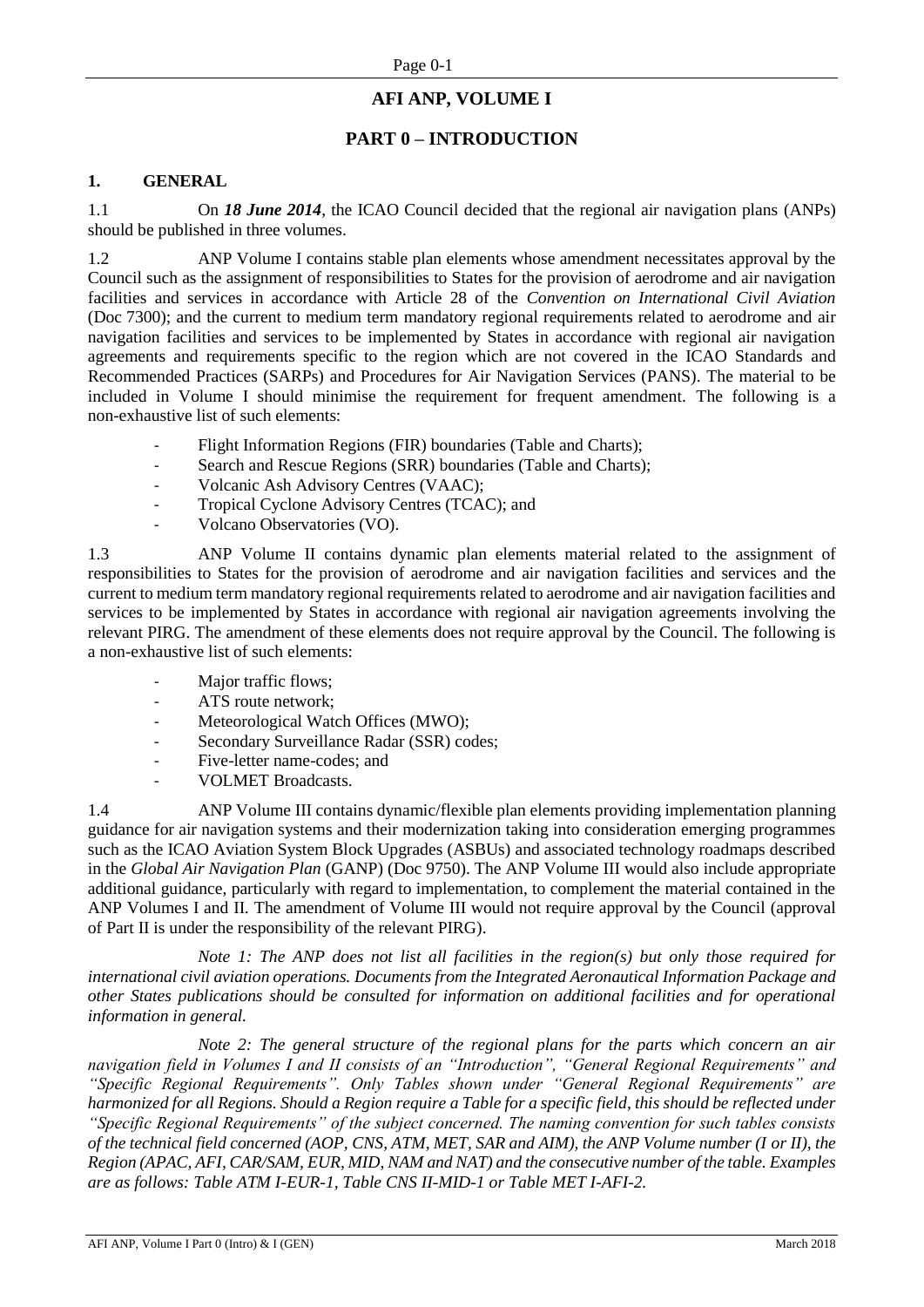1.5 Guidance material on the detail of programmes or concepts should be contained in supplementary material referenced appropriately or adopted as AFI Documents.

# **2. RELATIONSHIP BETWEEN THE GLOBAL AND REGIONAL AIR NAVIGATION PLANS**

2.1 The ANPs represent the bridge between, on one side, the global provisions in the ICAO SARPs and the GANP, and on the other side, the States' air navigation plans and implementation status.

2.2 The GANP represents a rolling, 15-year strategic methodology which leverages existing technologies and anticipates future developments based on State/industry-agreed operational objectives. The GANP is an overarching framework that includes key aviation policy principles to assist ICAO Regions, subregions and States with the preparation of their regional and State air navigation plans and to support the establishment of air navigation priorities.

# **3. OBJECTIVE AND PURPOSE OF REGIONAL AIR NAVIGATION PLANS**

3.1 The ANPs provide for the planning and implementation of air navigation systems within a specified area, in accordance with the agreed global and regional planning framework. They are developed to meet those needs of specific areas not covered in the worldwide provisions. The development and maintenance of the ANPs is undertaken by ICAO PIRGs with the assistance of the ICAO Secretariat.

3.2 The ANPs are used as a repository Document for the assignment of responsibilities to States for the provision of air navigation facilities and services within a specified area in accordance with Article 28 of the *Convention on International Civil Aviation* (Doc 7300).

3.3 The ANPs contain requirements related to the facilities and services to be implemented by States in accordance with regional air navigation agreements. The procedural parts of ANPs are published in the *ICAO Regional Supplementary Procedures* (SUPPs) (Doc 7030).

3.4 The ANPs contain provisions that States can follow in the planning of aerodrome and air navigation facilities and services activities, with the assurance that facilities and services furnished in accordance with the plan will form with those of other States an integrated system adequate for the foreseeable future.

3.5 The ANPs may serve as a legal basis for air navigation services charges which are levied for services provided or made available to users, in accordance with ICAO's *Policies on Charges for Airports and Air Navigation Services* (Doc 9082) and *ICAO Manual on Air Navigation Services Economics* (Doc 9161).

3.6 The ANPs support the performance-based approach to planning adopted by ICAO to measure the efforts made by States in implementing the agreed requirements.

# **4. MANAGEMENT AND AMENDMENT OF REGIONAL AIR NAVIGATION PLANS**

4.1 The elements of the existing planning system and the planning principles, operational requirements and planning criteria as developed for the Africa-Indian Ocean Region are kept under constant review by the APIRG in accordance with its schedule of meetings, in consultation with provider and user States and with the assistance of the ICAO Regional Offices concerned.

4.2 The detailed amendment procedure of the three ANP Volumes is described in paragraph 5 below.

# **5. PROCEDURE FOR THE AMENDMENT OF REGIONAL AIR NAVIGATION PLANS**

5.1 The procedure for the amendment of regional air navigation plans in three Volumes as approved by the Council is shown in **[Appendix A](#page-6-0)**.

# **6. ABBREVIATIONS**

6.1 The abbreviations used in this document are contained in the *Procedures for Air Navigation Services — ICAO Abbreviations and Codes (PANS-ABC)* (Doc 8400), with the exception of those used in the explanations of any tables appearing herein, which also give their meaning.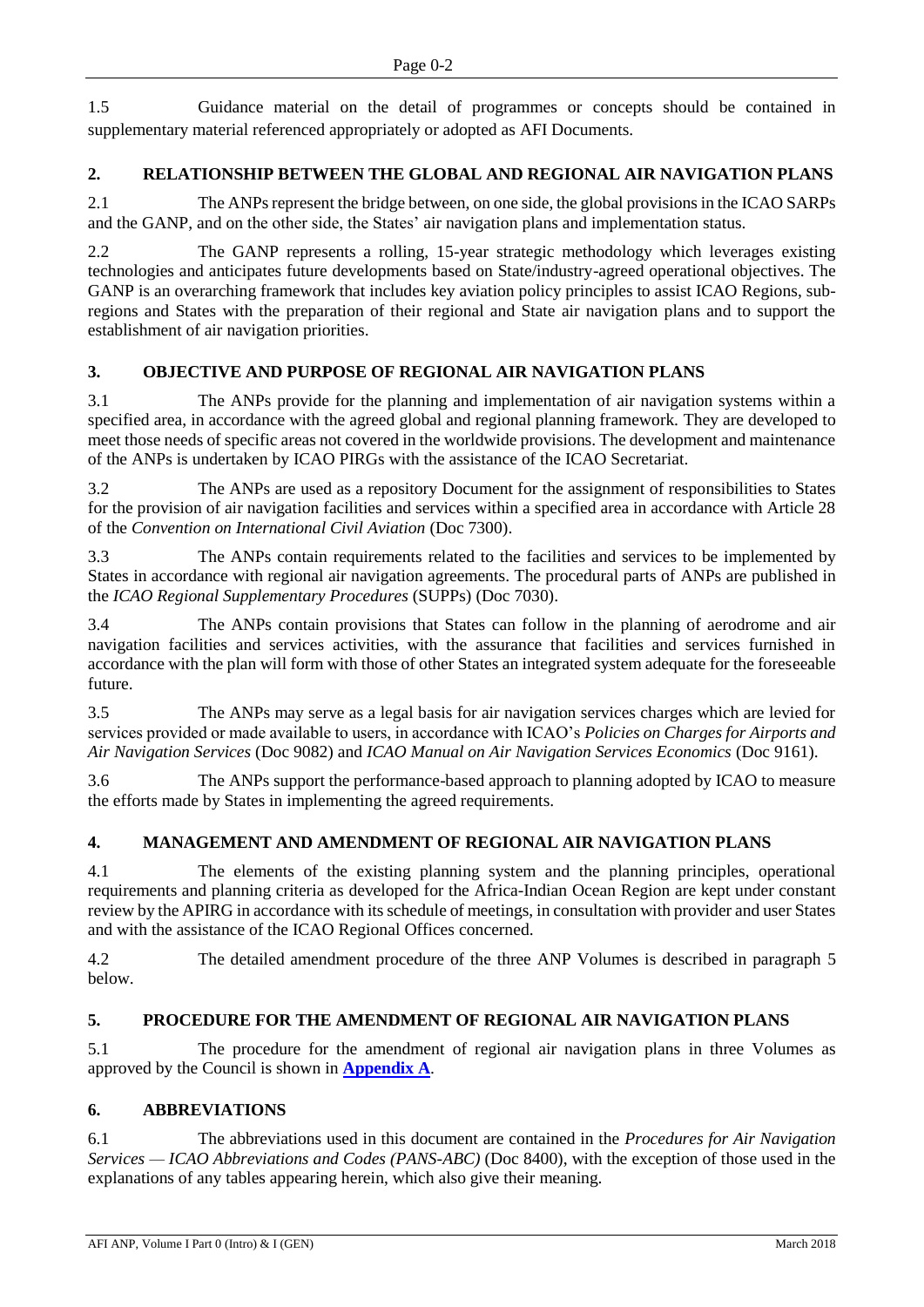#### **7. ESTABLISHMENT AND PROVISION OF A MULTINATIONAL ICAO AIR NAVIGATION FACILITY/SERVICE**

7.1 The operation of multinational air navigation services is well established within the Africa-Indian Ocean Region. The ICAO *Manual on Air Navigation Services Economics* (Doc 9161) details the ICAO policies on charges for air navigation services and provides additional information on the various models adopted globally. The introduction of multinational air navigation services does not dilute the principle that a State has the responsibility of overseeing the provision of air navigation services and that it shall maintain that responsibility within its sovereign airspace as well as within the airspace over the high seas for which it has accepted the responsibility for the provision of services. Where there is no intention to change or modify the FIR boundaries nor the facilities and services currently listed in the ANP there is not a requirement to amend the ANP. However, should changes to the FIR boundaries or to the facilities and services provided be required, such changes are likely to be subject to the ANP amendment procedure and should therefore be examined on a case-by-case basis. Advice on this issue can be obtained from the ICAO Regional Office(s). Any multinational arrangements for the provision of air navigation services should be registered with ICAO (Article 83 of the Convention (Doc 7300) and *Rules for Registration with ICAO of Aeronautical Agreements and Arrangements* (Doc 6685)).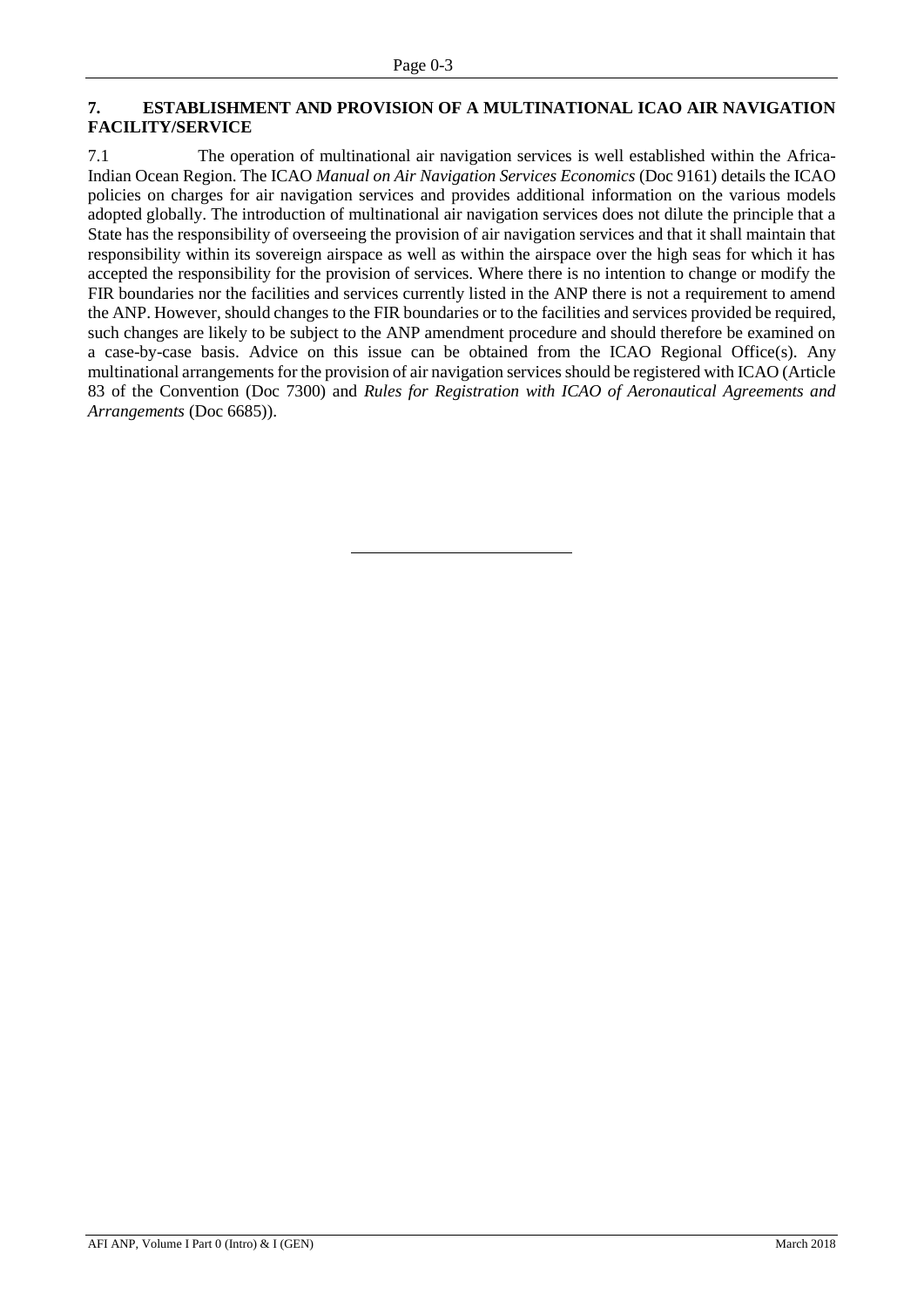# <span id="page-6-0"></span>**APPENDIX A - PROCEDURE FOR THE AMENDMENT OF REGIONAL AIR NAVIGATION PLANS**

*(Approved by Council on 18 June 2014)*

### **1. Introduction**

1.1 The procedure outlined below has been evolved to provide a means of maintaining the regional air navigation plans using an ANP web based platform.

#### **2. General criteria**

2.1 The Assembly has resolved that regional plans should be revised when it becomes apparent that they are no longer consistent with current and foreseen requirements of international civil aviation and that, when the nature of a required change permits, the associated amendment of the regional plan should be undertaken by correspondence between the Organization and the States and international organizations concerned.

2.2 When a State cannot immediately implement a particular part or a specific detail of a regional plan although it intends to do so, when practicable, this in itself should not lead to the State proposing an amendment to the plan.

2.3 The general structure of the regional plans for the parts which concern an air navigation field in Volumes I and II consists of an "Introduction", "General Regional Requirements" and "Specific Regional Requirements". As the section "General Regional Requirements" is harmonized for all regions, an amendment of the provisions (text) in "General Regional Requirements" will lead to amendment of Volumes I and II of the regional plans of all regions.

2.4 The amendment process of Volume III is under the responsibility of the relevant Planning and Implementation Regional Group (PIRG). The Parts 0 (Introduction) and I (General Planning Aspects) of Volume III are harmonized for all regions and the amendment of these parts should be made following interregional coordination.

# **3. User rights**

3.1 Access to the ANP web based platform to develop and submit amendment proposals to the regional plan and to comment on an officially issued amendment proposal should be provided through controlled access by the State's or international organization's designated Focal Points. The State or international organization should officially inform their respective Regional Office of the registration of their designated Focal Points.

#### **4. States and international organizations to be consulted**

4.1 The Secretary General, through the relevant Regional Office, will determine the States and international organizations to be consulted on the amendment proposal. These will generally only include the provider and user States and international organizations that have a direct and obvious interest in the amendment in question.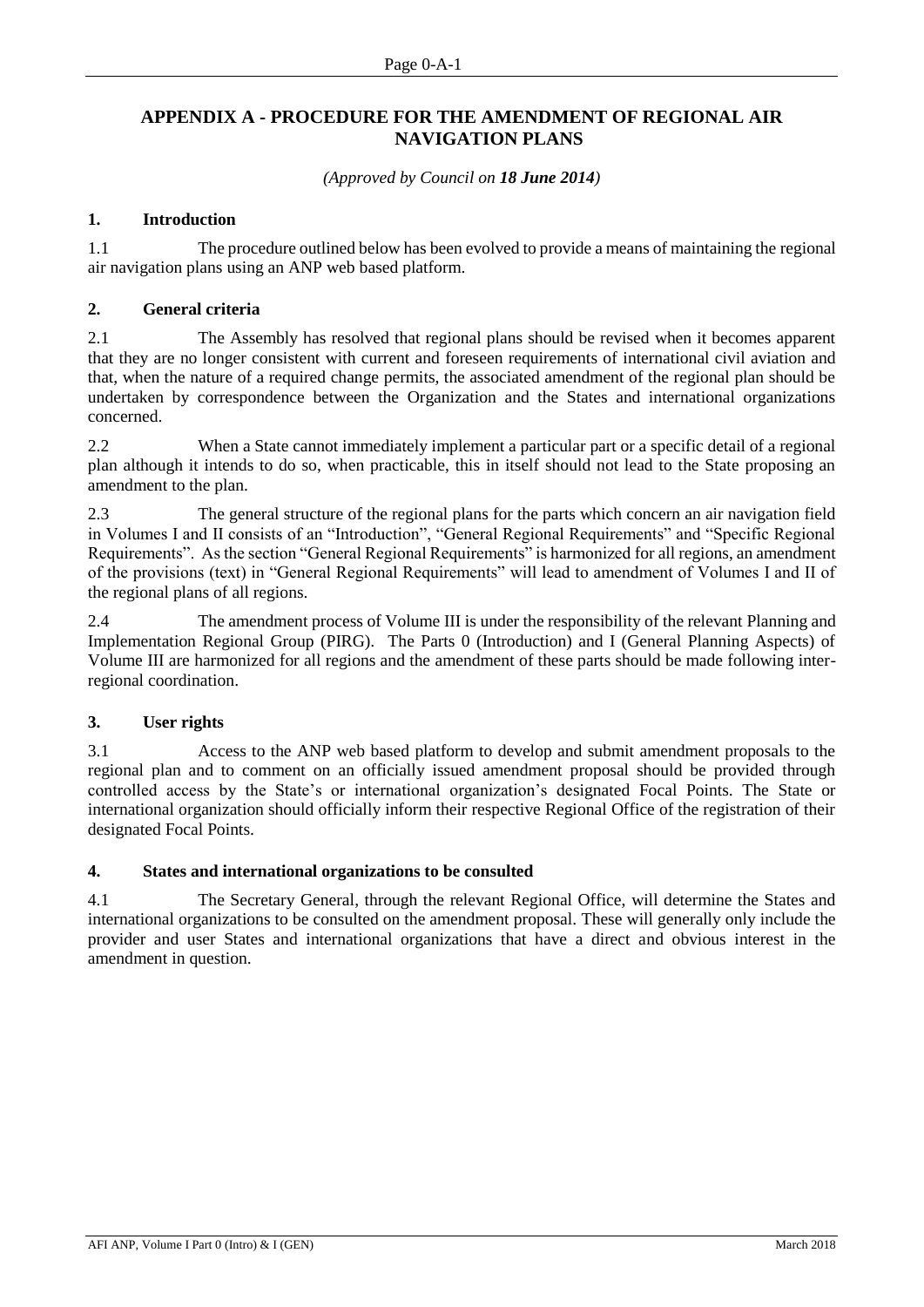# **PART A — AIR NAVIGATION PLANS, VOLUME I**

#### **5. Procedure for amendment of Volume I**

5.1 If, in the light of the above general criteria, any State (or group of States) wishes to effect a change in the approved air navigation plan for that region, it should propose to the Secretary General, through the Regional Office accredited to that State, an appropriate amendment to the plan, adequately documented; the proposal should include the facts that lead the State (or group of States) to the conclusion that the amendment is necessary. Such amendments may include additions, modifications or deletions. (This procedure does not preclude a State having previous consultation with other States before submitting an amendment proposal to the Regional Office.) This proposed amendment should be submitted via the web based tool and/or by correspondence to the Regional Office.

5.2 Upon studying the proposal, if the Secretary General considers that the proposed amendment requires further coordination through the relevant Planning and Implementation Regional Group (PIRG), the proposal will be presented, adequately documented, to the PIRG. The views of the PIRG will be coordinated with the originating State and the proposed amendment will be uploaded via the ANP web based platform for processing proposals for amendment for approval by the Council.

5.3 If the proposal concerns an amendment of the provisions (text) in "General Regional Requirements", the Secretary General will coordinate and circulate, through all Regional Offices, an amendment of all the regional plans.

5.4 If the Secretary General considers that the proposed amendment conflicts with established ICAO policy, or that it raises questions which the Secretary General considers should be brought to the attention of the Air Navigation Commission, the proposal will be presented, adequately documented, to the Commission. In such cases, the Commission will decide the action to be taken on the proposal.

5.5 The Secretary General, through the Regional Office, will circulate the proposal, adequately documented, with a request for comments to all provider and user States of the region considered affected as well as to user States outside the region and international organizations which may be invited to attend suitable ICAO meetings and which may be concerned with the proposal. The States and international organizations concerned should either send their comments/agreement/objection via the ANP web based platform and/or by correspondence to the Regional Office. Any comment or objection should be adequately supported by reasons for the comment or objection.

5.6 If, in reply to the Secretary General's inquiry, no objection is raised to the proposal by a specified date, the proposal should be submitted to the President of the Council, who is authorized to approve the amendment on behalf of the Council. The approved amendment should be incorporated into Volume I of the regional plan.

5.7 If, in reply to the Secretary General's inquiry, any objection is raised, and if objection remains after further consultation, the matter will be documented for discussion by the respective planning and implementation regional group (PIRG) and, ultimately for formal consideration by the Air Navigation Commission, if it remains unresolved. If the Commission concludes that the amendment is acceptable in its original or other form, it will present appropriate recommendations to the Council.

5.8 Proposals for the amendment of Volume I of the regional plan submitted by international organizations directly concerned with the operation of aircraft, which may be invited to attend suitable ICAO meetings and which attended the meeting(s) where the relevant regional plan is managed, will be dealt with in the same manner as those received from States, except that, before circulating a proposal to States and selected international organizations, the Secretary General will ascertain whether it has adequate support from the State or States whose facilities will be affected. If such support is not forthcoming, the proposal will be presented to the Commission, and the Commission will decide on the action to be taken on the proposal.

5.9 Proposals for the amendment of Volume I of the regional plan may also be initiated by the Secretary General, through the Regional Office accredited to that State, provided that the State or States whose facilities will be affected have expressed their concurrence with the proposal.

5.10 Amendments to Volume I of the regional plan which have been approved in accordance with the above procedure will be published in the ANP web based platform at convenient intervals.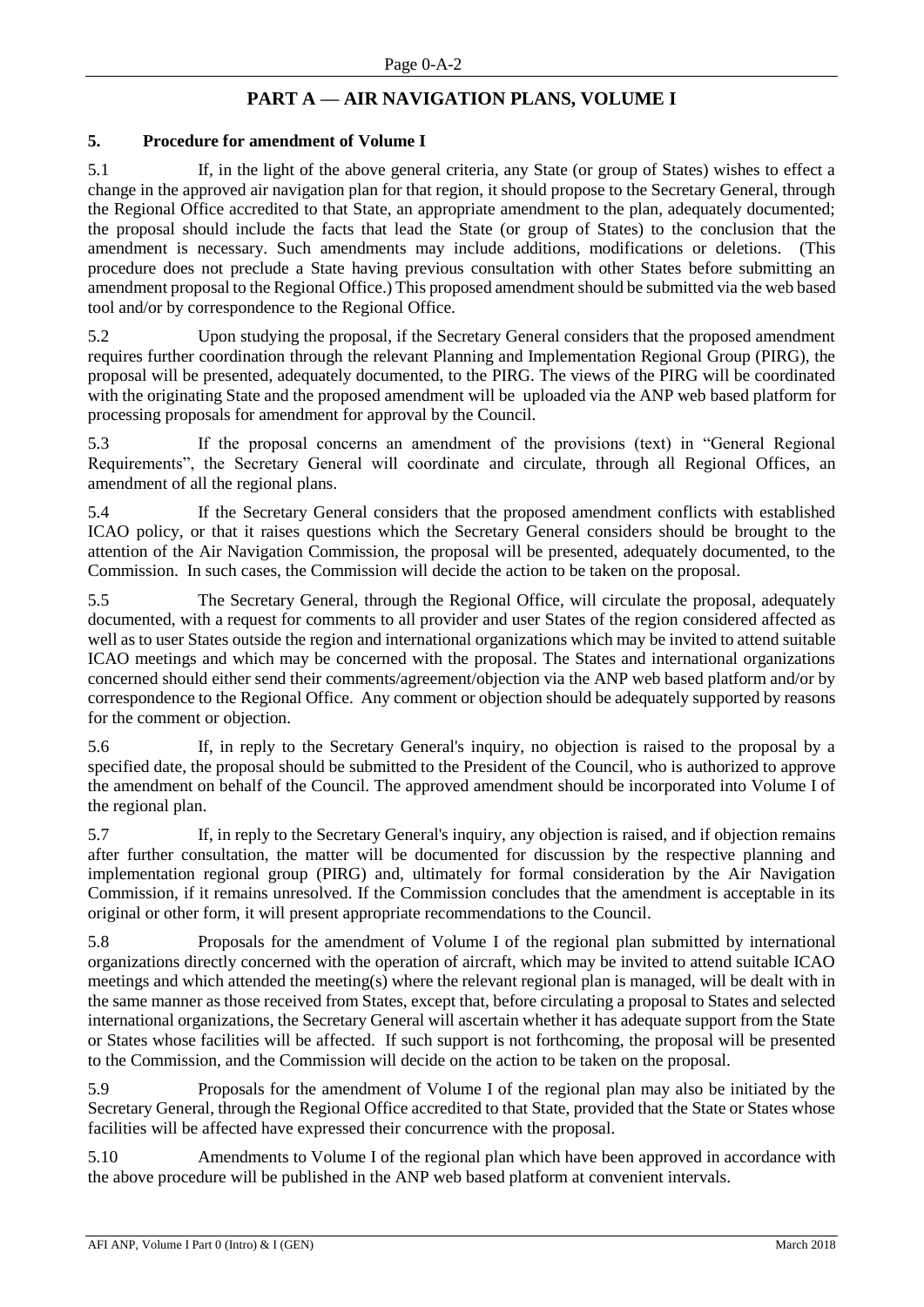# **PART B — AIR NAVIGATION PLANS, VOLUME II**

#### **6. Procedure for amendment of Volume II**

6.1 Amendments of Volume II of the regional plan should be effected on the basis of an adequately documented proposal submitted by a State (or a group of States) or the relevant PIRG to the Secretary General, through the Regional Office accredited to that State. The proposal should include the facts that lead to the conclusion that the amendment is necessary. Such amendments may include additions, modifications or deletions to Volume II of the regional plan. (This procedure does not preclude a State having previous consultation with other States before submitting an amendment proposal to the Regional Office.) This proposed amendment should be submitted via the ANP web based platform and/or by correspondence to the Regional Office.

6.2 If the proposal concerns an amendment of the provisions (text) in "General Regional Requirements", the Secretary General will coordinate and circulate, through all Regional Offices, an amendment of all the regional plans.

6.3 The ICAO Regional Office will circulate the proposal, adequately documented, with a request for comments to all provider and user States of the region considered affected as well as to user States outside the region and international organizations which may be invited to attend suitable ICAO meetings and which may be concerned with the proposal. The States and international organizations concerned should either send their comments/agreement/objection via the ANP web based platform and/or by correspondence to the Regional Office. Any comment or objection should be adequately supported by reasons for the comment or objection.

6.4 If, in reply to the ICAO Regional Office's inquiry, no objection is raised to the proposal by a specified date, it will be deemed that a regional agreement (involving the relevant PIRG) on the subject has been reached and the proposed amendment should be incorporated into Volume II of the regional plan.

6.5 If, in reply to the ICAO Regional Office's inquiry, any objection is raised, and if objection remains after further consultation, the matter will be documented for discussion by the respective planning and implementation regional group (PIRG) and, ultimately for formal consideration by the Air Navigation Commission, if it remains unresolved. If the Commission concludes that the amendment is acceptable in its original or other form, it will present appropriate recommendations to the Council.

6.6 Proposals for the amendment of Volume II of the regional plan submitted by international organizations directly concerned with the operation of aircraft, which may be invited to attend suitable ICAO meetings, where the relevant regional plan is managed, will be dealt with in the same manner as those received from States, except that, before circulating a proposal to States and selected international organizations, the Secretary General will ascertain whether the proposal has adequate support from the State or States whose facilities or services will be affected. If such support is not forthcoming, the proposal will not be pursued.

6.7 Proposals for the amendment of Volume II of the regional plan may also be initiated by the Secretary General, through the Regional Office accredited to that State, provided that the State or States whose facilities or services will be affected have expressed their concurrence with the proposal.

6.8 Amendments to Volume II of the regional plan which have been approved in accordance with the above procedure will be published in the ANP web based platform at convenient intervals.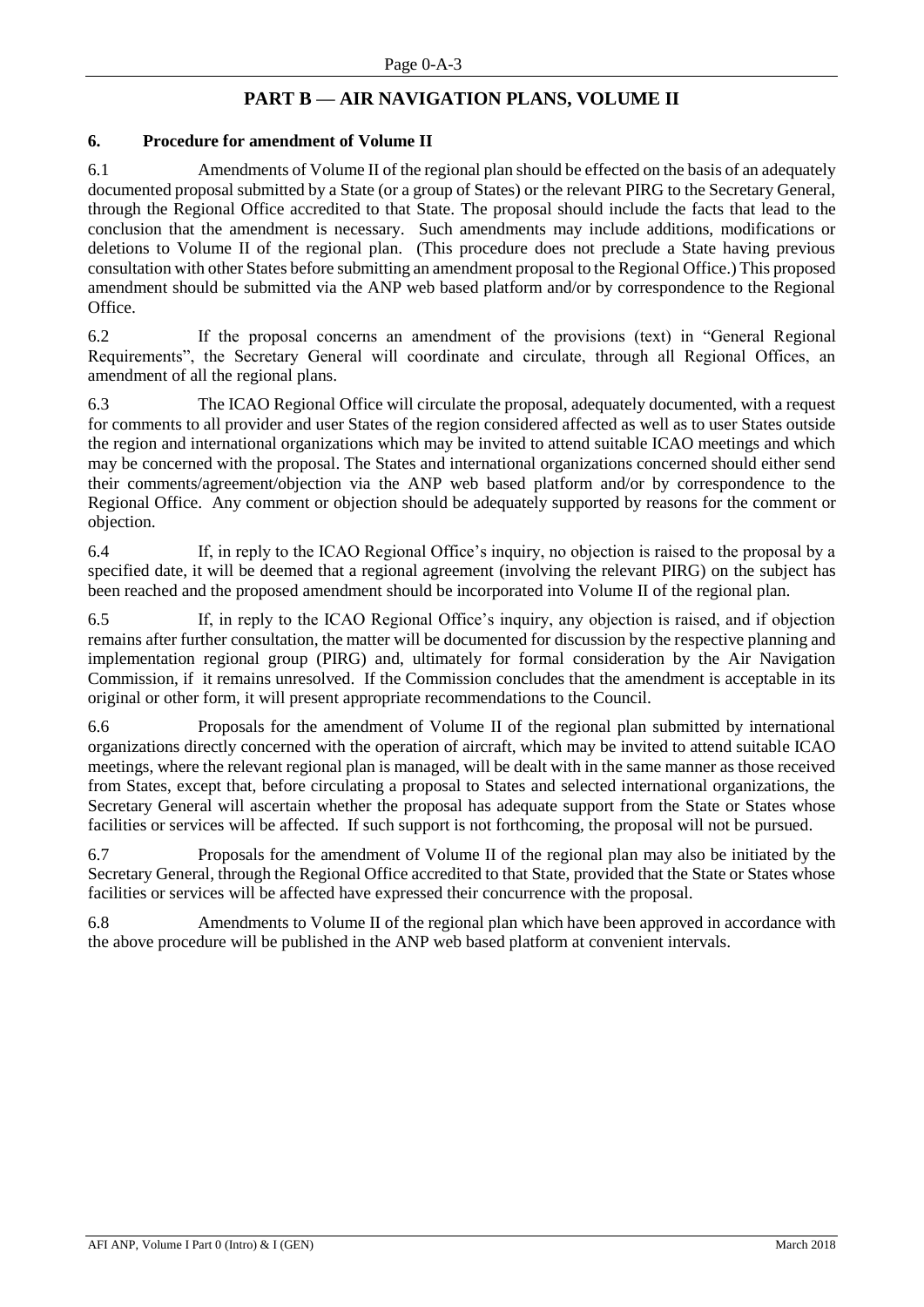# **PART C — AIR NAVIGATION PLANS, VOLUME III**

# **7. Procedure for amendment of Volume III**

7.1 Amendments of Volume III of the regional plan are under the responsibility of the relevant Planning and Implementation Regional Group (PIRG) and not subject to a formal application of the procedure for amendment of the ANP described in Parts A and B above. However, the amendment of the provisions of Part 0 - "Introduction" and Part I - "General Planning Aspects" needs special coordination, as specified in 7.4 below. Since these two Parts are harmonized for all regions, an amendment of the provisions contained therein will lead to amendment of Parts 0 and I of Volume III of the regional plans of all regions.

7.2 Amendments of Volume III of the regional plan should be effected on the basis of an adequately documented proposal submitted to the ICAO Regional Office concerned by:

- a State (or a group of States); or
- the relevant Planning and Implementation Regional Group (PIRG) of the region(s); or
- the ICAO Secretariat; or
- international organisations directly concerned with the operation of aircraft, which may be invited to attend suitable ICAO meetings and/or which attended the meeting(s) where the relevant Volume III amendments were agreed.

7.3 This procedure does not preclude a State (or group of States) having previous consultation with other States before submitting an amendment proposal to the Regional Office. Such amendments may include additions, modifications or deletions to Volume III of the regional plan. In addition, the facts that led to the conclusion that the amendment should be included.

7.4 If the proposal concerns an amendment of the provisions in Part 0 - "Introduction" or Part I - "General Planning Aspects", the ICAO Regional Office concerned will submit the proposal to ICAO Headquarters (Air Navigation Bureau) for coordination with all ICAO Regional Offices. The views of the ICAO Regional Offices will be taken into consideration in the consolidation/approval of the amendment by the ANB. The approved amendment will be published in Volume III of all regional plans at convenient intervals.

7.5 The mechanism for the amendment of Part II of Volume III of the regional plan should be developed, agreed by the relevant PIRG and reflected in the corresponding PIRG Handbook.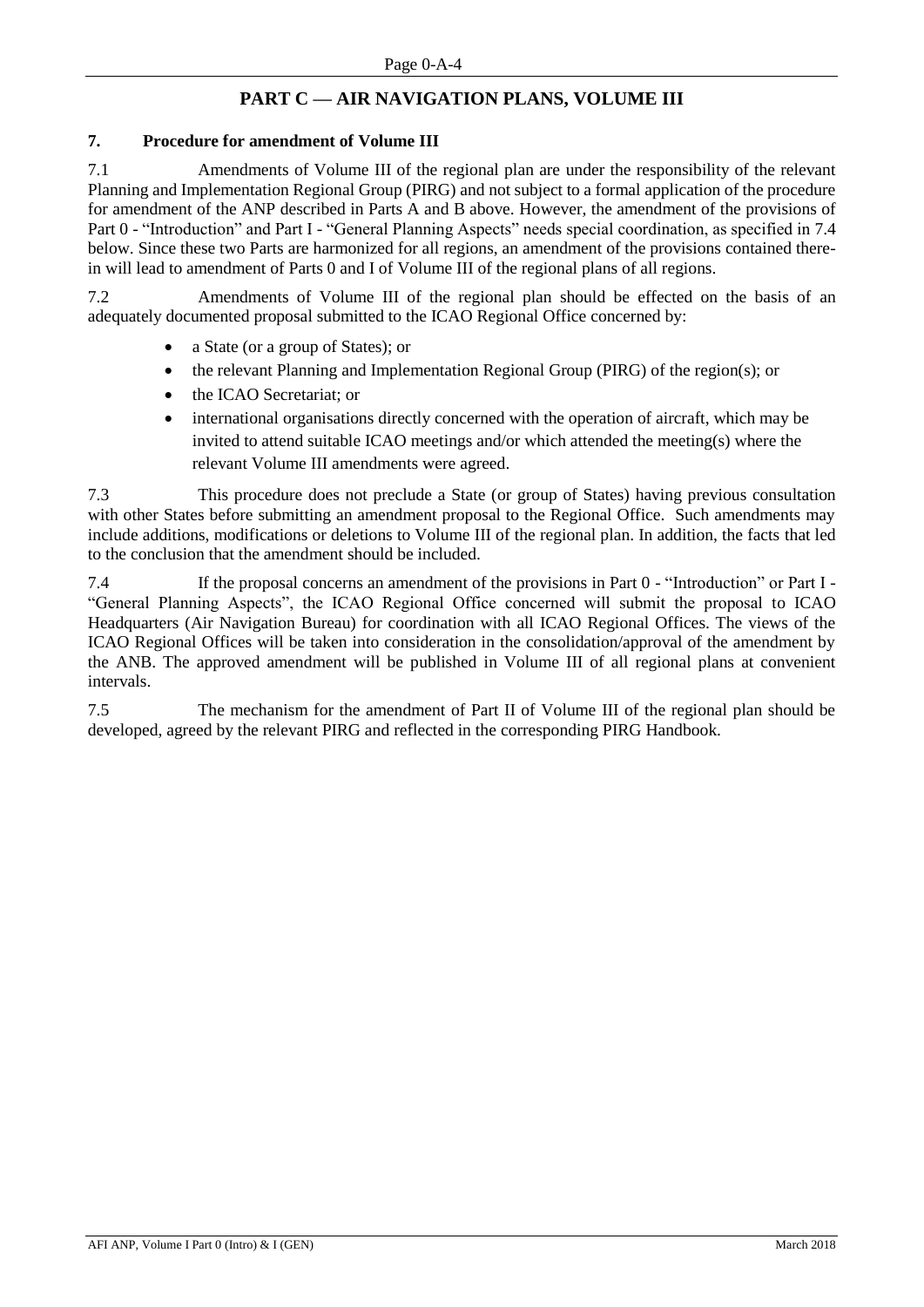# **AFI ANP, VOLUME I**

# **PART I – GENERAL PLANNING ASPECTS (GEN)**

### <span id="page-10-0"></span>**1. GEOGRAPHICAL SCOPE**

1.1 The AFI ANP is related to the ICAO Africa-Indian Ocean air navigation region. The ANP may call for the provision of basic facilities and services beyond the charted boundaries of a region where such facilities and services are necessary to meet the requirements of international air navigation within that region.

1.2 A number of States within the ICAO Africa-Indian Ocean Region are members of one or more sub-regional groupings which have development plans to improve air navigation services; such plans contribute to the regional implementation of the ICAO *Global Air Navigation Plan* (GANP) (Doc 9750).

#### **2. FLIGHT INFORMATION REGIONS**

2.1 **[Table GEN I-1](#page-15-0)** shows the current Flight Information Regions (FIR)/Upper Information Regions (UIR) which are part of the ICAO Africa-Indian Ocean Region. More details of the FIRs and UIRs within the Africa-Indian Ocean air navigation region are contained in **[Table ATM I-1](#page-33-0)** and **[Charts ATM I-1](#page-36-0)** and **[ATM I-2](#page-37-0)**.

#### **3. STATES' RESPONSIBILITIES**

3.1 Each Contracting State is responsible for the provision of facilities and services in its territory under Article 28 of the Convention as well as within the airspace over the high seas for which it has accepted the responsibility for the provision of services. The Council has recommended that these facilities and services include those specified in the ANPs.

3.2 The inclusion of the basic facilities and services provided by non-Contracting States and territories in regional ANPs is simply recognition that they are needed by or likely to affect international civil aircraft operations of Contracting States or the facilities and services of these States.

# **4. AFI REGIONAL PLANNING**

4.1 The regional planning and implementation process is the principal engine of ICAO's planning framework. It is here that the top-down approach comprising global guidance and regional harmonization measures converges with the bottom-up approach constituted by national planning by States.

# **4.2 PERFORMANCE BASED APPROACH**

#### 4.2.1 **Global Approach**

4.2.1.1 In an effort to assist planners in weighing outcomes and making appropriate decisions, the *Manual on Global Performance of the Air Navigation System (Doc 9883)* has been developed. In this respect ICAO has defined 11 Key Performance Areas (KPAs), one for each of the *Global ATM Operational Concept*  (Doc 9854) expectations outlined below.

4.2.1.2 These general expectations are relative to the effective operation of the ATM system. The ICAO planning objective is to achieve a performance based global air traffic management (ATM) system through the implementation of air navigation systems and procedures in a safe, progressive, cost-effective and cooperative manner.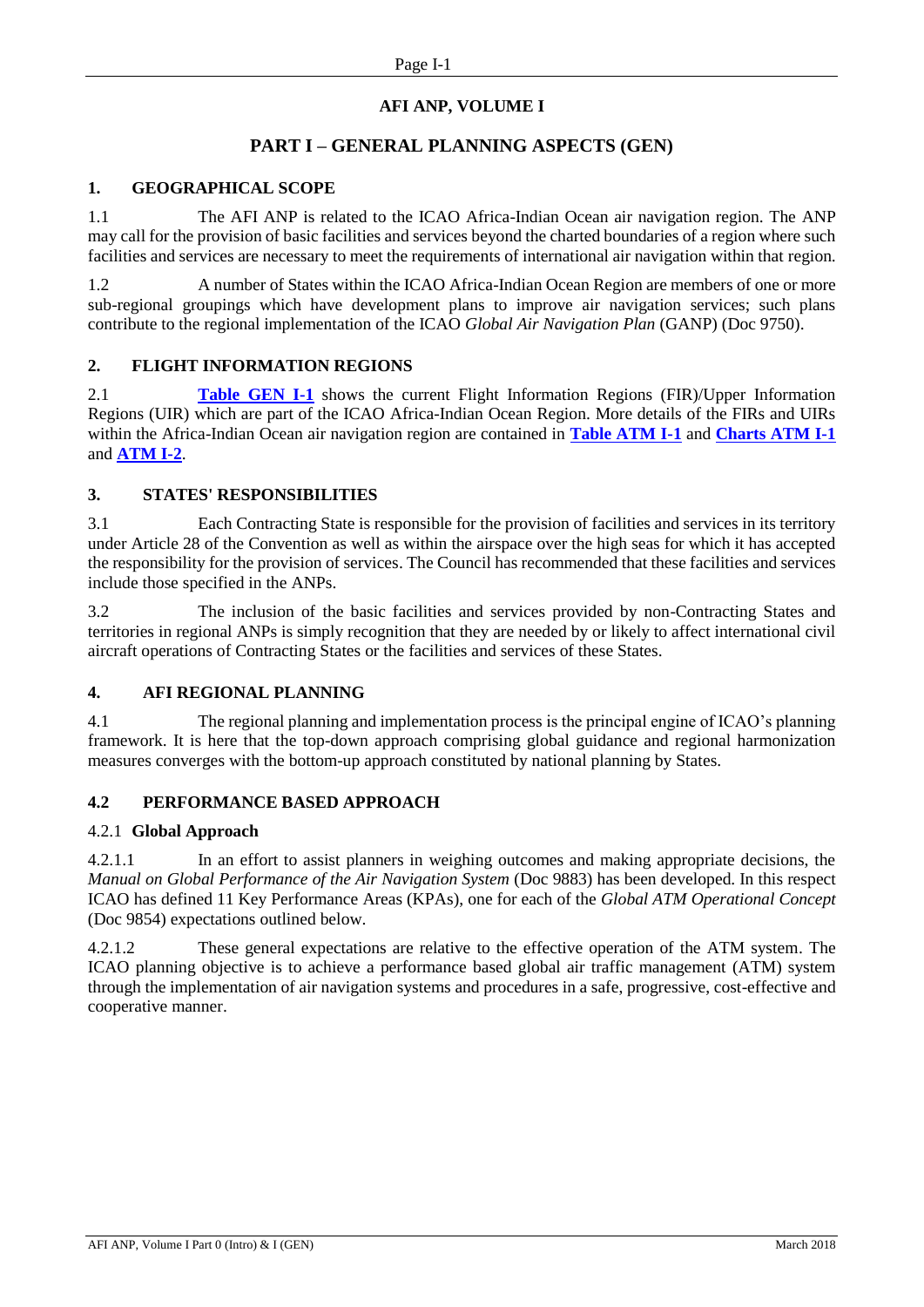# **5. RELATIONSHIP BETWEEN GLOBAL, REGIONAL AND NATIONAL PLANNING**



**Figure 1. Relationship between global, regional and national plans.**

5.1 Planning takes place at global, regional and national levels. Planning is accomplished with the help of planning tools and methodologies that are used primarily at the regional and national levels, conditioned by guidance from the global level. The basis for effective planning is the GANP (Doc 9750), which should guide the development of regional and national implementation plans that will support system architectures.

# **6. HUMAN RESOURCE PLANNING**

6.1 Human resource planning can be considered "*the systematic and continuing process of analysing an organisation's human resource needs under changing conditions and developing personnel policies appropriate to the longer-term effectiveness of the organisation. It is an integral part of corporate planning and budgeting procedures since human resource costs and forecasts both affect and are affected by longer-term corporate plans.*" 1

6.2 Estimating current and future requirements for civil aviation personnel and training capacity is essential for human resource planning, institutional capacity building, and related funding and policy measures. Such planning will need to take into account the interdependencies for supply and demand of qualified personnel at national, regional and global levels.

# 6.3 **Human Performance**

6.3.1 The high level of automation and interdependencies across aviation disciplines will only increase with evolving air navigation systems. To maximise potential safety and efficiency benefits that these offer, the development of human-driven, rather than engineering-driven interfaces is required, making it easier for the human operator to make sound decisions and take correct actions. Similarly, as part of a safety management systems approach, procedures need to be identified for the use of current and new technologies that take into account human capabilities and manage the risk associated with human limitations.

-

<sup>&</sup>lt;sup>1</sup> Defined by the UK Institute of Personnel and Development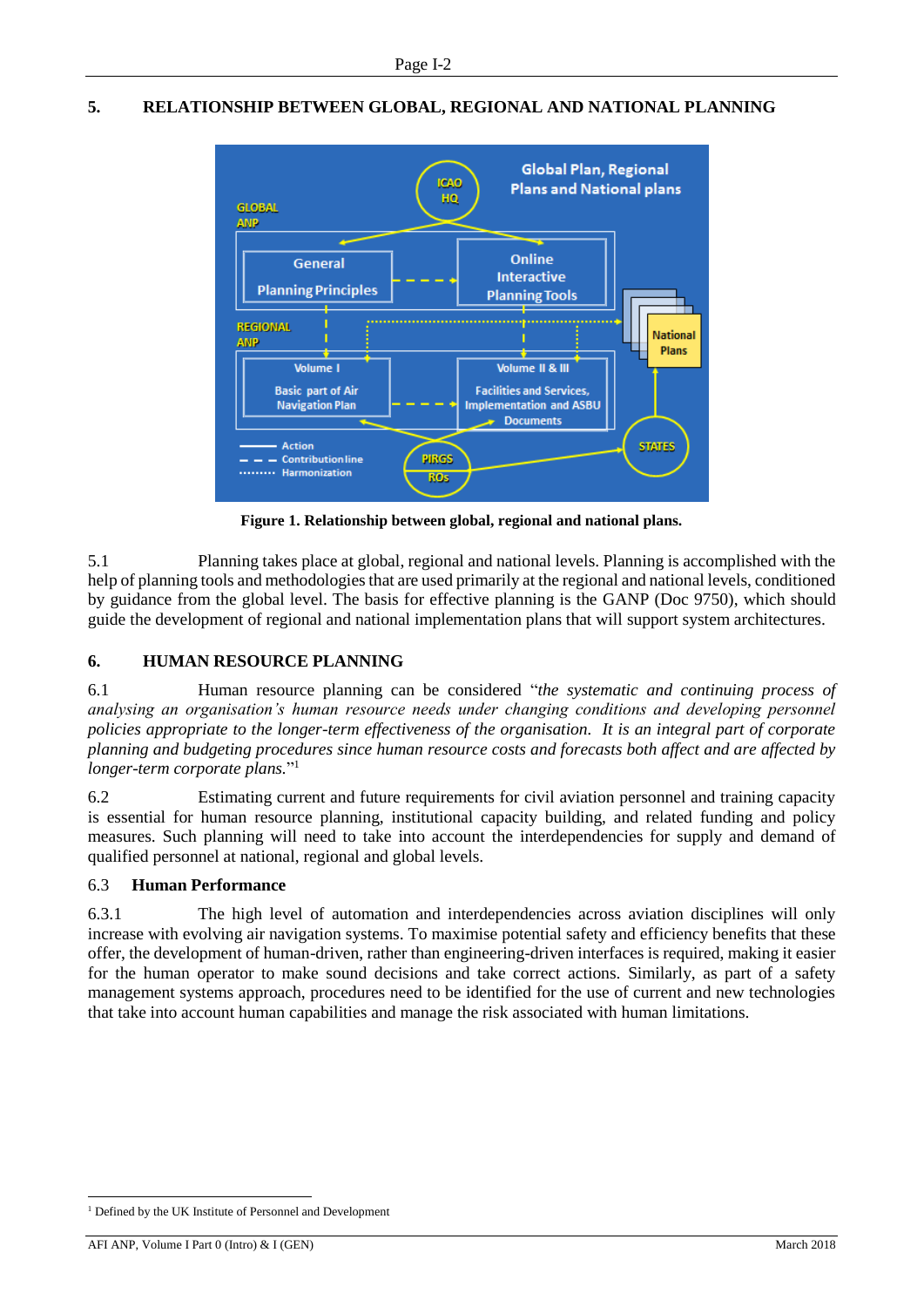6.3.2 States should:

- a) Identify a certification process that requires at the design stage:
	- i) recognition of the potential human performance issues that the proposed new technology attempts to address; and
	- ii) consideration of the potential human performance issues, including changes in roles and the effects on individual and team behaviours, that may be introduced by the proposed new technology.
- b) Identify processes for the implementation of new technologies, systems and procedures that describes the means by which human performance considerations can be addressed within operational contexts.
- c) Consider the management of human performance-related risks as a necessary and essential aspect of the oversight of safety management systems.
- d) Ensure that their technical personnel have exposure to training in human factors.

#### 6.4 **Training**

6.4.1 A major goal of CNS/ATM systems is to create a seamless air navigation system. A seamless air navigation environment will require adequately qualified personnel prepared to perform their jobs in an evolving environment. At the same time, shortcomings in human resource planning and training are frequently mentioned as one of the reasons for the lack of implementation of regional ANPs. Human resource development challenges will be compounded during the transition period to CNS/ATM systems. As the existing and emerging air navigation technologies will co-exist in parallel for a period of time, civil aviation personnel will need to learn new skills, whilst retaining those needed to operate and maintain existing systems. To meet this challenge, a cooperative approach should be used in civil aviation training within the region. This approach should:

- a) ensure that the training needs for the region are identified, documented and kept up to date;
- b) facilitate the access to specialized types of training needed within the region or subregions that individual States cannot justify based on their national training needs alone;
- c) ensure that a balanced market exists to support the development and on-going implementation of high-quality training in one or more training centres within the region or sub-regions;
- d) endeavour to distribute equitably regional training activities among the training centres established within the region or sub-regions.
- e) take advantage of readily available training materials including those available through the TRAINAIR Plus sharing system.

6.4.2 Appropriate bodies should be established to facilitate regional and sub-regional training planning. A quantitative approach should be used to determine the training capabilities needed within a region or sub-region. Decisions concerning required training capabilities should be based on an aggregate of training needs for existing air navigation technologies, as well as emerging technologies. A State consultation process should be used to formulate a plan for the establishment of specific regional training centres.

#### 6.5 **Training of technical personnel**

6.5.1 States should develop and implement comprehensive training programmes and periodic training plans for all technical staff, including initial, on-the-job, recurrent and specialized training.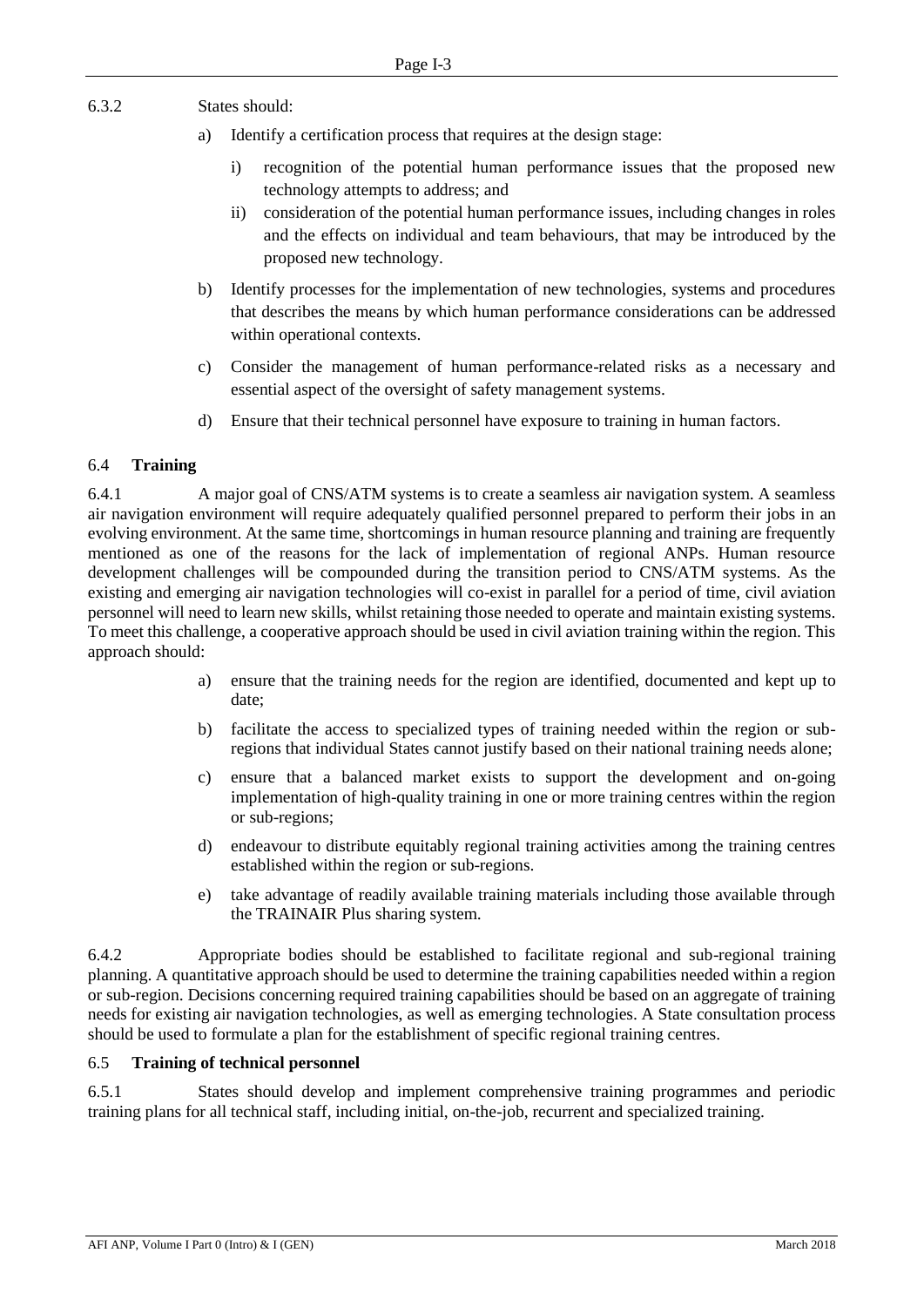# **7. SAFETY CONSIDERATIONS**

7.1 Safety fundamentally contributes to the sustainable growth of a sound and economically viable civil aviation system that continues to foster economic prosperity and social development. With air traffic projected to double in the next 15 years, safety risks must be addressed proactively to ensure that this significant capacity expansion is carefully managed and supported through strategic regulatory and infrastructure developments. It is imperative therefore that States and regions remain focused on their safety priorities as they continue to encourage expansion of their air transport sectors.

7.2 Acceptable safety levels are related to the establishment of State safety programmes (SSPs) that are able to anticipate and effectively respond to safety-related occurrences, resulting in continual improvements to an already low global accident rate. The *Global Aviation Safety Plan* (GASP) specifically establishes targeted safety objectives and initiatives that support SSP implementation while ensuring the efficient and effective coordination of complementary safety activities between all stakeholders.

7.3 PIRGs should harmonize activities undertaken to address aviation safety issues on a regional basis with the Regional Aviation Safety Groups (RASGs). In addition, PIRGs should coordinate relevant safety matters with RASGs to ensure consistency and avoid overlap.

7.4 PIRGs should ensure that air navigation services development programmes are consistent with the GASP safety objectives and initiatives. States are responsible for the prompt elimination of their air navigation deficiencies. Detailed information on the process of identifying and managing air navigation deficiencies is contained in the APIRG Handbook [\(English](http://www.icao.int/WACAF/Documents/APIRG/APIRG%20HANDBOOK-Eng.pdf)[/French\)](http://www.icao.int/WACAF/Documents/APIRG/APIRG%20HANDBOOK.pdf).

7.5 Adherence to the ICAO SARPs will significantly contribute to aviation safety. States should therefore ensure that they have the necessary regulatory framework in place to reinforce the adoption of the ICAO SARPs within their national regulations. States should also ensure that any differences to the ICAO SARPs have been assessed in respect of safety and are notified in accordance with ICAO requirements.

#### 7.6 **Unsatisfactory Conditions Reporting**

7.6.1 States should act on any serious problems encountered due to the lack of implementation or prolonged unavailability of air navigation facilities or services required by the ANPs as reported by users of air navigation facilities and services.

# **8. ENVIRONMENT CONSIDERATIONS**

8.1 It is an ICAO Strategic Objective to minimize the adverse effects of global civil aviation on the environment. PIRGs should ensure that environmental factors are taken into consideration when performance based systems implementation plans are developed and may wish to coordinate their plans with the State Action Plans on  $CO<sub>2</sub>$  Emissions Reduction. The results of environmental analysis can be useful in providing national decision-makers within the various sub-regions with information upon which to base airspace architecture decisions and in providing information on what the aviation industry is doing now to protect the environment in the future. Tools such as the ICAO Fuel Savings Estimation Tool (IFSET) are available from the ICAO public website to help quantify the environmental benefits from operational improvements. Environmental considerations should, however, not compromise acceptable levels of safety and be balanced against operational and economic considerations.

# **9. AIR TRAFFIC FORECASTS**

9.1 Regional traffic forecasting supports the regional air navigation system planning. All States generally prepare individual forecasts, taking account of the regional information, for national planning purposes. A uniform strategy has been adopted by ICAO for the purpose of preparing traffic forecasts and other planning parameters in support of the regional planning process. This information should be shared through at least the sub-regional groupings to enable effective regional planning development.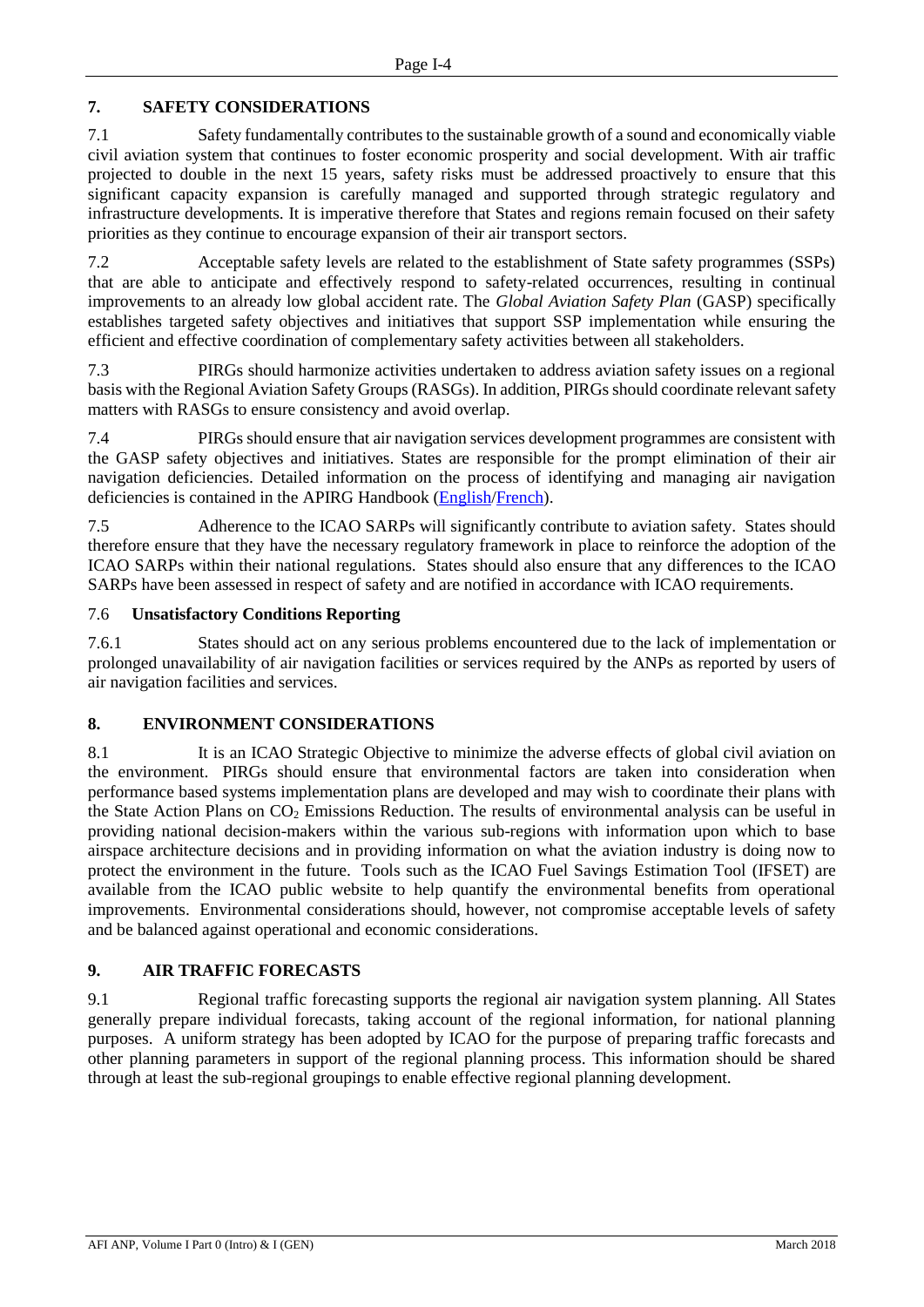# **10. CONTINGENCY PLANNING**

10.1 Contingency plans may constitute a temporary deviation from the approved ANPs; such deviations are approved, as necessary, by the President of the ICAO Council on behalf of the Council.

10.2 The effects of disruption of services in particular portions of airspace are likely to affect significantly the services in adjacent airspace. States should co-ordinate with neighbouring States in the development and implementation of contingency plans, which in some cases may be developed on a subregional basis.

10.3 ICAO will initiate and coordinate appropriate contingency action in the event of disruption of air traffic services and related supporting services affecting international civil aviation operations provided by a State in the event that the authorities cannot adequately discharge their responsibility for the provision of such services to ensure the safety of international civil aviation operations. In such circumstances, ICAO will work in coordination with States responsible for airspace adjacent to that affected by the disruption and in close consultation with international organizations concerned.

10.4 Regional contingency plans will be developed, approved and maintained by APIRG with the support of ICAO and other organizations.

10.5 States should prepare their contingency plans in advance and ensure their availability or accessibility to the ICAO Regional Office. The plans should be reviewed at regular intervals and updated as required.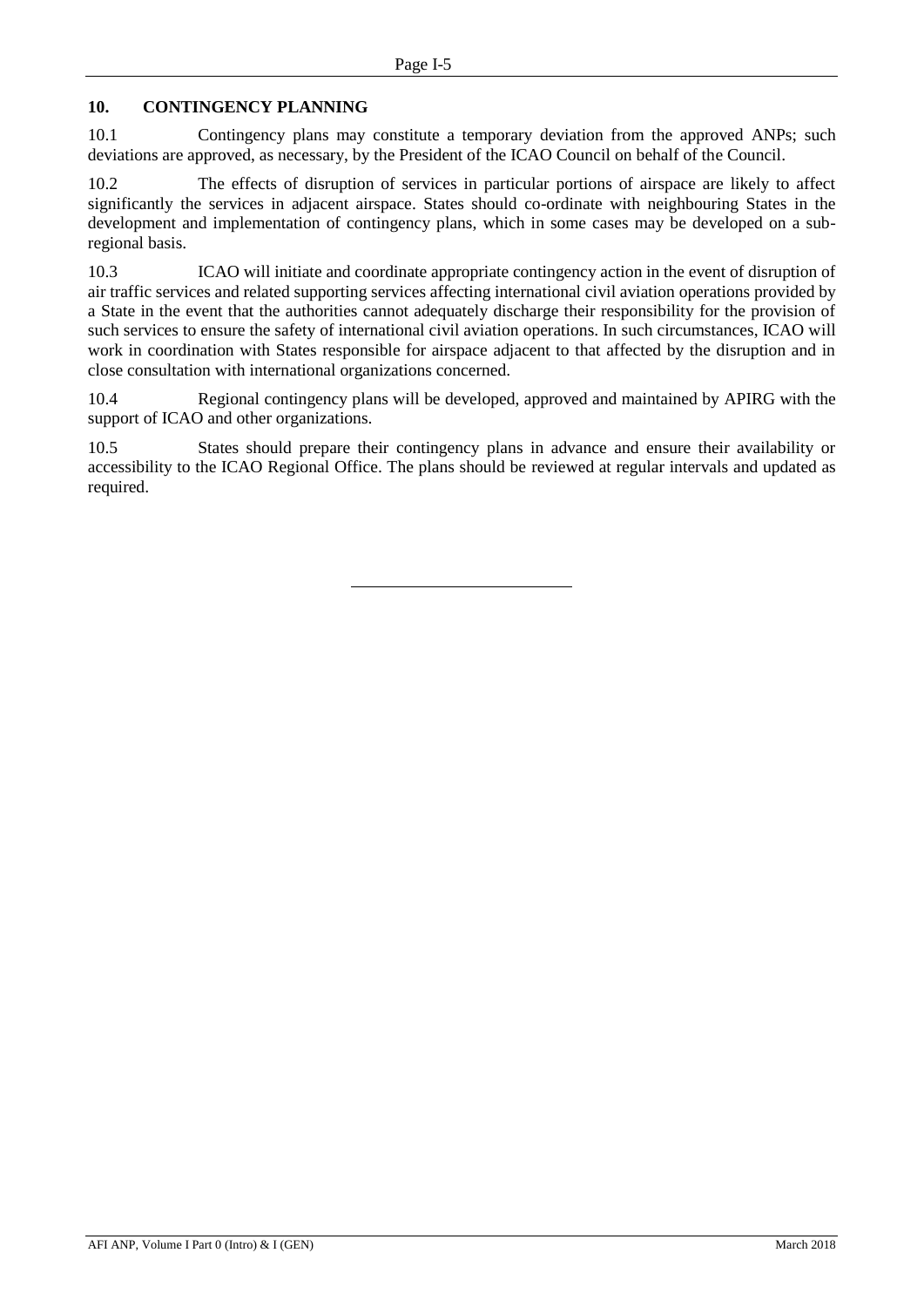# <span id="page-15-0"></span>**TABLE GEN I-1 - FLIGHT INFORMATION REGIONS (FIR)/UPPER INFORMATION REGIONS (UIR) IN THE AFI REGION**

# EXPLANATION OF TABLE

| ำlumn |                    |                     |
|-------|--------------------|---------------------|
|       | <b>State</b>       | State<br>Name of    |
|       | 'UIR<br><b>FIR</b> | /UIR<br>Name of FIR |

| <b>STATE</b>                 | <b>FIR/UIR</b>     |
|------------------------------|--------------------|
| 1                            | $\boldsymbol{2}$   |
| Angola                       | Luanda             |
|                              | Accra              |
| Benin                        | Niamey             |
| Botswana                     | Gaborone           |
|                              | Dakar              |
| <b>Burkina Faso</b>          | Niamey             |
| Burundi                      | Bujumbura          |
|                              | Brazzaville        |
| Cameroon                     | N'djamena          |
| Cape Verde                   | Sal                |
|                              | Brazzaville        |
| Central African Republic     | N'djamena          |
| Chad                         | N'djamena          |
| Comoros                      | Antananarivo       |
| Congo                        | <b>Brazzaville</b> |
| Côte D'Ivoire                | Dakar              |
| Democratic Republic of Congo | Kinshasa           |
| Djibouti                     | <b>Addis Ababa</b> |
| Ethiopia                     | <b>Addis Ababa</b> |
| <b>Equatorial Guinea</b>     | <b>Brazzaville</b> |
| Eritrea                      | Asmara             |
| Gabon                        | <b>Brazzaville</b> |
| Gambia                       | Dakar              |
| Ghana                        | Accra              |
| Guinea                       | Roberts            |
| Guinea Bissau                | Dakar              |
| Kenya                        | Nairobi            |
| Lesotho                      | Johannesburg       |
| Liberia                      | Roberts            |
| Madagascar                   | Antananarivo       |
| Malawi                       | Lilongwe           |
|                              | Dakar              |
| Mali                         | Niamey             |
| Mauritania                   | Dakar              |
| Mauritius                    | Mauritius          |
| Mozambique                   | Beira              |
| Namibia                      | Windhoek           |
|                              | Niamey             |
| Niger                        | N'djamena          |
| Nigeria                      | Kano               |
| Rwanda                       | Kigali             |
| Sao Tome and Principe        | Brazzaville        |
| Senegal                      | Dakar              |
| Seychelles                   | Seychelles         |
|                              |                    |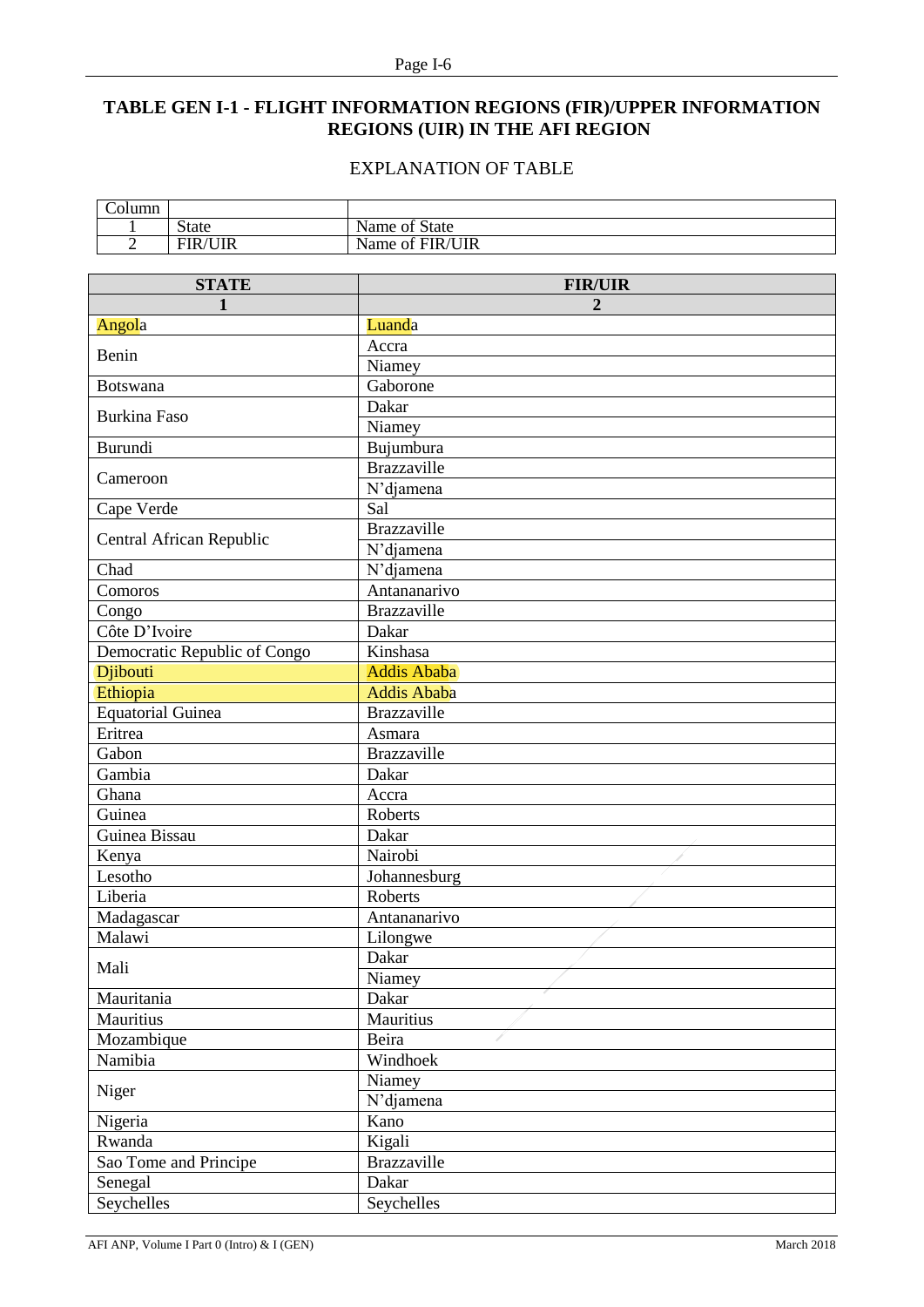| <b>STATE</b>                | <b>FIR/UIR</b>       |
|-----------------------------|----------------------|
|                             | 2                    |
| Sierra Leone                | Roberts              |
| Somalia                     | Mogadishu            |
|                             | Cape Town            |
| South Africa                | Johannesburg         |
|                             | Johannesburg Oceanic |
| South Sudan                 | Khartoum             |
| Swaziland                   | Johannesburg         |
| Togo                        | Accra                |
| Uganda                      | Entebbe              |
| United Republic of Tanzania | Dar es Salaam        |
| Zambia                      | Lusaka               |
| Zimbabwe                    | Harare               |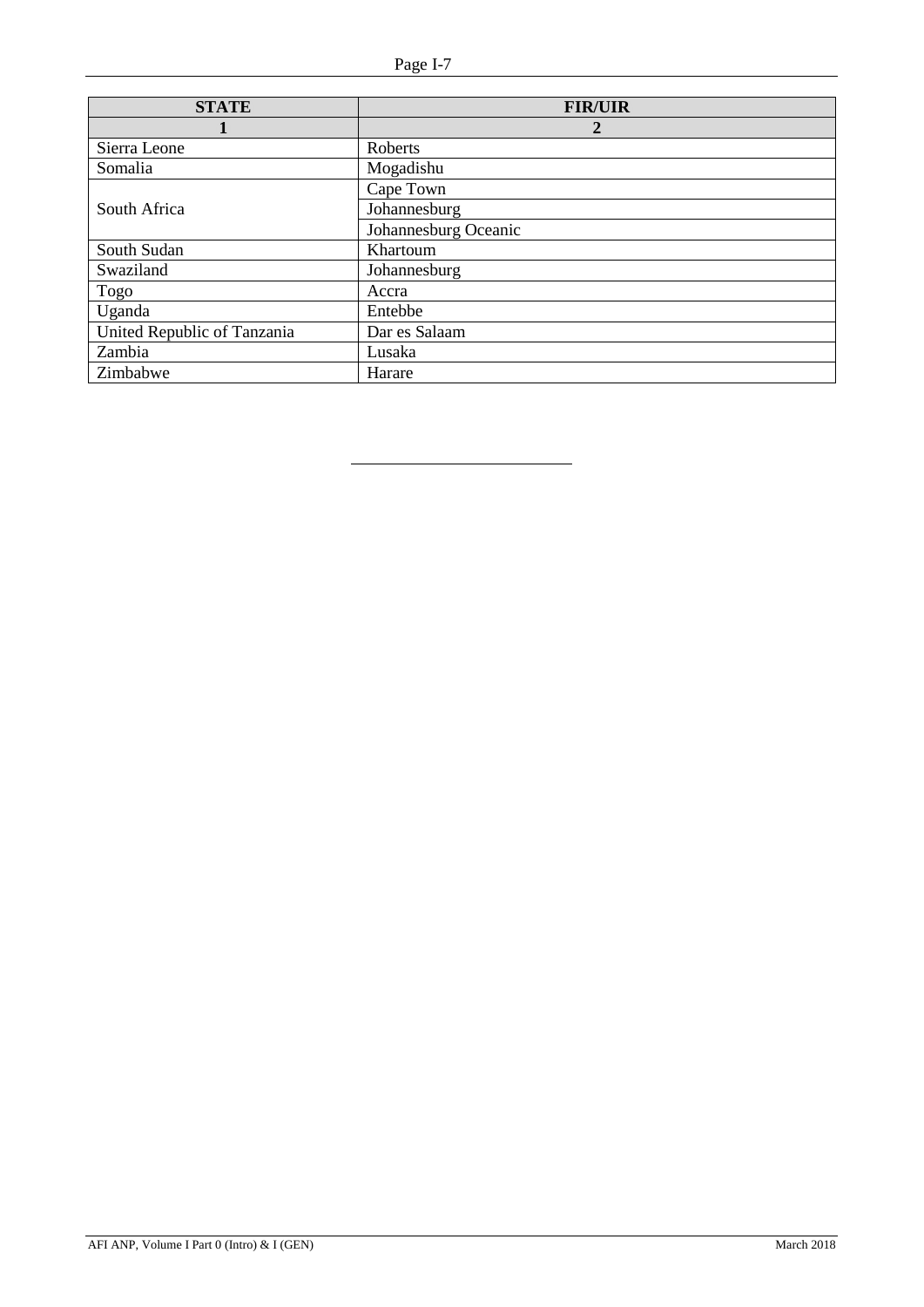# **AFI ANP, VOLUME I**

# **PART II – AERODROMES / AERODROME OPERATIONS (AOP)**

#### <span id="page-17-0"></span>**1. INTRODUCTION**

1.1 This part of the AFI ANP constitutes the agreed regional requirements considered to be the minimum necessary for effective planning and implementation of aerodromes operations (AOP) facilities and services in the Africa-Indian Ocean Region and complements the provisions of ICAO SARPs and PANS related to AOP. It contains stable plan elements related to the assignment of responsibilities to States for the provision of aerodrome facilities and services within the Region in accordance with Article 28 of the *Convention on International Civil Aviation* (Doc 7300) and mandatory requirements related to the AOP facilities and services to be implemented by States in accordance with regional air navigation agreements.

1.2 The dynamic plan elements related to the assignment of responsibilities to States for the provision of the aerodrome facilities and services including the mandatory requirements based on regional air navigation agreements related to the AOP are contained in the AFI ANP Volume II Part II - AOP.

1.3 The AFI ANP Volume III contains dynamic/flexible plan elements related to the implementation of air navigation systems and their modernization in line with the ICAO Aviation System Block Upgrades (ASBUs) methodology and associated technology roadmaps described in the Global Air Navigation Plan. The ASBU modules are aimed at increasing capacity and improving efficiency of the aviation system whilst maintaining or enhancing safety level, and achieving the necessary harmonization and interoperability at regional and global level. This includes the regionally agreed ASBU modules applicable to the specified ICAO region/sub-region and associated elements/enablers necessary for the monitoring of the status of implementation of these ASBU modules.

#### *Standards and Recommended Practices and Procedures for Air Navigation Services*

1.4 The SARPs and PANS and associated guidance material applicable to the provision of AOP are contained in:

- a) Annex 14 *Aerodromes*, Volumes I and II;
- b) *Procedures for Air Navigation Services – Aerodromes* (PANS-Aerodromes) (Doc 9981);
- c) *Airport Planning Manual* (Doc 9184);
- d) *Aerodrome Design Manual* (Doc 9157);
- e) *Airport Services Manual* (Doc 9137);
- f) *Manual on Certification of Aerodromes* (Doc 9774);
- g) *Assessment, Measurement and Reporting of Runway Surface Conditions* (Cir 329);
- h) *Operation of New Larger Aeroplanes at existing aerodromes* (Cir 305);
- i) *Advanced Surface Movement Guidance and Control Systems (A-SMGCS) Manual* (Doc 9830);
- j) *Manual of Surface Movement Guidance and Control Systems (SMGCS)* (Doc 9476);
- k) *Heliport Manual* (Doc 9261);
- l) *Manual on the prevention of runway incursions* (Doc 9870);
- m) *Stolport Manual* (Doc 9150);
- n) *ICAO Bird Strike Information System Manual* (Doc 9332); and
- o) *Manual on Civil Aviation Jet Fuel Supply* (Doc 9977).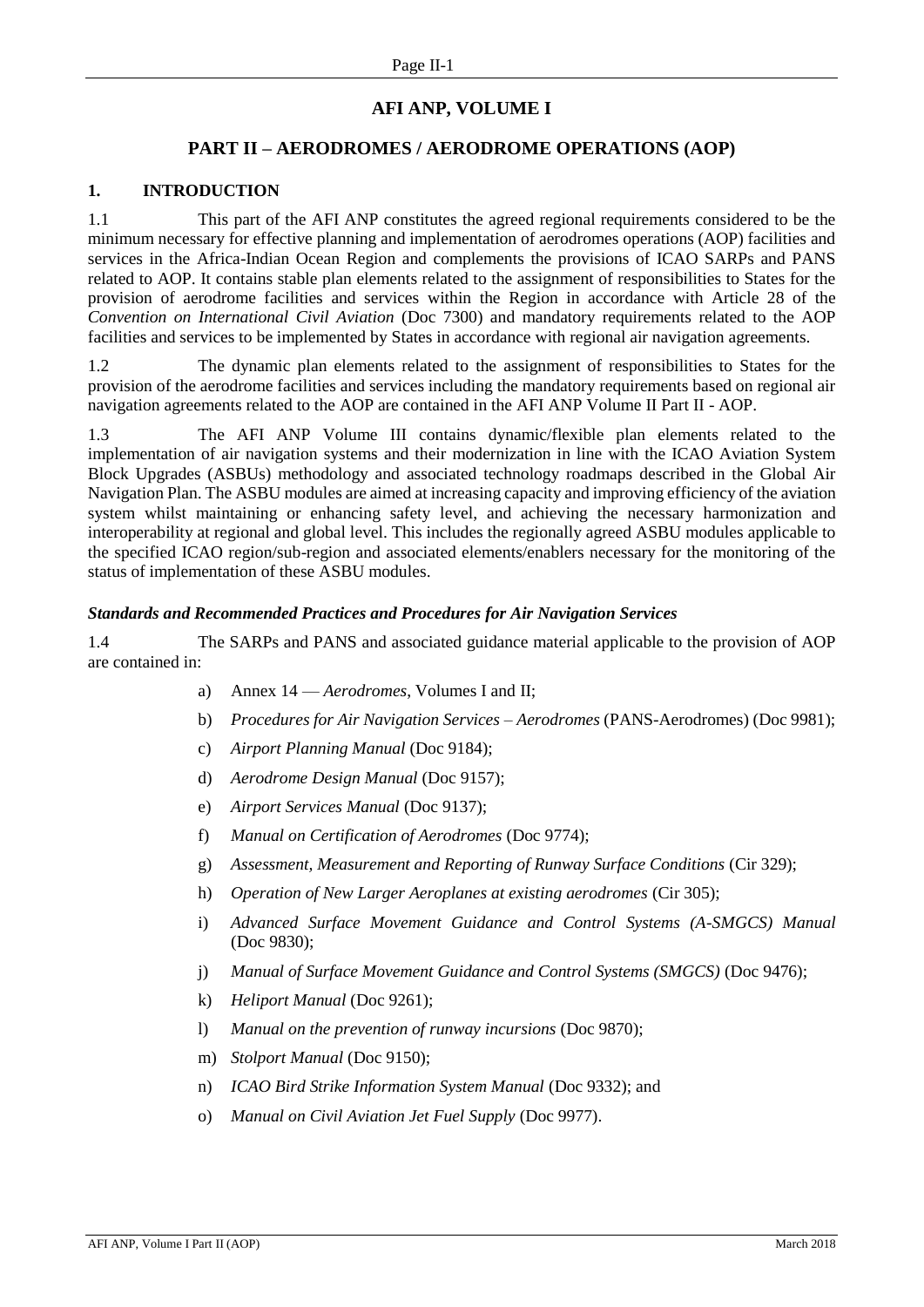# <span id="page-18-0"></span>**2. GENERAL REGIONAL REQUIREMENTS**

2.1 Regular aerodromes and their alternates required for international commercial air transport operations should be determined through regional agreements, based on the list of international aerodromes designated by States and the needs of the international commercial flights. Consideration should also be given to the needs of international general aviation flights as identified by user requirements. The alternate aerodromes should be planned/selected, to the greatest practicable extent, from the list of existing regular aerodromes used for international aircraft operations. However, where in specific cases the designation of another aerodrome in close proximity to a regular aerodrome would result in appreciable fuel conservation or other operational advantages, this aerodrome may be designated for use as an alternate aerodrome only. Planning of alternate aerodromes should be made on the basis of the following objectives:

- a) to ensure that at least one suitable alternate is available for each international aircraft operation; and
- b) to ensure that the facilities at the designated alternate aerodrome(s) are appropriate for the alternate aircraft operations.

2.2 The list of regular and alternate aerodromes (including their designations) required in the Region to serve international civil aviation operations (international scheduled air transport, non-scheduled air transport and general aviation operations) is given in **[Table AOP I-1](#page-19-0)**. Each Contracting State should ensure the provision of aerodrome facilities and services at the international aerodromes under its jurisdiction.

# <span id="page-18-1"></span>**3. SPECIFIC REGIONAL REQUIREMENTS**

3.1 None.

 $\frac{1}{\sqrt{2\pi\left(\frac{1}{2}\right)}}$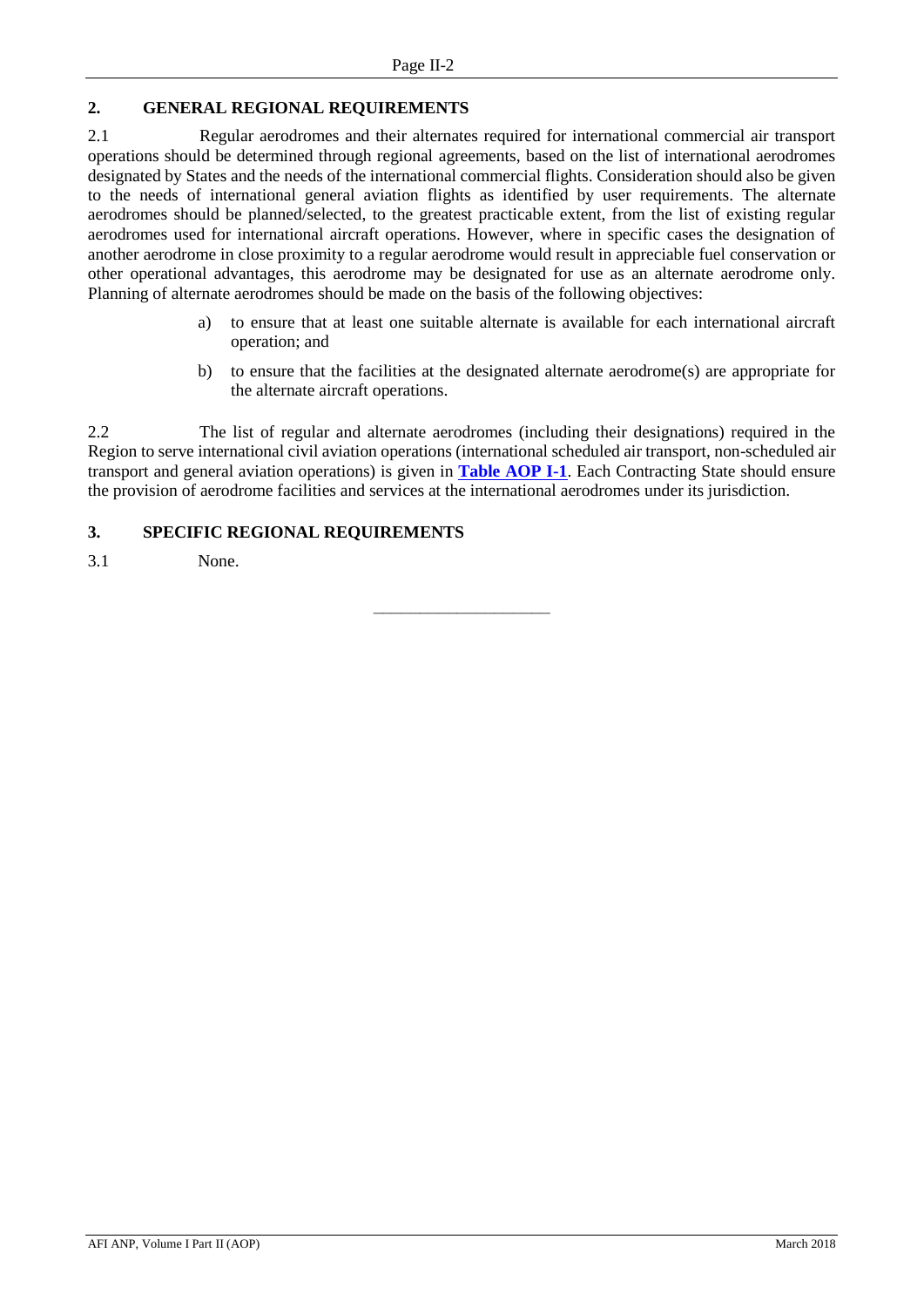# **TABLE AOP I-1**

# <span id="page-19-0"></span>**INTERNATIONAL AERODROMES REQUIRED IN THE AFI REGION**

# EXPLANATION OF THE TABLE

| City/Aerodrome: | Name of the city and aerodrome, preceded by the location indicator. |
|-----------------|---------------------------------------------------------------------|
| Designation:    | Designation of the aerodrome as:                                    |
|                 | $RS$ — international scheduled air transport, regular use;          |
|                 | RNS — international non-scheduled air transport, regular use;       |
|                 | $AS$ — international scheduled air transport, alternate use;        |
|                 | ANS — international non-scheduled air transport, alternate use.     |

*Note 1 — when an aerodrome is needed for more than one type of use, normally only the use highest on the above list is shown.* 

[Example — an aerodrome required for both RS and AS use would only be shown as RS in the list.]

*Note 2 — when the aerodrome is located on an island and no particular city or town is served by the aerodrome, the name of the island is included instead of the name of a city.*

| <b>Location Indicator</b> | <b>Name of City/Aerodrome</b>          | <b>Designation</b> |  |  |
|---------------------------|----------------------------------------|--------------------|--|--|
| <b>ANGOLA</b>             |                                        |                    |  |  |
| <b>FNHU</b>               | HUAMBO/Albano Machado                  | <b>RS</b>          |  |  |
| <b>FNLU</b>               | LUANDA/4 de Fevereiro                  | <b>RS</b>          |  |  |
|                           |                                        |                    |  |  |
| <b>BENIN</b>              |                                        |                    |  |  |
| <b>DBBB</b>               | COTONOU/Cadjehoun                      | <b>RS</b>          |  |  |
|                           |                                        |                    |  |  |
| <b>BOTSWANA</b>           |                                        |                    |  |  |
| <b>FBFT</b>               | FRANCISTOWN/Francistown                | <b>RS</b>          |  |  |
| <b>FBSK</b>               | <b>GABORONE/Sir Seretse Khama Intl</b> | <b>RS</b>          |  |  |
| <b>FBKE</b>               | <b>KASANE/Kasane</b>                   | <b>RS</b>          |  |  |
| <b>FBMN</b>               | MAUN/Maun                              | <b>RS</b>          |  |  |
| <b>FBSP</b>               | SELEBI-PHIKWE/Selebi-Phikwe            | <b>RS</b>          |  |  |
|                           |                                        |                    |  |  |
| <b>BURUKINA-FASO</b>      |                                        |                    |  |  |
| <b>DFOO</b>               | BOBO-DIOULASSO/Bobo-Dioulasso          | <b>RS</b>          |  |  |
| <b>DFFD</b>               | OUAGADOUGOU/Ouagadougou                | <b>RS</b>          |  |  |
|                           |                                        |                    |  |  |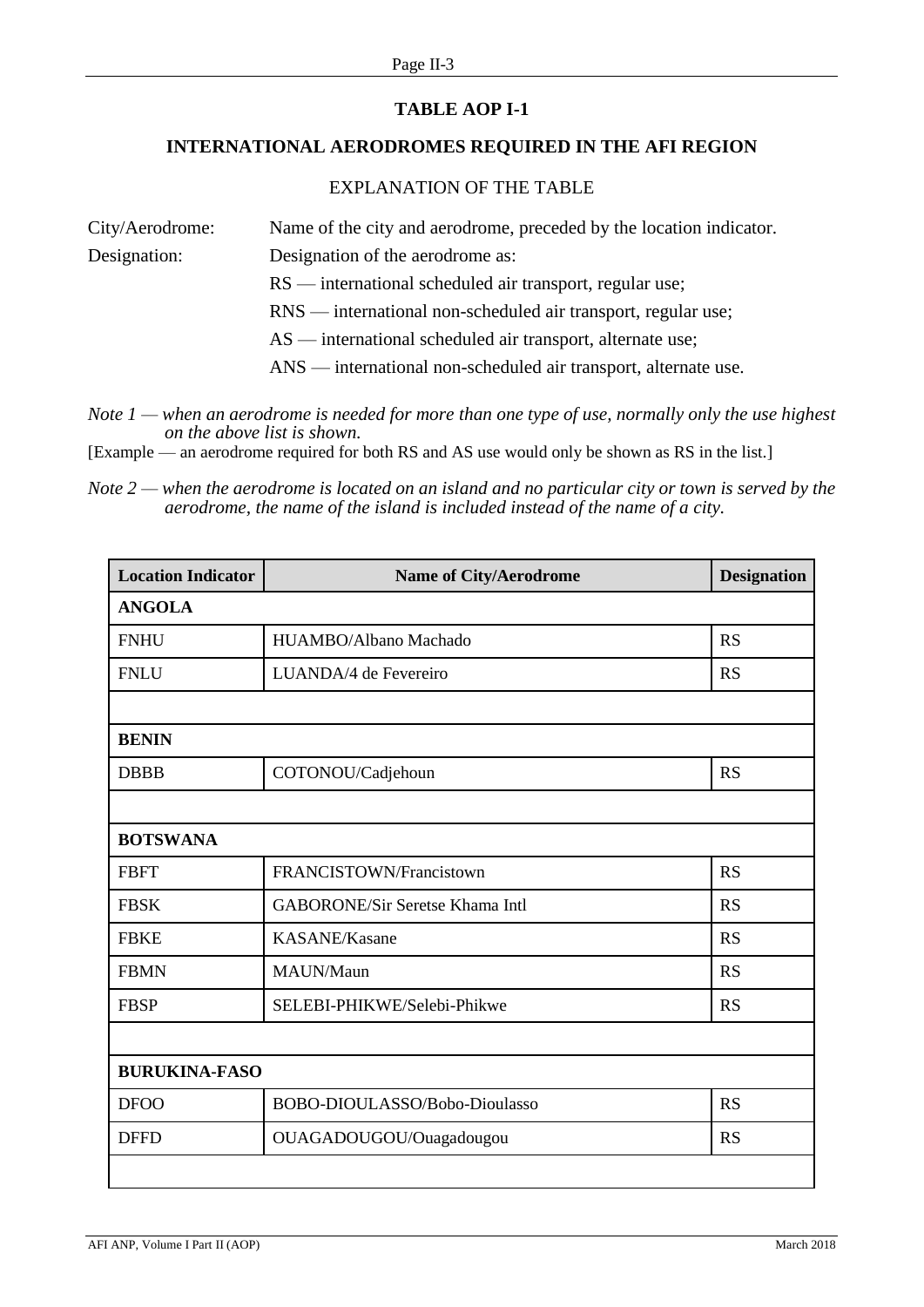| <b>Location Indicator</b>       | <b>Name of City/Aerodrome</b>     | <b>Designation</b> |  |
|---------------------------------|-----------------------------------|--------------------|--|
| <b>BURUNDI</b>                  |                                   |                    |  |
| <b>HBBA</b>                     | BUJUMBURA/Bujumbura               | <b>RS</b>          |  |
|                                 |                                   |                    |  |
| <b>CAMEROUN</b>                 |                                   |                    |  |
| <b>FKKD</b>                     | DOULA/Douala                      | <b>RS</b>          |  |
| <b>FKKR</b>                     | GAROUA/Garoua                     | <b>RS</b>          |  |
| <b>FKKL</b>                     | MAROUA/Maroua                     | <b>RS</b>          |  |
| <b>FKKN</b>                     | N'GAOUNDERE/N'gaoundere           | AS                 |  |
| <b>FKKS</b>                     | YAOUNDE/Nsimalen                  | <b>RS</b>          |  |
|                                 |                                   |                    |  |
| <b>CAPE VERDE</b>               |                                   |                    |  |
| <b>GVFM</b>                     | <b>PRAIA/Francisco Mendes</b>     | <b>RS</b>          |  |
| <b>GVAC</b>                     | SAL I./Amilcar Cabral             | <b>RS</b>          |  |
|                                 |                                   |                    |  |
| <b>CENTRAL AFRICAN REPUBLIC</b> |                                   |                    |  |
| <b>FEFF</b>                     | BANGUI/M'Poko                     | <b>RS</b>          |  |
| <b>FEFT</b>                     | BERBERATI/Berberati               | <b>RS</b>          |  |
|                                 |                                   |                    |  |
| <b>CHAD</b>                     |                                   |                    |  |
| <b>FTTJ</b>                     | N'DJAMENA/N'Djamena               | <b>RS</b>          |  |
|                                 |                                   |                    |  |
| <b>COMOROS</b>                  |                                   |                    |  |
| <b>FMCV</b>                     | ANJOUAN/Ouani                     | <b>RS</b>          |  |
| <b>FMCZ</b>                     | DZAOUDZI/Pamanzi, Mayotte I.      | <b>RS</b>          |  |
| <b>FMCH</b>                     | <b>MORONI/Prince Said Ibrahim</b> | <b>RS</b>          |  |
|                                 |                                   |                    |  |
| <b>CONGO</b>                    |                                   |                    |  |
| <b>FCBB</b>                     | BRAZAVILLE/Maya-Maya              | <b>RS</b>          |  |
| <b>FCPP</b>                     | POINTE-NOIRE/Agostino Neto        | <b>RS</b>          |  |
|                                 |                                   |                    |  |
| <b>COTE D'IVOIRE</b>            |                                   |                    |  |
| <b>DIAP</b>                     | ABIDJAN/Felix Houphet Boigny Intl | <b>RS</b>          |  |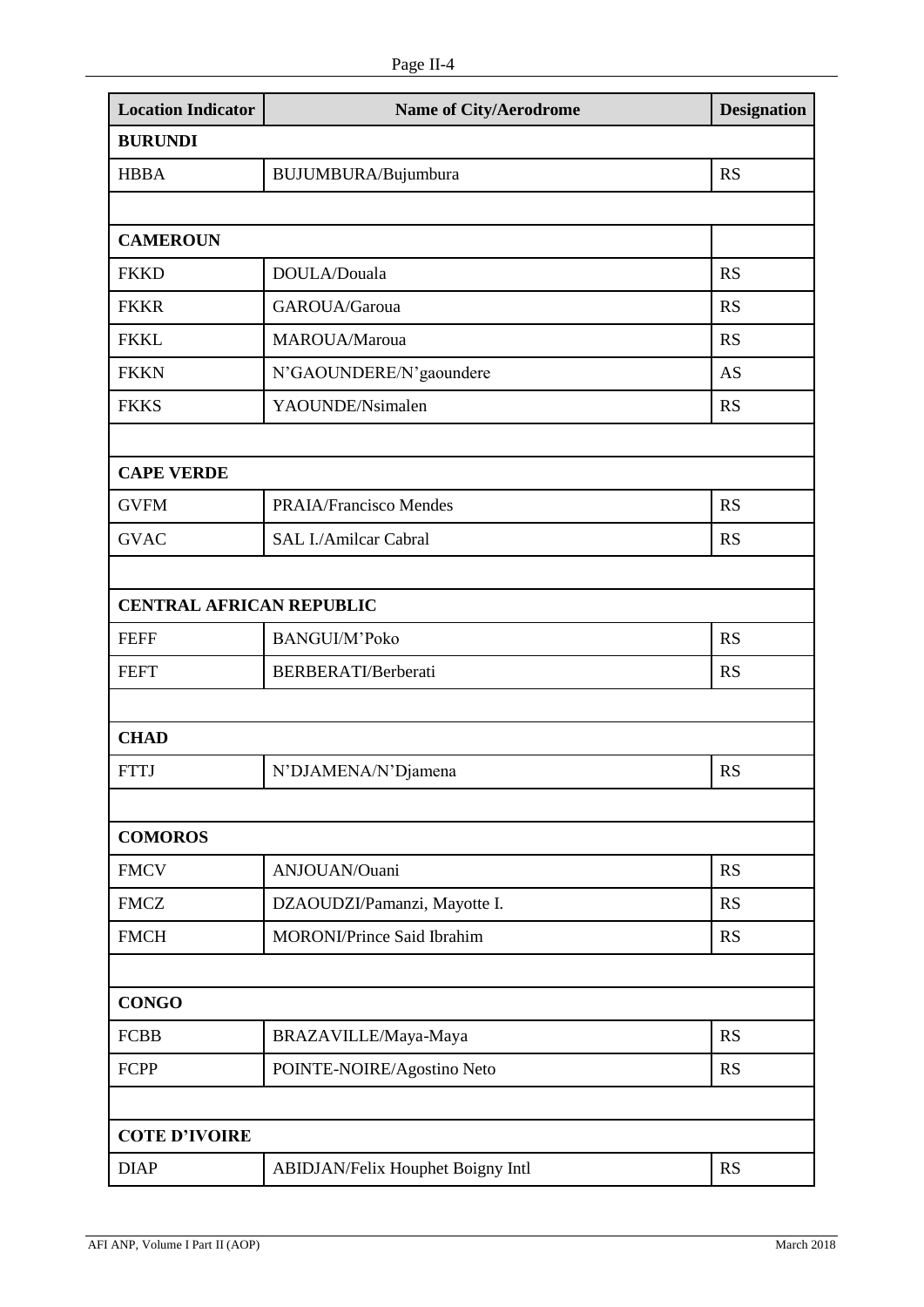| <b>Location Indicator</b>        | <b>Name of City/Aerodrome</b>                     | <b>Designation</b> |  |
|----------------------------------|---------------------------------------------------|--------------------|--|
|                                  |                                                   |                    |  |
| DEMOCRATIC REPUBLIC OF THE CONGO |                                                   |                    |  |
| <b>FZNA</b>                      | 1<br>GOMA/Goma                                    | <b>RS</b>          |  |
| <b>FZAA</b>                      | KINSHASA/N'Djili                                  | <b>RS</b>          |  |
| <b>FZIC</b>                      | KISANGANI/Bangoka                                 | <b>AS</b>          |  |
| <b>FZQA</b>                      | LUBUMBASHI/Luano                                  | <b>AS</b>          |  |
| <b>FZWA</b>                      | MBUJI MAYI/Mbuji Mayi                             | AS                 |  |
| <b>DJIBOUTI</b>                  |                                                   |                    |  |
| <b>HDAM</b>                      | DJIBOUTI/Ambouli                                  | <b>RS</b>          |  |
| <b>EQUATORIAL GUINEA</b>         |                                                   |                    |  |
| <b>FGSL</b>                      | MALABO/Malabo                                     | <b>RS</b>          |  |
|                                  |                                                   |                    |  |
| <b>ERITREA</b>                   |                                                   |                    |  |
| <b>HHAS</b>                      | <b>ASMARA/Asmara Intl</b>                         | <b>RS</b>          |  |
| <b>HHSB</b>                      | ASSAB/Assab                                       | <b>RS</b>          |  |
| <b>ETHIOPIA</b>                  |                                                   |                    |  |
| <b>HAAB</b>                      | <b>ADDIS ABABA/Bole Intl</b>                      | <b>RS</b>          |  |
| <b>HADR</b>                      | <b>DIRE DAWA/Dire Dawa Intl</b>                   | <b>RS</b>          |  |
| <b>HABD</b>                      | <b>BAHIR DAR/Bahir Dar Intl</b>                   |                    |  |
| <b>HAMK</b>                      | MEKELE ALULA ABA NEGA/ Mekele Alula Aba Nega Intl |                    |  |
| <b>GABON</b>                     |                                                   |                    |  |
| <b>FOON</b>                      | FRANCEVILLE/M'Vengue                              | <b>RS</b>          |  |
| <b>FOOL</b>                      | LIBREVILLE/Leon M'Ba                              | <b>RS</b>          |  |
| <b>FOOG</b>                      | PORT GENTIL/Port Gentil                           | <b>RS</b>          |  |
|                                  |                                                   |                    |  |
| <b>GAMBIA</b>                    |                                                   |                    |  |
| <b>GBYD</b>                      | <b>BANJUL/Banjul Intl</b>                         | <b>RS</b>          |  |

ı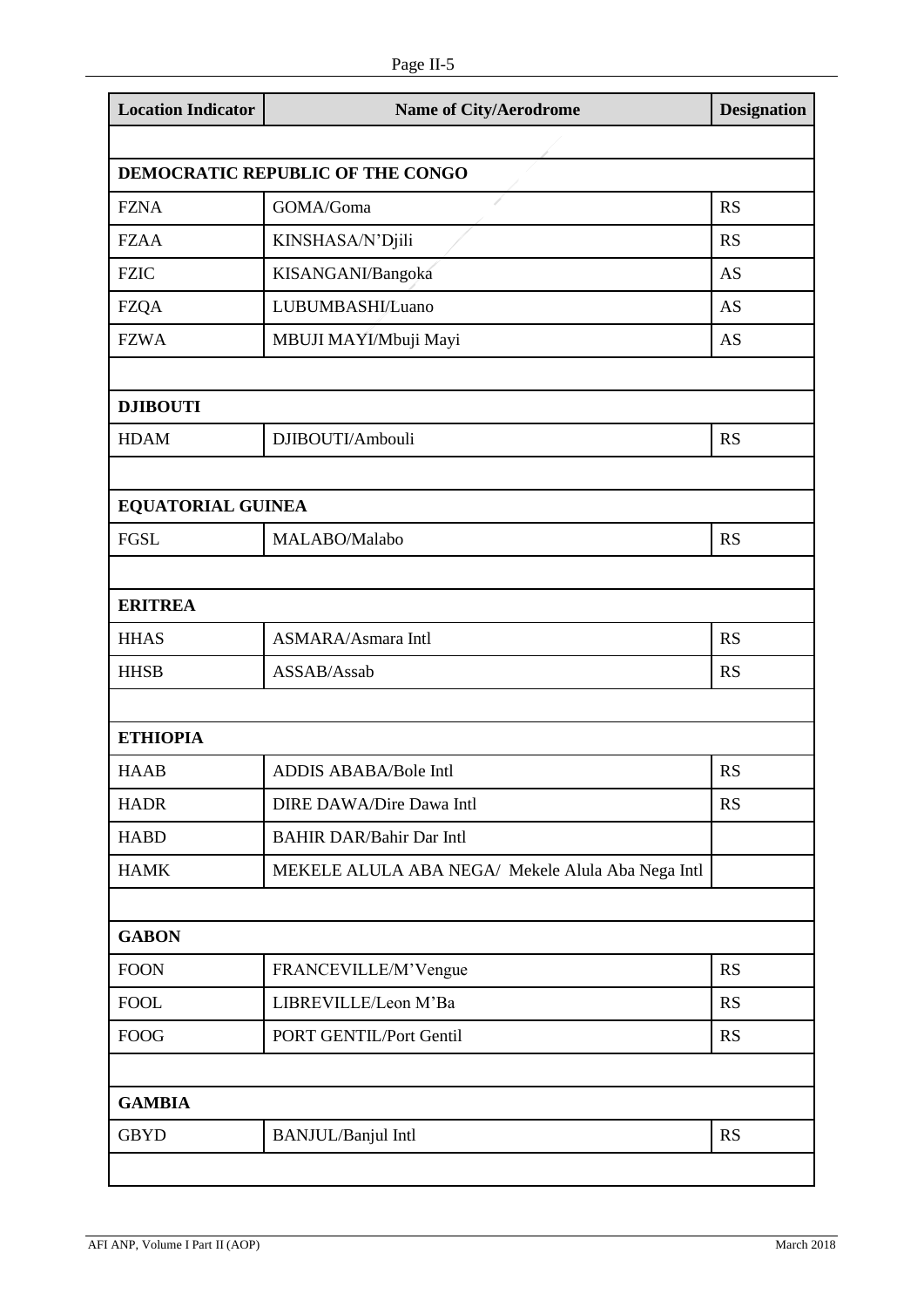| <b>GHANA</b><br><b>DGAA</b> |                            |           |
|-----------------------------|----------------------------|-----------|
|                             |                            |           |
|                             | <b>ACCRA/Kotoka Intl</b>   | <b>RS</b> |
|                             |                            |           |
| <b>GUINEA</b>               |                            |           |
| <b>GUCY</b>                 | CONAKRY/Gbessia            | <b>RS</b> |
| <b>GUXN</b>                 | KANKAN/Diankana            | <b>RS</b> |
| <b>GULB</b>                 | LABE/Tata                  | <b>RS</b> |
| <b>GUNZ</b>                 | N'ZEREKORE/Konia           | <b>RS</b> |
|                             |                            |           |
| <b>GUINEA-BISSAU</b>        |                            |           |
| <b>GGOV</b>                 | BISSAU/Osvaldo Vieira Intl | <b>RS</b> |
|                             |                            |           |
| <b>KENYA</b>                |                            |           |
| <b>HKEL</b>                 | ELDORET/Eldoret Intl       | <b>RS</b> |
| <b>HKMO</b>                 | MOMBASA/Moi Intl           | <b>RS</b> |
| <b>HKJK</b>                 | NAIROBI/Jomo Kenyatta Intl | <b>RS</b> |
|                             |                            |           |
| <b>LESOTHO</b>              |                            |           |
| <b>FXMM</b>                 | MASERU/Moshoeshoe I. Intl  | <b>RS</b> |
|                             |                            |           |
| <b>LIBERIA</b>              |                            |           |
| <b>GLRB</b>                 | MONROVIA/Roberts Intl      | <b>RS</b> |
|                             |                            |           |
| <b>MADAGASCAR</b>           |                            |           |
| <b>FMMI</b>                 | ANTANANARIVO/Ivato         | <b>RS</b> |
| <b>FMNA</b>                 | ANTSIRANANA/Arrachart      | <b>RS</b> |
| <b>FMNM</b>                 | MAHANJANGA/Amborovy        | <b>RS</b> |
| <b>FMNN</b>                 | NOSY-BE/Fascene            | <b>RS</b> |
| <b>FMMS</b>                 | SAINTE-MARIE/Sainte-Marie  | <b>RS</b> |
| <b>FMMT</b>                 | TAOMASINA/Taomasina        | <b>RS</b> |
| <b>FMSD</b>                 | TOLAGNARO/Tolagnaro        | <b>RS</b> |

X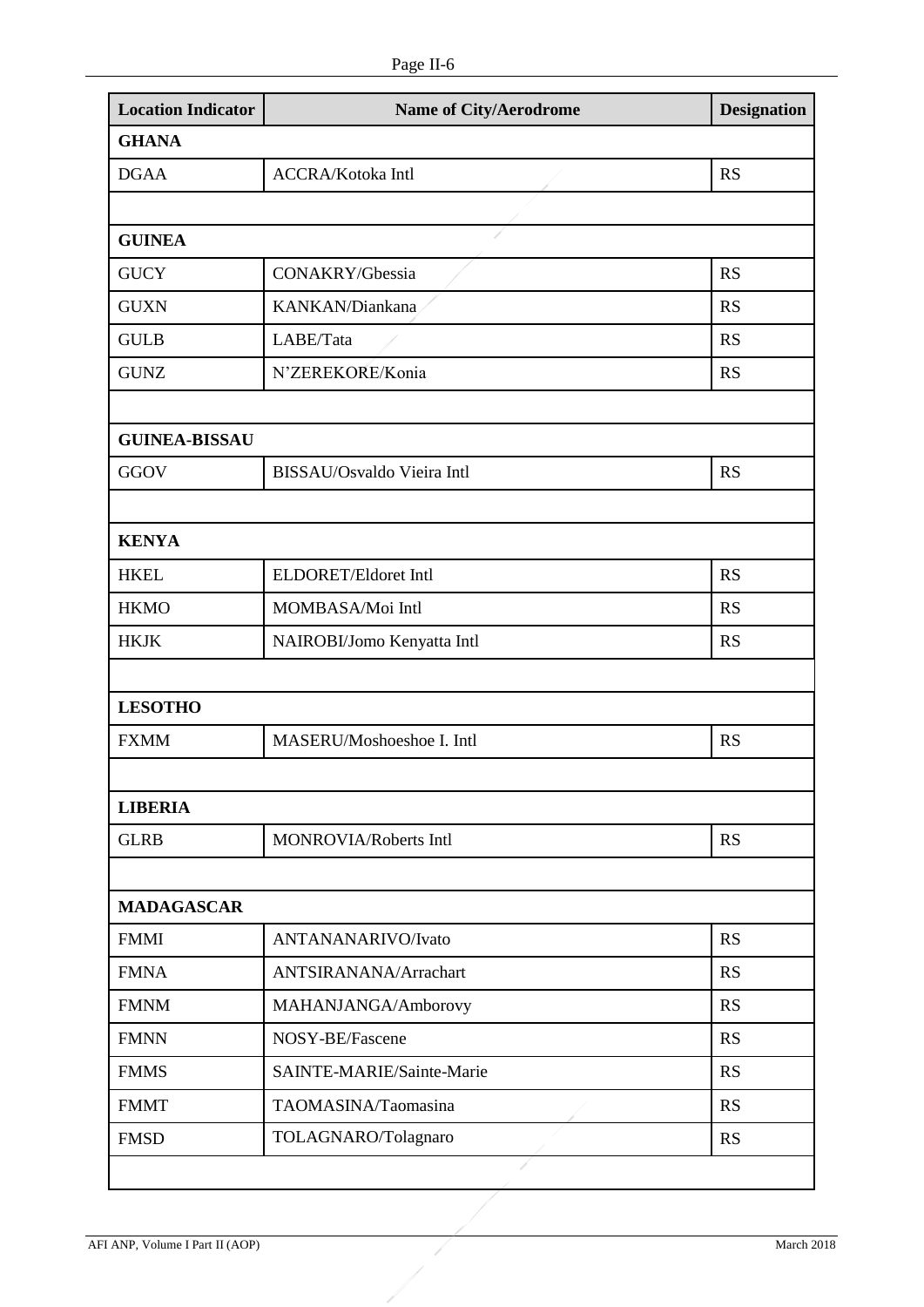| <b>Location Indicator</b> | <b>Name of City/Aerodrome</b>            | <b>Designation</b> |  |
|---------------------------|------------------------------------------|--------------------|--|
| <b>MALAWI</b>             |                                          |                    |  |
| <b>FWCL</b>               | <b>BLANTYRE/Chileka</b>                  | <b>RS</b>          |  |
| <b>FWLI</b>               | LILONGWE/Lilongwe Intl                   | <b>RS</b>          |  |
|                           |                                          |                    |  |
| <b>MALI</b>               |                                          |                    |  |
| <b>GABS</b>               | BAMAKO/Senou                             | <b>RS</b>          |  |
| <b>GAGO</b>               | GAO/Gao                                  | <b>RS</b>          |  |
| <b>GAKY</b>               | KAYES/Kayes                              | <b>RS</b>          |  |
| <b>GAMB</b>               | MOPTI-BARBE/Mopti-Barbe                  | <b>RS</b>          |  |
| <b>GASO</b>               | SIKASSO/Sikasso                          | <b>RS</b>          |  |
| <b>GATB</b>               | TOMBOUCTOU/Tombouctou                    | <b>RS</b>          |  |
|                           |                                          |                    |  |
| <b>MAURITANIA</b>         |                                          |                    |  |
| <b>GQPA</b>               | ATAR/Atar                                | <b>RS</b>          |  |
| <b>GQNI</b>               | NEMA/Nema                                | <b>RS</b>          |  |
| <b>GQPP</b>               | NOUADHIBOU/Nouadhibou                    | <b>RS</b>          |  |
| <b>GQNN</b>               | NOUAKCHOTT/Nouakchott                    | <b>RS</b>          |  |
| <b>GQPZ</b>               | ZOUERATE/Zouerate                        | <b>RS</b>          |  |
|                           |                                          |                    |  |
| <b>MAURITIUS</b>          |                                          |                    |  |
| <b>FIMP</b>               | MAURITIUS/Sir Seewoosagur Ramgoolan Intl | <b>RS</b>          |  |
|                           |                                          |                    |  |
| <b>MOZAMBIQUE</b>         |                                          |                    |  |
| <b>FQBR</b>               | BEIRA/Beira                              | <b>RS</b>          |  |
| <b>FQMA</b>               | MAPUTO/Maputo Intl                       | <b>RS</b>          |  |
| <b>FQIN</b>               | INHAMBANE/Inhambane                      | <b>ANS</b>         |  |
| <b>FQVL</b>               | VIALNCULOS/Vilanculos                    | <b>RS</b>          |  |
| <b>FQNP</b>               | NAMPULA/Nampula                          | <b>RS</b>          |  |
| <b>FQNC</b>               | NACALA/Nacala Intl                       | <b>RS</b>          |  |
| <b>FQTT</b>               | TETE/Tete                                | <b>RS</b>          |  |
| ${\rm FQLC}$              | LICHINGA/Lichinga                        | <b>ANS</b>         |  |
| FQPB                      | PEMBA/Pemba                              | <b>RS</b>          |  |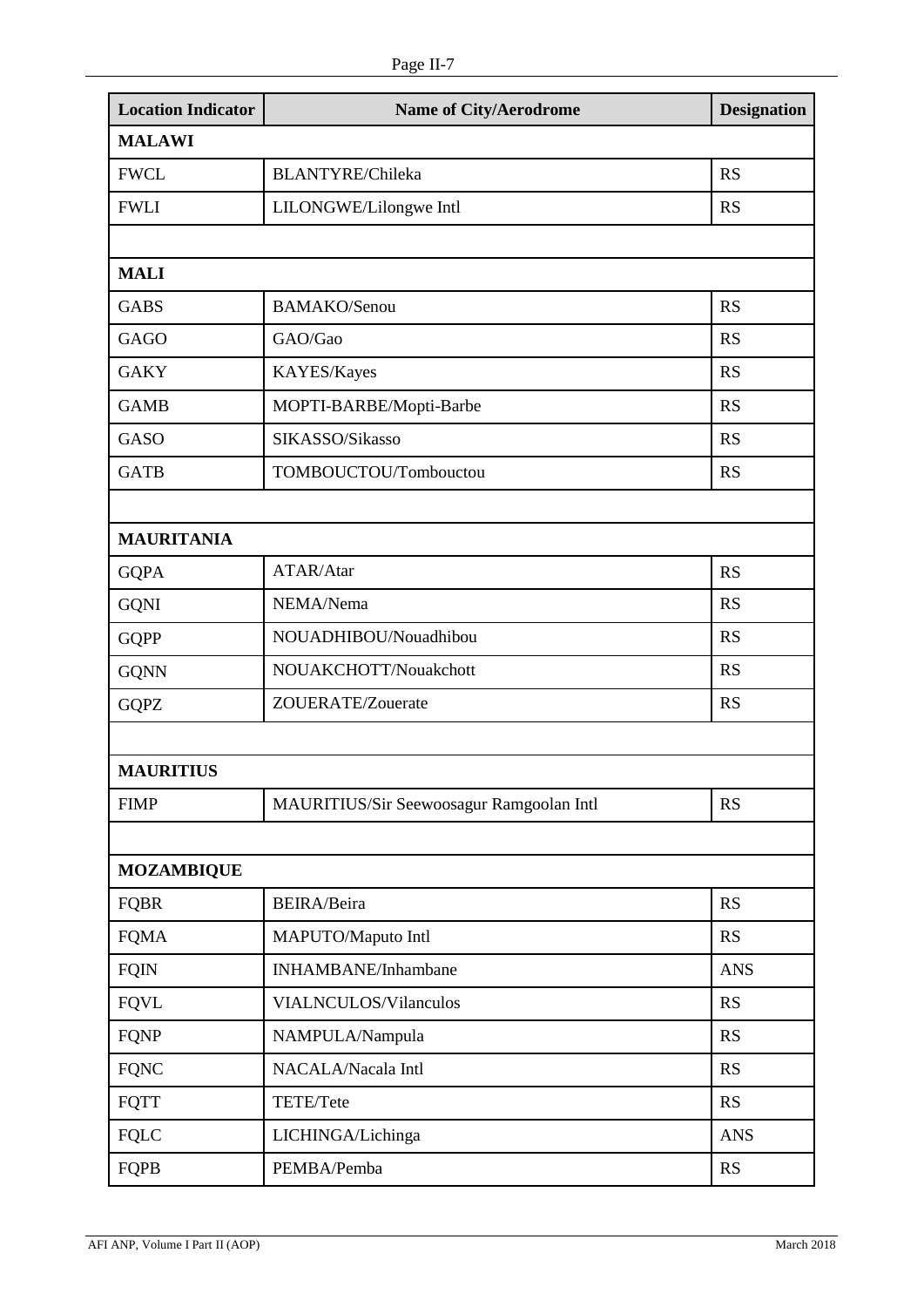| <b>Location Indicator</b> | <b>Name of City/Aerodrome</b>        | <b>Designation</b> |  |
|---------------------------|--------------------------------------|--------------------|--|
| <b>FQMP</b>               | MOCIMBOA DA PRAIA/Mocimboa da Praia  | <b>ANS</b>         |  |
|                           |                                      |                    |  |
| <b>NAMIBIA</b>            |                                      |                    |  |
| <b>FYKT</b>               | KEETMANSHOP/Keetmanshop              | <b>RS</b>          |  |
| <b>FYWB</b>               | <b>WALVIS BAY/Walvis Bay</b>         | <b>RS</b>          |  |
| <b>FYWH</b>               | WENDKOEK/Hosea Kutako                | <b>RS</b>          |  |
|                           |                                      |                    |  |
| <b>NIGER</b>              |                                      |                    |  |
| <b>DRZA</b>               | AGADES/Sud                           | <b>RS</b>          |  |
| <b>DRRN</b>               | NIAMEY/Diori Hamani Intl             | <b>RS</b>          |  |
| <b>DRZR</b>               | ZINDER/Zinder                        | AS                 |  |
|                           |                                      |                    |  |
| <b>NIGERIA</b>            |                                      |                    |  |
| <b>DNAA</b>               | ABUJA/Nnamdi Azikiwe                 | <b>RS</b>          |  |
| <b>DNBA</b>               | <b>BAUCI/Bauci Intl</b>              | <b>RNS</b>         |  |
| <b>DNBK</b>               | <b>BERNIN KEBBI/Sir Ahmadu Bello</b> | <b>RNS</b>         |  |
| <b>DNCA</b>               | <b>CALABAR/Margret Ekpo</b>          | <b>RS</b>          |  |
| <b>DNDS</b>               | DUTSE/Dutse Intl                     | <b>RNS</b>         |  |
| <b>DNEN</b>               | ENUGU/Akanu Ibiam                    | <b>RS</b>          |  |
| <b>DNGO</b>               | GOMBE/Gombe Intl                     | <b>RNS</b>         |  |
| <b>DNIL</b>               | ILORIN/Ilorin                        | <b>AS</b>          |  |
| <b>DNKA</b>               | KADUNA/Kaduna                        | <b>AS</b>          |  |
| <b>DNKN</b>               | KANO/Mallam Aminu Kano Intl          | RS                 |  |
| <b>DNKT</b>               | KTSINA/Katsina Intl                  | <b>RNS</b>         |  |
| <b>DNMM</b>               | LAGOS/Murtala Muhammed               | RS                 |  |
| <b>DNMA</b>               | MAIDUGURI/Maiduguri                  | <b>RS</b>          |  |
| <b>DNMN</b>               | MINNA.Minna Intl                     |                    |  |
| <b>DNPO</b>               | PORT HARCOURT/Port Harcourt Intl     | <b>RS</b>          |  |
| <b>DNAI</b>               | UYO/Uyo Intl                         | <b>RNS</b>         |  |
| <b>DNSO</b>               | SOKOTO/Abubakar Saddiq III Intl      | <b>RS</b>          |  |
| <b>DNYO</b>               | YOLA/Yola intl                       | <b>RNS</b>         |  |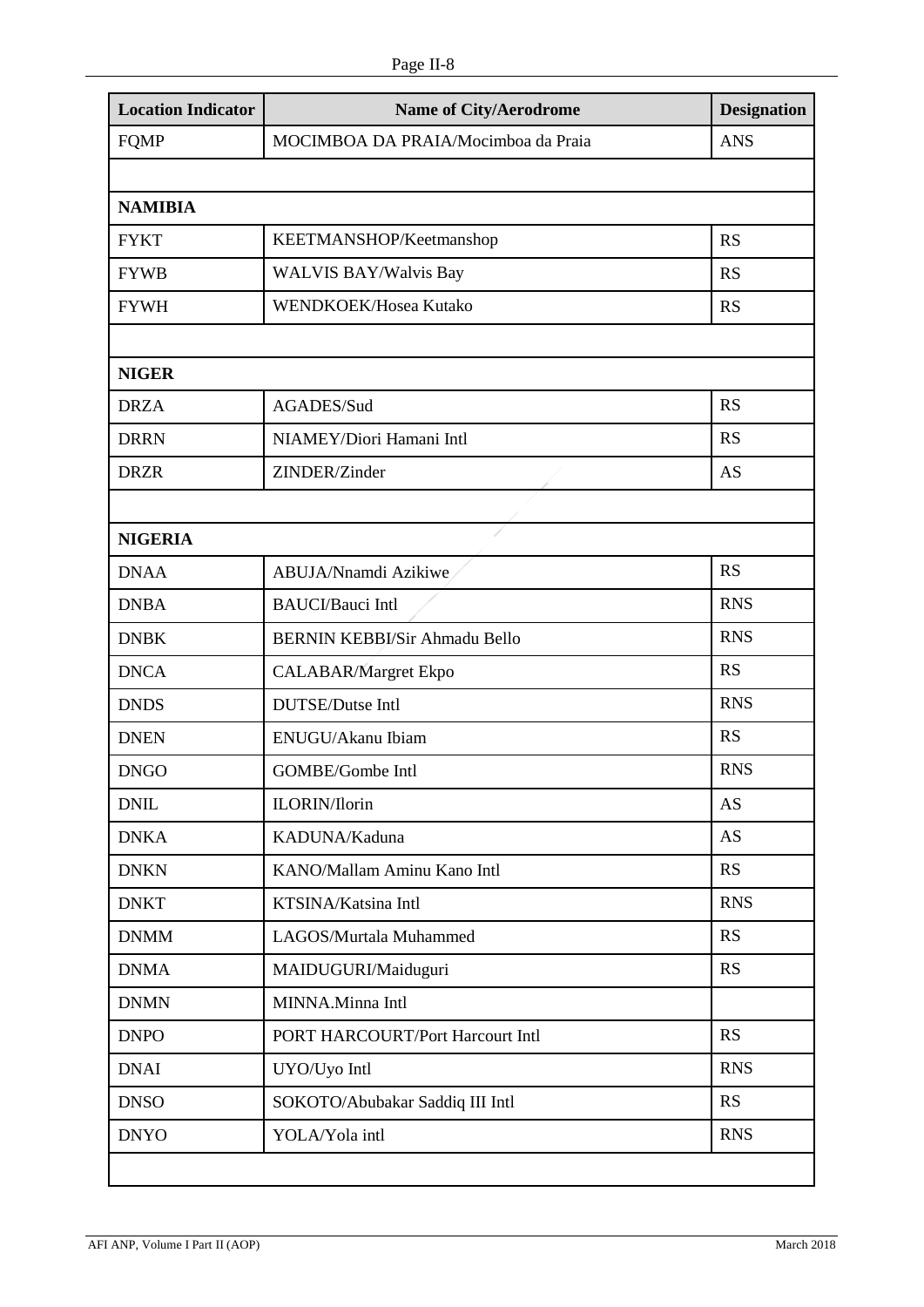| <b>Location Indicator</b>    | Name of City/Aerodrome          | <b>Designation</b> |  |
|------------------------------|---------------------------------|--------------------|--|
| <b>REUNION</b> (France)      |                                 |                    |  |
| <b>FMEE</b>                  | SAINT-DENIS/Gillot la Réunion   | <b>RS</b>          |  |
|                              |                                 |                    |  |
| <b>RWANDA</b>                |                                 |                    |  |
| <b>HRYR</b>                  | KIGALI/Gregoire Kayibanda       | <b>RS</b>          |  |
|                              |                                 |                    |  |
| <b>SAO TOME AND PRINCIPE</b> |                                 |                    |  |
| <b>FPST</b>                  | SAO TOME/Sao Tome               | <b>RS</b>          |  |
|                              |                                 |                    |  |
| <b>SENEGAL</b>               |                                 |                    |  |
| <b>GOBD</b>                  | DAKAR-DIASS/Blaise Diagne       | <b>RS</b>          |  |
| GOGS                         | CAP SKIRING/Cap Skiring         | <b>RS</b>          |  |
| GOSS                         | <b>SAINT LOUIS/Saint Louis</b>  | <b>RS</b>          |  |
| <b>GOTT</b>                  | TAMBACOUNDA/Tambacounda         | <b>RS</b>          |  |
| GOGG                         | ZIGUINCHOR/Ziguinchor           | <b>RS</b>          |  |
|                              |                                 |                    |  |
| <b>SEYCHELLES</b>            |                                 |                    |  |
| <b>FSIA</b>                  | MAHE/Seychelles Intl            | <b>RS</b>          |  |
|                              |                                 |                    |  |
| <b>SIERRA LEONE</b>          |                                 |                    |  |
| <b>GFLL</b>                  | FREETOWN/Lungi                  | <b>RS</b>          |  |
|                              |                                 |                    |  |
| <b>SOMALIA</b>               | 1                               |                    |  |
| <b>HCMI</b>                  | BERBERA/Berbera                 | <b>AS</b>          |  |
| <b>HCMV</b>                  | <b>BURAO/Burao</b>              | <b>RS</b>          |  |
| <b>HCMH</b>                  | HARGEISA/Hargeisa               | <b>RS</b>          |  |
| <b>HCMK</b>                  | KISMAYU/Kismayu                 | AS                 |  |
| <b>HCMM</b>                  | MOGADISHU/Mogadishu             | <b>RS</b>          |  |
|                              |                                 |                    |  |
| <b>SOUTH AFRICA</b>          |                                 |                    |  |
| <b>FABL</b>                  | <b>BLOEMFONTEIN/Bram Fisher</b> | <b>RS</b>          |  |
| <b>FACT</b>                  | CAPE TOWN/Cape Town             | <b>RS</b>          |  |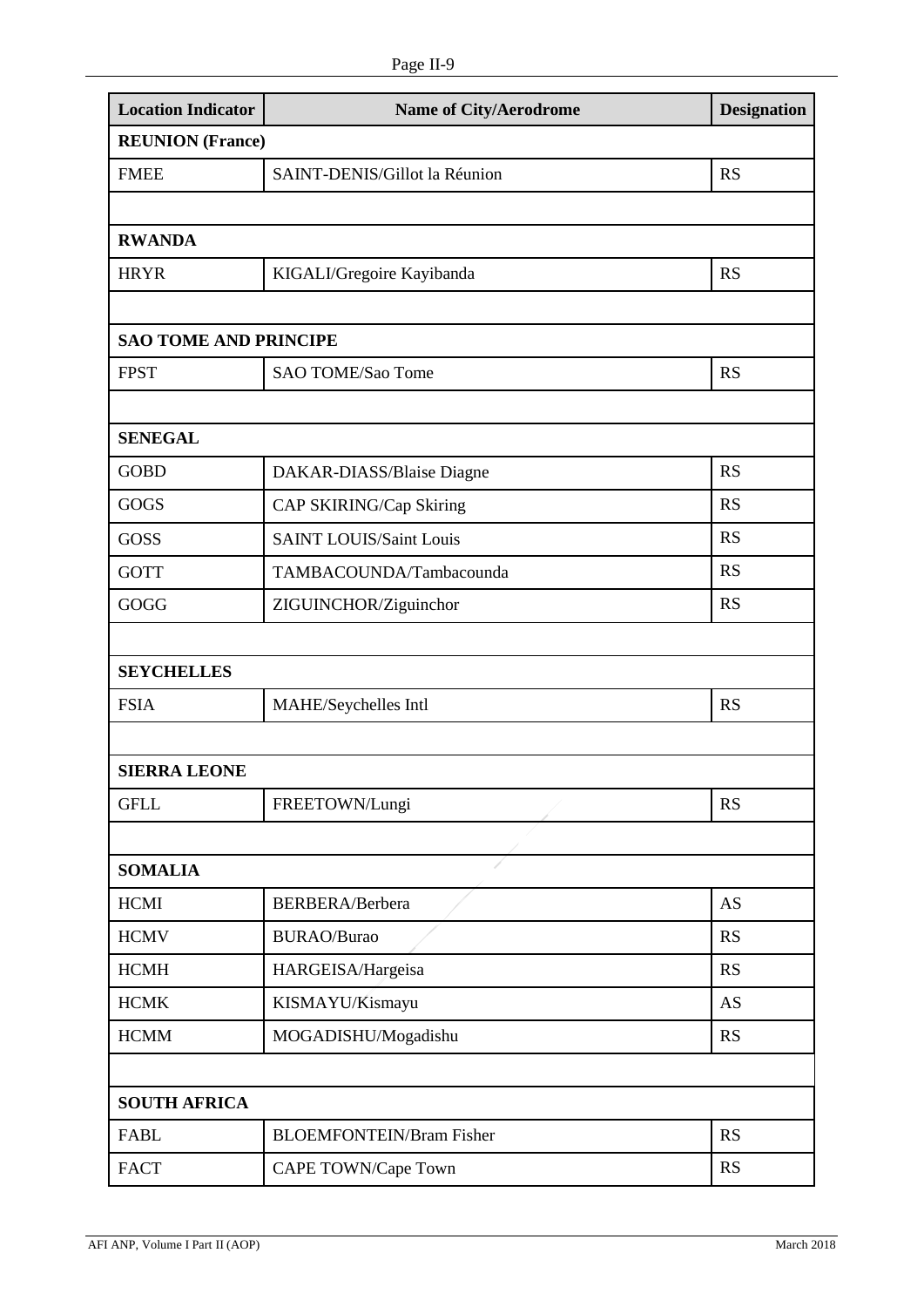| <b>Location Indicator</b>   | <b>Name of City/Aerodrome</b> | <b>Designation</b> |
|-----------------------------|-------------------------------|--------------------|
| <b>FALE</b>                 | <b>DURBAN/King Shaka</b>      | <b>RS</b>          |
| <b>FAOR</b>                 | JOHANNESBURG/O.R. Tambo       | <b>RS</b>          |
| <b>FALA</b>                 | JOHANNESBURG/Lanseria         | <b>RS</b>          |
| <b>FAPN</b>                 | PILANESBERG/Pilanesburg       | <b>RS</b>          |
| <b>FAKN</b>                 | NELSPRUIT/Kruger Mpumalanga   | <b>RS</b>          |
| FAPP                        | POLOKWANE/Gateway             | <b>RS</b>          |
| <b>FAPE</b>                 | PORT ELIZABETH/Port Elizabeth | <b>RS</b>          |
| <b>FAUP</b>                 | UPINGTON/Upington             | <b>RS</b>          |
|                             |                               |                    |
| <b>SOUTH SUDAN</b>          |                               |                    |
| <b>HSSJ</b>                 | JUBA/Juba                     | <b>RS</b>          |
|                             |                               |                    |
| <b>SWAZILAND</b>            |                               |                    |
| <b>FDMS</b>                 | MANZINI/Matsapha              | <b>RS</b>          |
|                             |                               |                    |
| <b>TOGO</b>                 |                               |                    |
| <b>DXXX</b>                 | LOME/Gnassingbe Eyadema Intl  | <b>RS</b>          |
| <b>DXNG</b>                 | NIAMTOUGOU/Niamtougou         | <b>RS</b>          |
|                             |                               |                    |
| <b>UGANDA</b>               |                               |                    |
| <b>HUEN</b>                 | <b>ENTEBBE/Entebbe Intl</b>   | <b>RS</b>          |
|                             |                               |                    |
| UNITED REPUBLIC OF TANZANIA |                               |                    |
| <b>HTDA</b>                 | DAR-ES-SALAM/Dar-Es-Salam     | <b>RS</b>          |
| <b>HTKJ</b>                 | KILIMANJARO/Kilimanjoro Intl  | <b>RS</b>          |
| <b>HTZA</b>                 | ZANZIBAR/Zanzibar             | <b>RS</b>          |
|                             |                               |                    |
| <b>ZAMBIA</b>               |                               |                    |
| <b>FLLI</b>                 | LIVINGSTONE/Livingstone Intl  | <b>RS</b>          |
| <b>FLLS</b>                 | LUSAKA/Lusaka Intl            | <b>RS</b>          |
| <b>FLMF</b>                 | MFUWE/Mfuwe                   | <b>RS</b>          |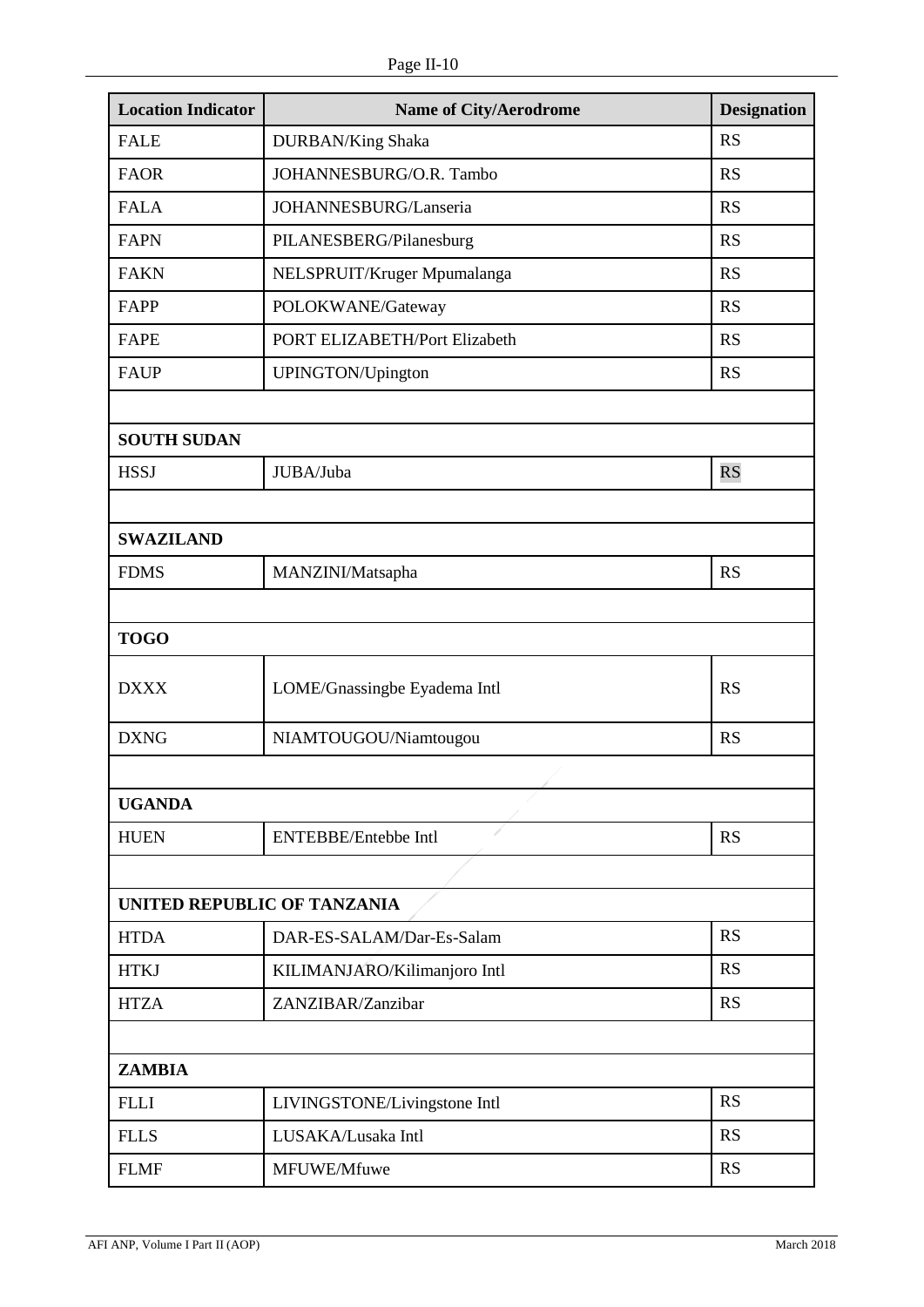# Page II-11

| <b>Location Indicator</b> | <b>Name of City/Aerodrome</b> | <b>Designation</b> |
|---------------------------|-------------------------------|--------------------|
| <b>FLND</b>               | NDOLA/Ndola                   | <b>RS</b>          |
|                           |                               |                    |
| <b>ZIMBABWE</b>           |                               |                    |
| <b>FVBU</b>               | BULAWAYO/Bulawayo             | <b>RS</b>          |
| <b>FVHA</b>               | <b>HARARE/Harare</b>          | <b>RS</b>          |
| <b>FVFA</b>               | VICTORIA FALLS/Victoria Falls | RS                 |

\_\_\_\_\_\_\_\_\_\_\_\_\_\_\_\_\_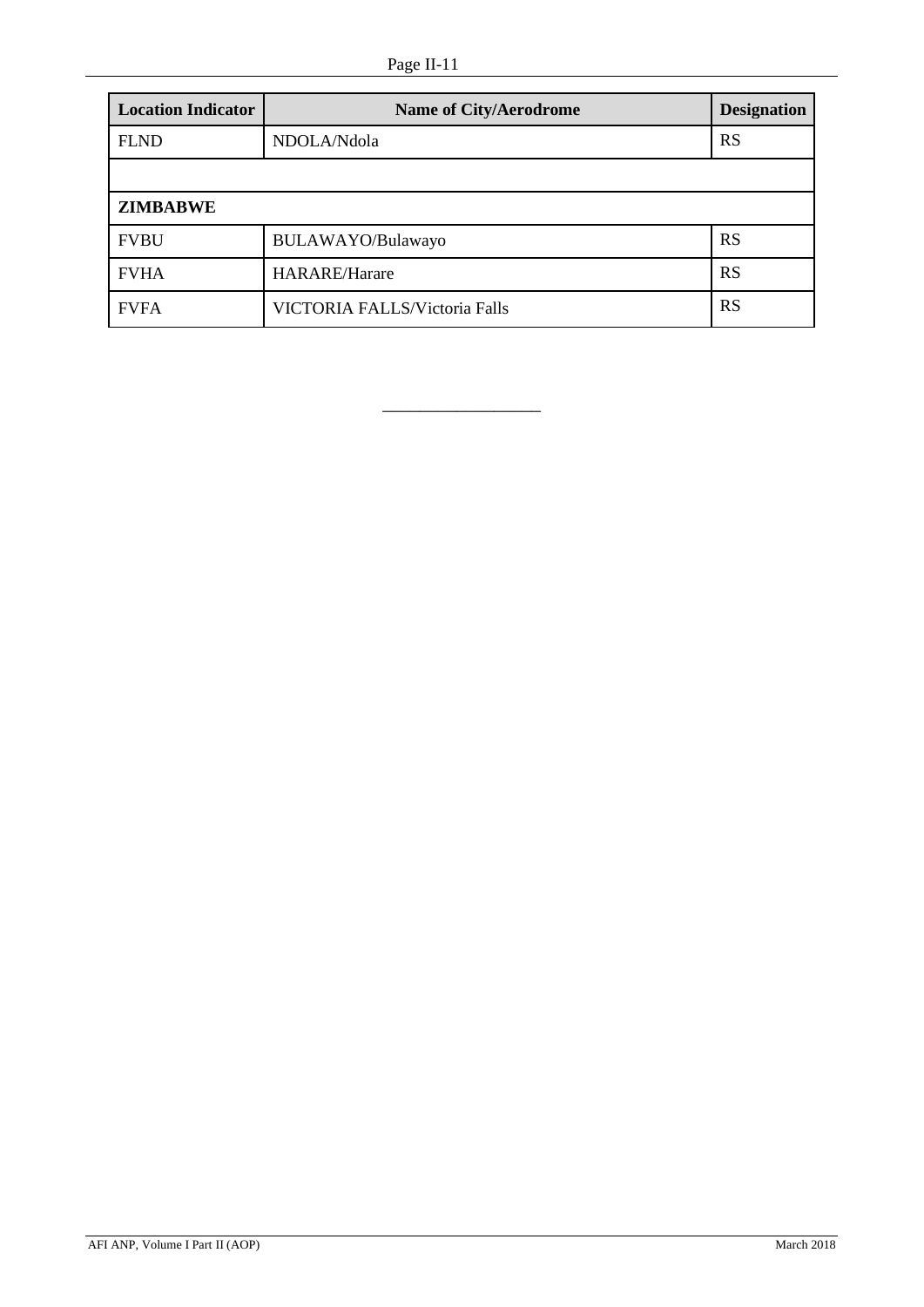# **AFI ANP, VOLUME I**

# <span id="page-28-0"></span>**PART III – COMMUNICATIONS, NAVIGATION AND SURVEILLANCE (CNS)**

### **1. INTRODUCTION**

1.1 This part of the AFI ANP constitutes the agreed regional requirements considered to be the minimum necessary for effective planning and implementation of Communications, Navigation and Surveillance (CNS) facilities and services in the Africa-Indian Ocean Region and complements the provisions of ICAO SARPs and PANS related to CNS. It contains stable plan elements related to the assignment of responsibilities to States for the provision of CNS facilities and services within the ICAO Africa-Indian Ocean region in accordance with Article 28 of the *Convention on International Civil Aviation* (Doc 7300) and mandatory requirements related to the CNS facilities and services to be implemented by States in accordance with regional air navigation agreements.

1.2 The dynamic plan elements related to the assignment of responsibilities to States for the provision of CNS facilities and services and the mandatory requirements based on regional air navigation agreements related to CNS are contained in the AFI ANP Volume II, Part III – CNS.

1.3 The AFI ANP Volume III contains dynamic/flexible plan elements related to the implementation of air navigation systems and their modernization in line with the ICAO Aviation System Block Upgrades (ASBUs) methodology and associated technology roadmaps described in the Global Air Navigation Plan. The ASBU modules are aimed at increasing capacity and improving efficiency of the aviation system whilst maintaining or enhancing safety level, and achieving the necessary harmonization and interoperability at regional and global level. This includes the regionally agreed ASBU modules applicable to the specified ICAO region/sub-region and associated elements/enablers necessary for the monitoring of the status of implementation of these ASBU modules.

1.4 In planning for these elements, economy and efficiency should be taken into account in order to ensure that the requirements for the provision of CNS facilities and services can be kept to a minimum. CNS facilities and services should fulfil multiple functions whenever this is feasible.

#### *Standards and Recommended Practices and Procedures for Air Navigation Services*

1.5 The SARPs and PANS and related guidance material applicable to the provision of CNS are contained in:

- a) Annex 10 *Aeronautical Telecommunications*, Volumes I, II, III, IV and V;
- b) Annex  $2 -$  Rules of the Air:
- c) Annex 3 Meteorological Service for international air navigation;
- d) Annex 6 Operation of Aircraft, Parts I (Chapter 7), II (Chapter 7) and III (Chapter 5);
- e) Annex 11 Air Traffic Services;
- f) Annex 12 Search and Rescue;
- g) Annex 15 Aeronautical Information Services;
- h) Procedures for Air Navigation Services Air Traffic Management (PANS-ATM) (Doc 4444);
- i) Regional Supplementary Procedures (Doc 7030);
- j) GNSS Manual (Doc 9849);
- k) Manual on Detailed Technical Specifications for the Aeronautical Telecommunication Network (ATN) using ISO/OSI Standards and Protocols (Doc 9880);
- l) ICAO Aeronautical Telecommunication Network (ATN) Manual for the ATN using IPS Standards and Protocols (Doc 9896);
- m) *Manual of Testing of Radio Navigation Aids* (Doc 8071);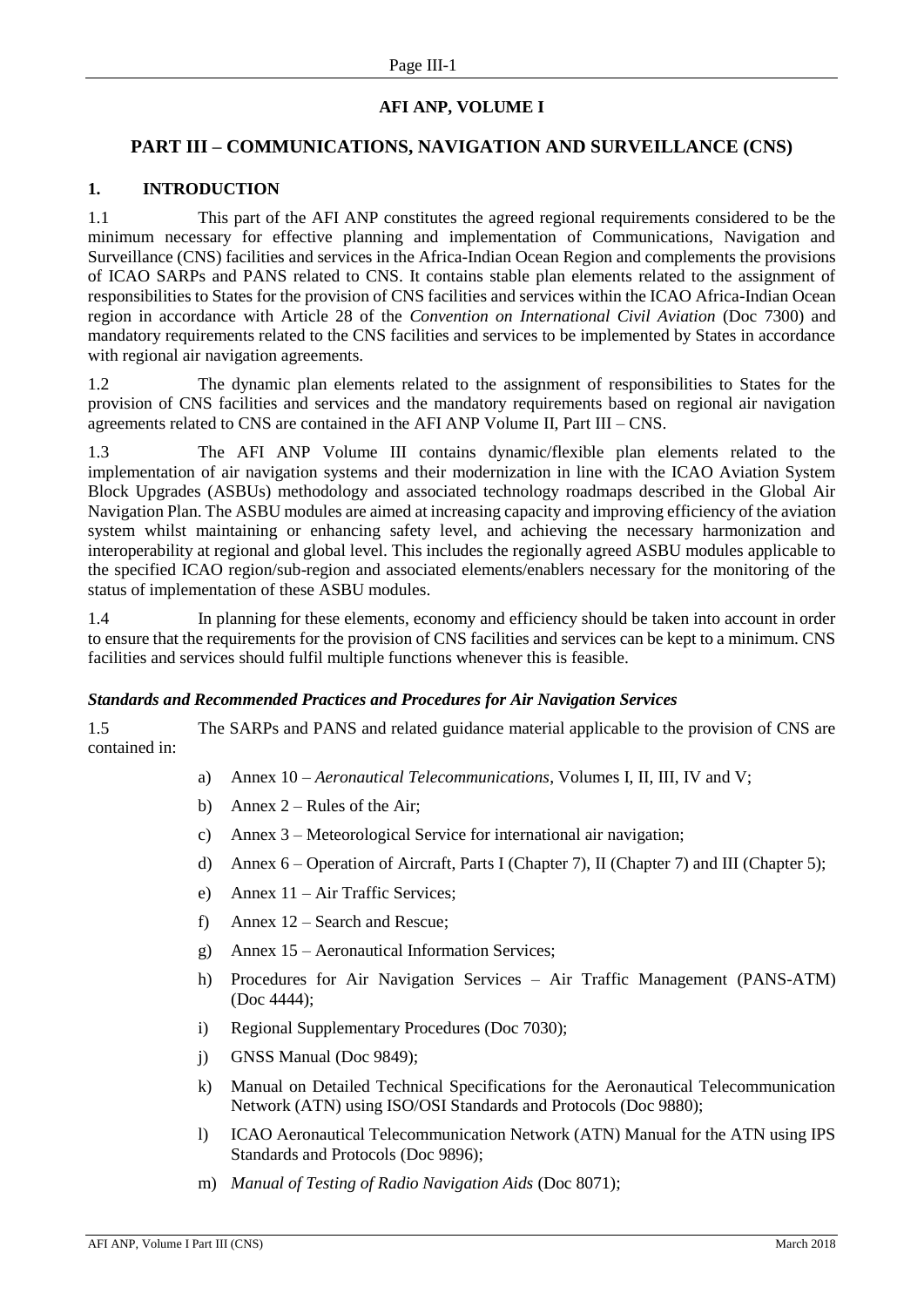- n) *Manual on the Planning and Engineering of the Aeronautical Fixed Telecommunications Network* (Doc 8259);
- o) *Manual on Required Communication Performance (RCP)* (Doc 9869);
- p) *Training Manual* (Doc 7192);
- q) *Performance-based Navigation Manual* (Doc 9613);
- r) *Handbook on Radio Frequency Spectrum Requirements for Civil Aviation* (Doc 9718);
- s) *ICAO Manual on the Secondary Surveillance Radar (SSR) Systems* (Doc 9684);
- t) *Manual on Airborne Surveillance Applications* (Doc 9994); and
- u) *Manual of Air Traffic Services Data Link Applications* (Doc 9694).

#### <span id="page-29-0"></span>**2. GENERAL REGIONAL REQUIREMENTS**

#### **Communications**

#### *Aeronautical Fixed Service (AFS)*

2.1 The aeronautical fixed service (AFS) should satisfy the communication requirements of ATS, AIS/AIM, MET and SAR, including specific requirements in terms of system reliability, message integrity and transit times, with respect to printed as well as digital data and speech communications. If need be, it should, following agreement between individual States and aircraft operators, satisfy the requirements for airline operational control.

#### *The Aeronautical Telecommunication Network (ATN)*

2.2 The ATN of the Region should have sufficient capacity to meet the minimum requirements for data communications for the services mentioned in paragraph 2.1 above.

#### *Aeronautical Mobile Service (AMS)*

2.3 Air-ground communications facilities should meet the agreed communication requirements of the air traffic services, as well as all other types of communications which are acceptable on the AMS to the extent that the latter types of communications can be accommodated.

#### *Air-ground communications for ATS*

2.4 Air-ground communications for ATS purposes should be so designed to require the least number of frequency and channel changes for aircraft in flight compatible with the provision of the required service. They should also provide for the minimum amount of coordination between ATS units and provide for optimum economy in the frequency spectrum used for this purpose.

#### *Air-ground data link communications*

2.5 Air-ground data link communications should be implemented in such a way that they are regionally and globally harmonised and make efficient use of available communication means and ensure optimum economy in frequency spectrum use and system automation.

#### **Navigation**

2.6 Planning of aeronautical radio navigation services should be done on a total system basis, taking full account of the navigation capabilities as well as cost effectiveness. The total system composed of station-referenced navigation aids, satellite-based navigation systems and airborne capabilities should meet the performance based navigation (PBN) requirements for all aircraft using the system and should form an adequate basis for the provision of positioning, guidance and air traffic services.

2.7 Account should be taken of the fact that certain aircraft may be able to meet their navigation needs by means of self-contained or satellite-based aids, thus eliminating the need for the provision of station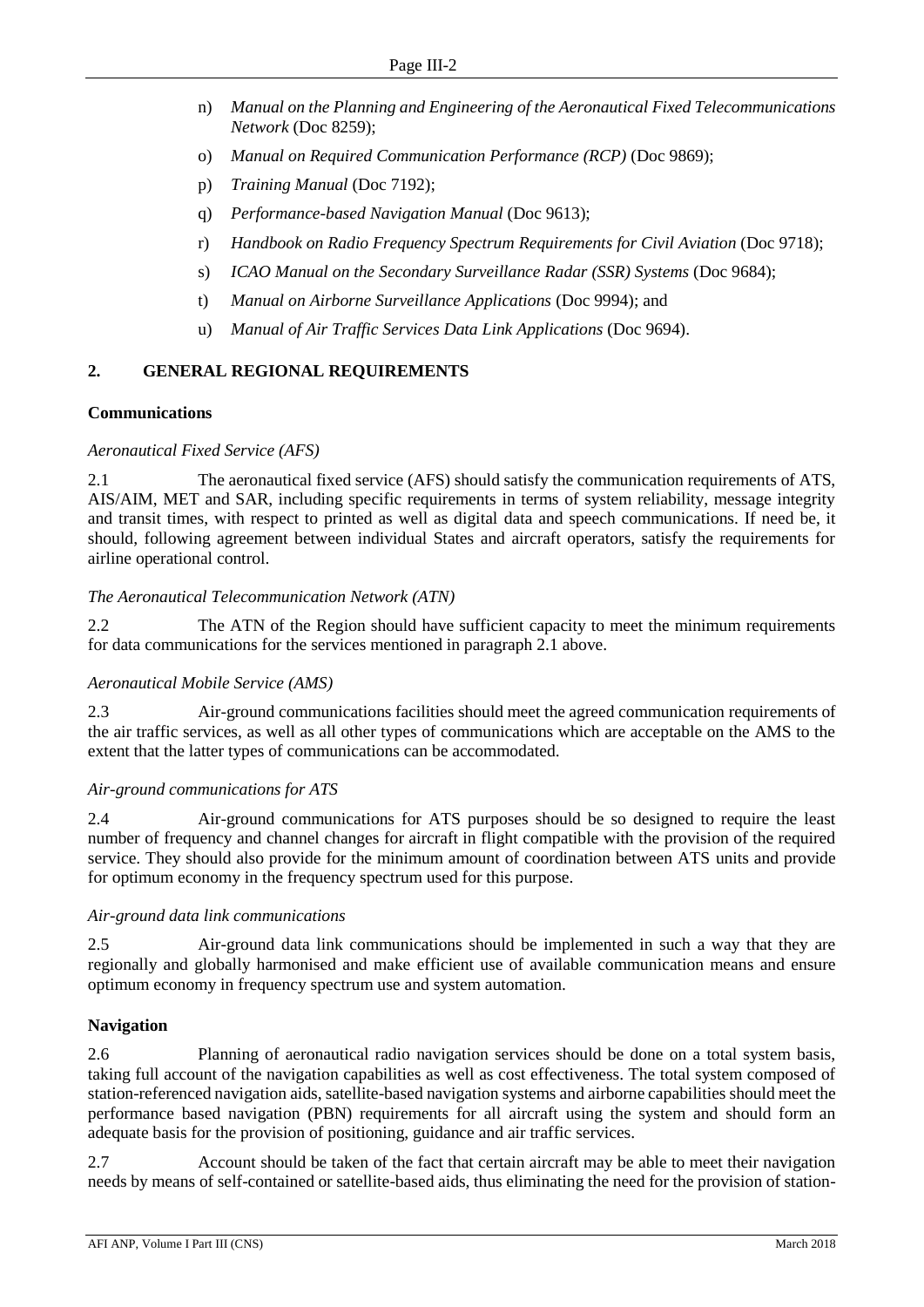referenced aids along the ATS routes used by such aircraft, as well as the need to carry on board excessive redundancies.

# **Surveillance**

2.8 Planning of aeronautical surveillance systems should be made based on a system approach concept, where collaboration and sharing of data sources should be considered in support of an efficient use of the airspace.

#### **Frequency Management**

2.9 Frequency assignment planning in the Region should be carried out in accordance with the provisions of Annex 10 and *ICAO Handbook on Radio Frequency spectrum for Civil Aviation* (Doc 9718), supplemented, as necessary, by regional recommendations and technical criteria developed for this purpose.

### <span id="page-30-0"></span>**3. SPECIFIC REGIONAL REQUIREMENTS**

3.1 None.

\_\_\_\_\_\_\_\_\_\_\_\_\_\_\_\_\_\_\_\_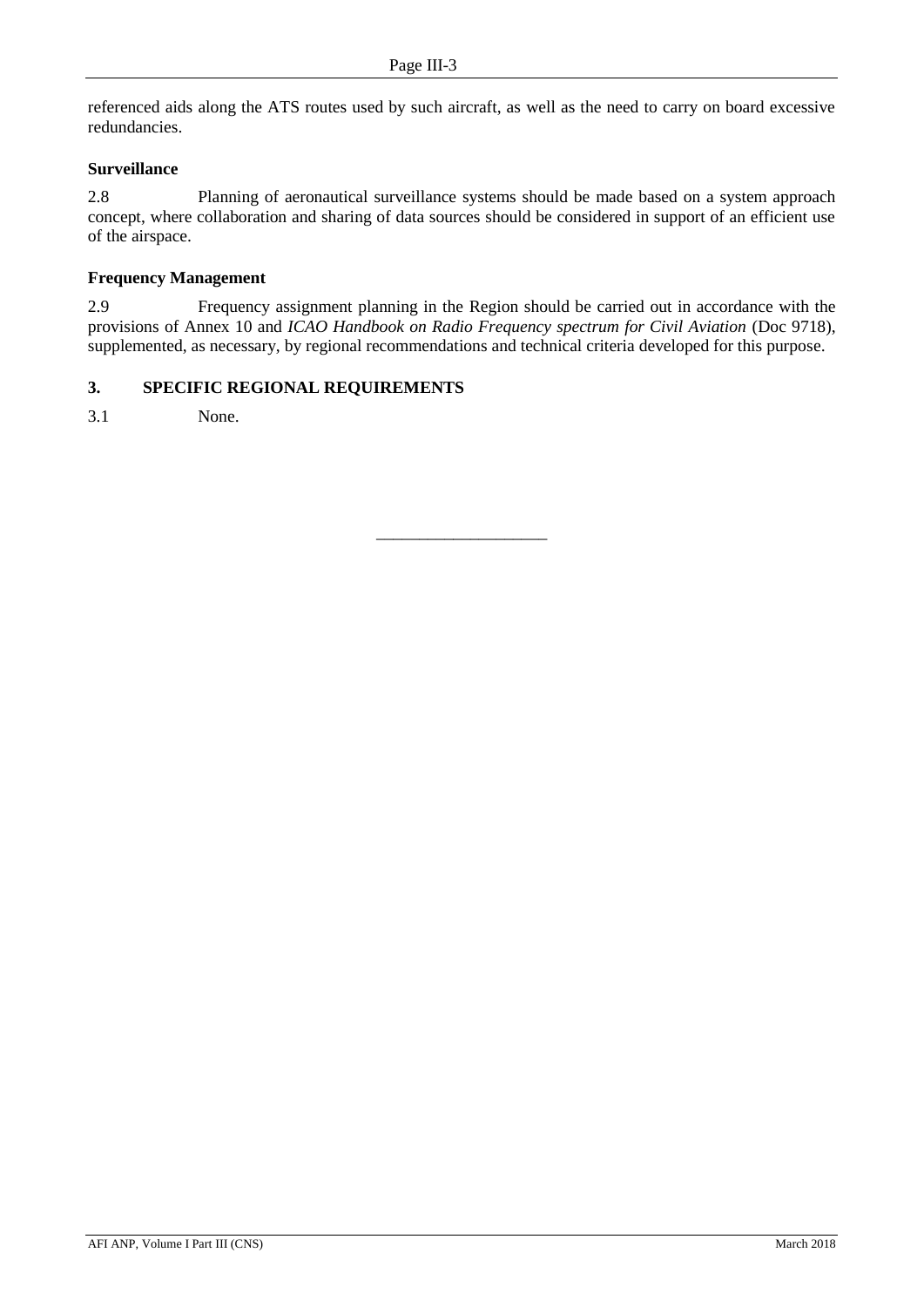# **AFI ANP, VOLUME I**

# **PART IV - AIR TRAFFIC MANAGEMENT (ATM)**

# <span id="page-31-0"></span>**1. INTRODUCTION**

1.1 This part of the AFI ANP constitutes the agreed regional requirements considered to be the minimum necessary for effective planning and implementation of air traffic management (ATM) facilities and services in the Africa-Indian Ocean region and complements the provisions of the ICAO SARPs and PANS related to ATM. It contains stable plan elements related to the assignment of responsibilities to States for the ATM system requirements to be applied within the ICAO Africa-Indian Ocean region in accordance with Article 28 of the *Convention on International Civil Aviation* (Doc 7300) and mandatory requirements related to the ATM facilities and services to be implemented by States in accordance with regional air navigation agreements.

1.2 The dynamic plan elements related to the assignment of States' responsibilities for the implementation of the ATM system and the mandatory requirements based on regional air navigation agreements related to ATM are contained in AFI ANP Vo*l*ume II, Part IV - ATM.

1.3 The AFI ANP Volume III contains dynamic/flexible plan elements related to the implementation of air navigation systems and their modernization in line with the ICAO Aviation System Block Upgrades (ASBUs) methodology and associated technology roadmaps described in the Global Air Navigation Plan. The ASBU modules are aimed at increasing capacity and improving efficiency of the aviation system whilst maintaining or enhancing safety level, and achieving the necessary harmonization and interoperability at regional and global level. This includes the regionally agreed ASBU modules applicable to the specified ICAO region/sub-region and associated elements/enablers necessary for the monitoring of the status of implementation of these ASBU modules.

#### *Standards and Recommended Practices and Procedures for Air Navigation Services*

1.4 The SARPs and PANS and related guidance material applicable to the provision of ATM are contained in:

- a) Annex 2 *Rules of the Air*;
- b) Annex 6 *Operation of Aircraft*;
- c) Annex 11 *Air Traffic Services*;
- d) *Procedures for Air Navigation Services — Air Traffic Management* (PANS-ATM) (Doc 4444);
- e) *Procedures for Air Navigation Services — Aircraft Operations* (PANS-OPS) (Doc 8168); and
- f) *Regional Supplementary Procedures* (Doc 7030).

# <span id="page-31-1"></span>**2. GENERAL REGIONAL REQUIREMENTS**

2.1 The description of the current Flight Information Regions (FIR)/Upper Information Regions (UIR), as approved by the ICAO Council, are contained in **[Table ATM I-1](#page-33-0)** and depicted in the **Chart[s ATM](#page-36-0) I-[1](#page-36-0)** and **[ATM I-2](#page-37-0)**, respectively.

2.2 States should ensure that the provision of air traffic services (ATS) covers its own territory and those areas over the high seas for which it is responsible for the provision of those services, in accordance with **Charts [ATM I-1](#page-36-0)** and **[ATM I-](#page-37-0) 2**.

#### *Regional ATS Routes and organized track structures*

2.3 PIRGs are responsible for the optimization of the traffic flows through the continuous improvement of the regional ATS route network and organized track systems and implementation of random routing areas and free route airspace in the Region. Where applicable, details of the ATS routes within the Region are contained in Volume II.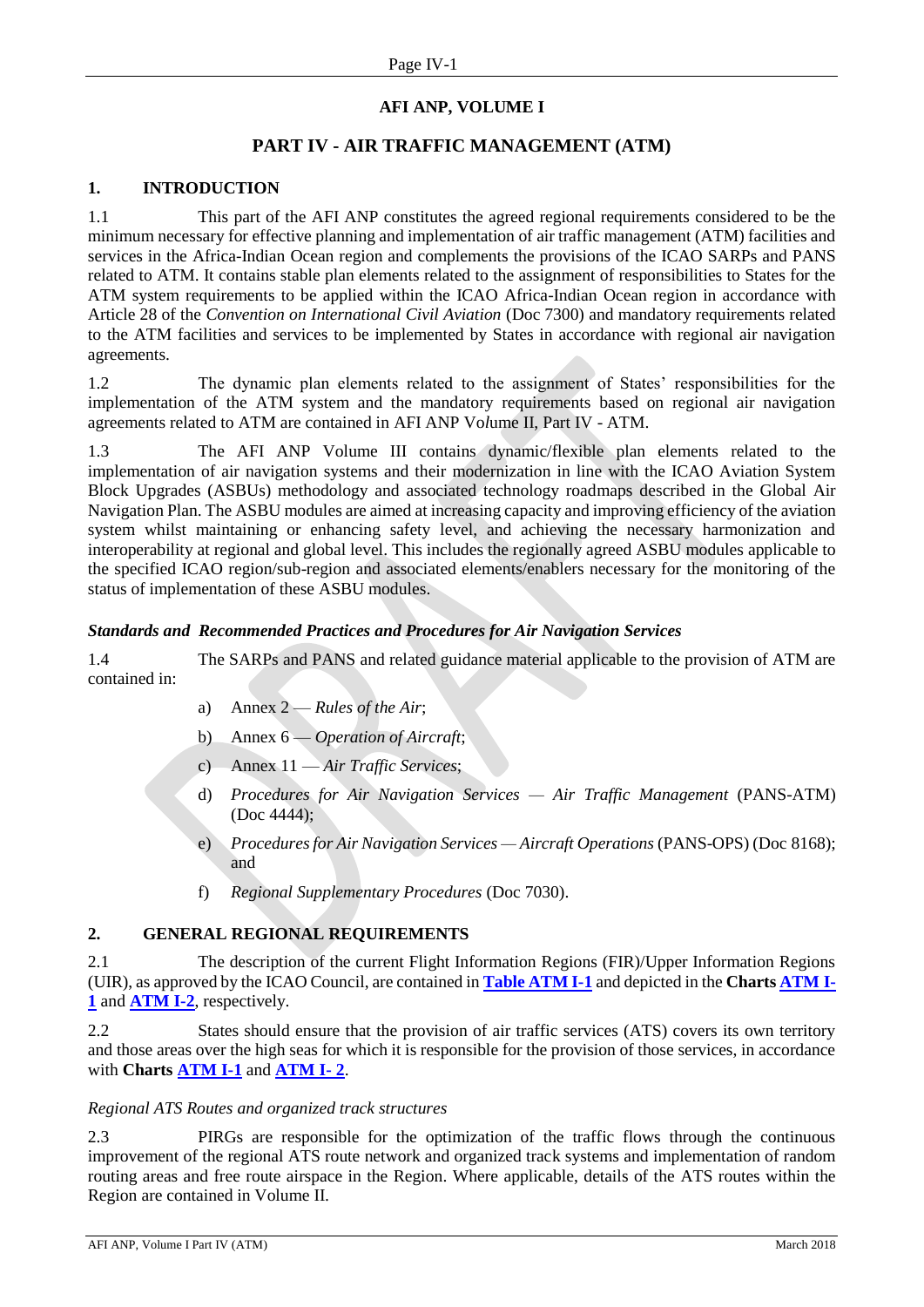# *ICARD Global Database*

2.4 The five-letter name-codes assigned to significant points should be coordinated through the ICAO Regional Offices and obtained from the ICAO International Codes and Routes Designators (ICARD) Global Database.

#### *Aircraft Identification - SSR Code Assignments*

2.5 The management of Secondary Surveillance Radar (SSR) codes is a key element of ATM in order to ensure continuous and unambiguous aircraft identification. The requirements related to the SSR code assignment system used in the Region is contained in Volume II.

#### *Performance-based Navigation (PBN)*

2.6 PIRGs are responsible for the development of the Regional PBN Plan. States' PBN Plans should be consistent with the Regional PBN Plan.

#### *Flexible Use of Airspace*

2.7 States should implement civil/military cooperation and coordination mechanisms to enhance the application of the Flexible Use of Airspace concept, which will contribute to more direct routing with a commensurate saving in fuel and associated emissions. States should arrange for close liaison and coordination between civil ATS units and relevant military operational control and/or air defence units in order to ensure integration of civil and military air traffic or its segregation, if required. Such arrangements would also contribute to increasing airspace capacity and to improving the efficiency and flexibility of aircraft operations.

#### *Reduced Vertical Separation Minimum (RVSM)/Regional Monitoring Agencies*

2.8 The AFI Regional Monitoring Agency (ARMA) is the designated Regional Monitoring Agency (RMA) responsible for monitoring the height-keeping performance and approval status of aircraft operating at these levels, in order to ensure that the continued application of RVSM meets the agreed regional safety objectives as set out by the APIRG.

\_\_\_\_\_\_\_\_\_\_\_\_\_\_\_\_\_\_\_\_

# <span id="page-32-0"></span>**3. SPECIFIC REGIONAL REQUIREMENTS**

3.1 None.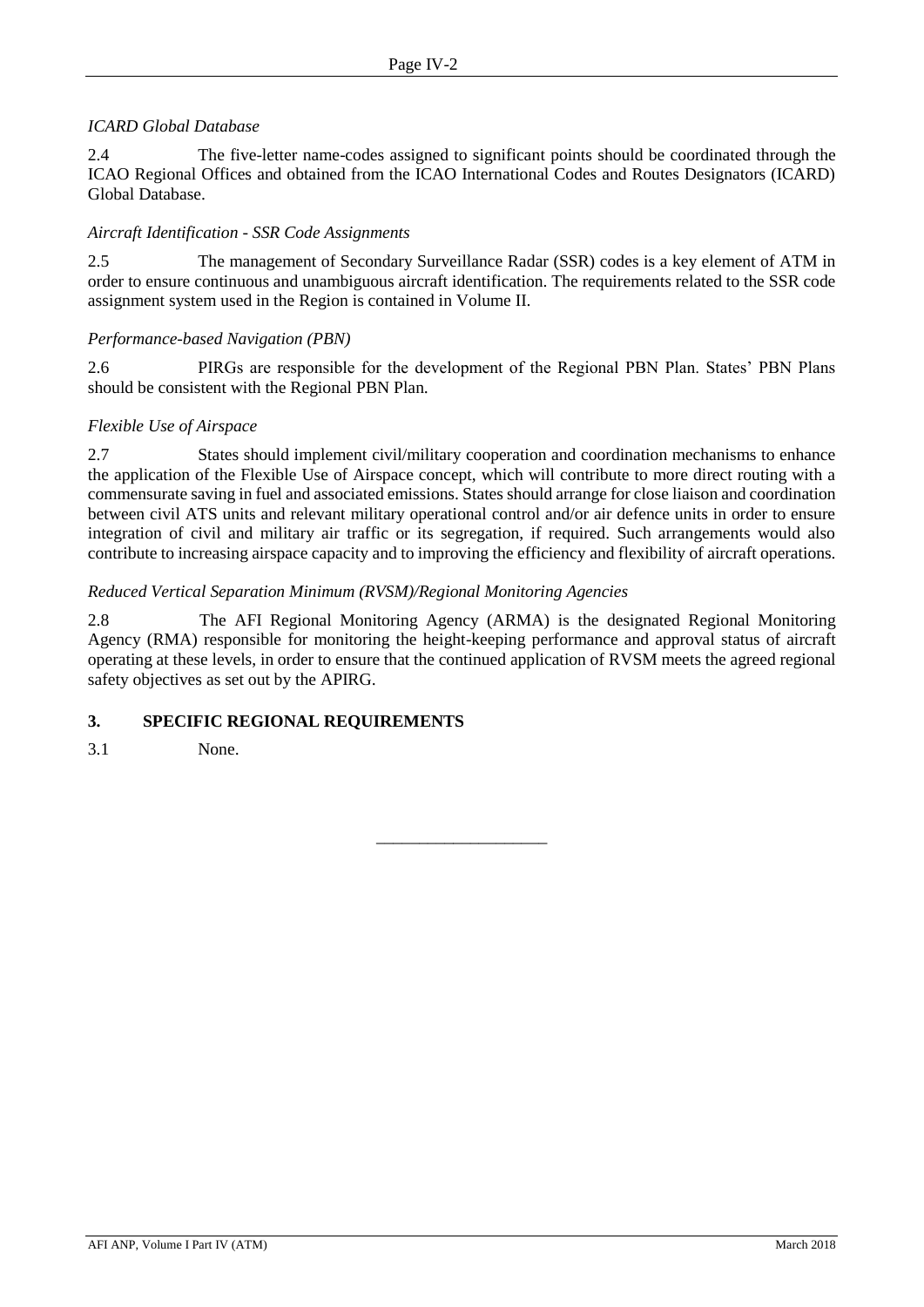# **TABLE ATM I-1**

# <span id="page-33-0"></span>**FLIGHT INFORMATION REGIONS (FIR)/UPPER INFORMATION REGIONS (UIR) IN THE AFI REGION**

# EXPLANATION OF THE TABLE

Column:

- 1 Name of the FIR/UIR / Location Indicator according to Doc 7910
- 2 Description of FIR/UIR lateral limits;
	- a. Describe separately in the table the limits of the UIRs if they are not similar to the FIRs limits.
- 3 Remarks *—* additional information, if necessary.
	- a. Describe vertical limits if necessary.

| <b>FIR/UIR</b><br><b>Location Indicator</b> | <b>Lateral limits coordinates</b>                 | <b>Remarks</b> |
|---------------------------------------------|---------------------------------------------------|----------------|
| 1                                           | $\overline{2}$                                    | 3              |
| <b>ACCRA</b><br><b>DGAC</b>                 | <b>FIR/UIR ACCRA</b><br>To be incorporated        |                |
| <b>ADDIS ABABA</b><br><b>HAAA</b>           | <b>FIR/UIR ADDIS ABABA</b><br>To be incorporated  |                |
| <b>ANTANANARIVO</b><br><b>FMMM</b>          | <b>FIR/UIR ANTANANARIVO</b><br>To be incorporated |                |
| <b>ASMARA</b><br><b>HHAA</b>                | <b>FIR/UIR ASMARA</b><br>To be incorporated       |                |
| <b>BEIRA</b><br><b>FQBE</b>                 | <b>FIR/UIR BEIRA</b><br>To be incorporated        |                |
| <b>BRAZZAVILLE</b><br><b>FCCC</b>           | <b>FIR/UIR BRAZZAVILLE</b><br>To be incorporated  |                |
| <b>BUJUMBURA</b><br><b>HBBA</b>             | <b>FIR BUJUMBURA</b><br>To be incorporated        |                |
| <b>CAPE TOWN</b><br><b>FACA</b>             | <b>FIR/UIR CAPE TOWN</b><br>To be incorporated    |                |
| <b>DAKAR</b><br>GO <sub>O</sub> O           | <b>FIR/UIR DAKAR</b><br>To be incorporated        |                |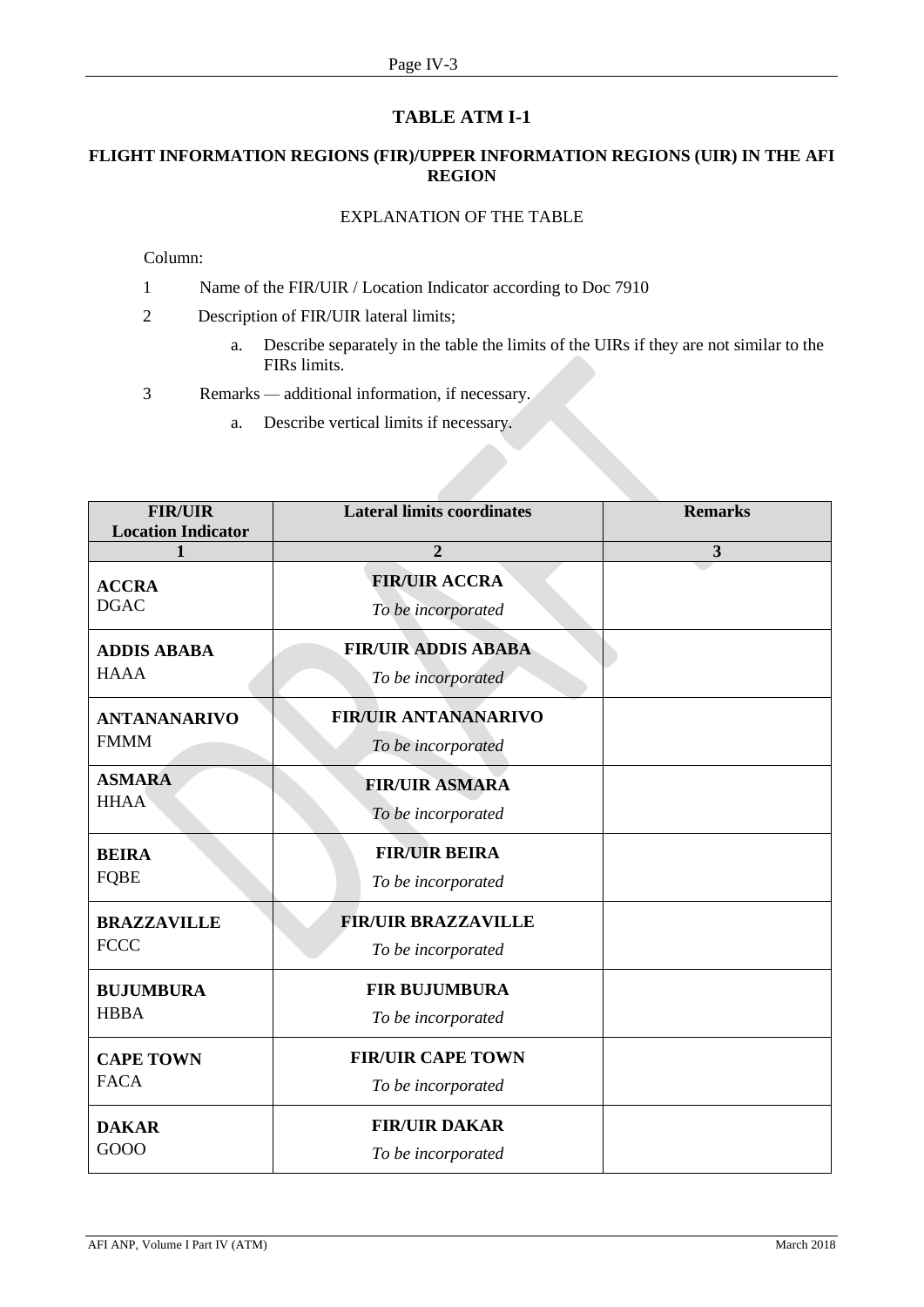| <b>FIR/UIR</b><br><b>Location Indicator</b> | <b>Lateral limits coordinates</b> | <b>Remarks</b> |
|---------------------------------------------|-----------------------------------|----------------|
| 1                                           | 2                                 | 3              |
| <b>DAR ES SALAAM</b>                        | <b>FIR/UIR DAR ES SALAAM</b>      |                |
| <b>HTDC</b>                                 | To be incorporated                |                |
| <b>ENTEBBE</b>                              | <b>FIR/UIR ENTEBBE</b>            |                |
| <b>HUEC</b>                                 | To be incorporated                |                |
| <b>GABORONE</b>                             | <b>FIR/UIR GABORONE</b>           |                |
| <b>FBGR</b>                                 | To be incorporated                |                |
| <b>HARARE</b>                               | <b>FIR/UIR HARARE</b>             |                |
| <b>FVHF</b>                                 | To be incorporated                |                |
| <b>JOHANNESBURG</b>                         | <b>FIR/UIR JOHANNESBURG</b>       |                |
| <b>FAJA</b>                                 | To be incorporated                |                |
| <b>JOHANNESBURG</b><br><b>OCEANIC</b>       | FIR/UIR JOHANNESBURG OCEANIC      |                |
| <b>FAJO</b>                                 | To be incorporated                |                |
| <b>KANO</b>                                 | <b>FIR/UIR KANO</b>               |                |
| <b>DNKK</b>                                 | To be incorporated                |                |
| <b>KHARTOUM</b>                             | <b>FIR/UIR KHARTOUM</b>           |                |
| <b>HSSS</b>                                 | To be incorporated                |                |
| <b>KIGALI</b>                               | <b>FIR KIGALI</b>                 |                |
| <b>HRYR</b>                                 | To be incorporated                |                |
| <b>KINSHASA</b>                             | <b>FIR/UIR KINSHASA</b>           |                |
| <b>FZAZ</b>                                 | To be incorporated                |                |
| <b>LILONGWE</b>                             | <b>FIR/UIR LILONGWE</b>           |                |
| <b>FWLL</b>                                 | To be incorporated                |                |
| <b>LUANDA</b>                               | <b>FIR/UIR LUANDA</b>             |                |
| <b>FNLU</b>                                 | To be incorporated                |                |
| <b>LUSAKA</b><br><b>FLFI</b>                | <b>FIR/UIR LUSAKA</b>             |                |
|                                             | To be incorporated                |                |
| <b>MAURITIUS</b>                            | <b>FIR/UIR MAURITIUS</b>          |                |
| <b>FIMM</b>                                 | To be incorporated                |                |
| <b>MOGADISHU</b>                            | <b>FIR/UIR MOGADISHU</b>          |                |
| <b>HCSM</b>                                 | To be incorporated                |                |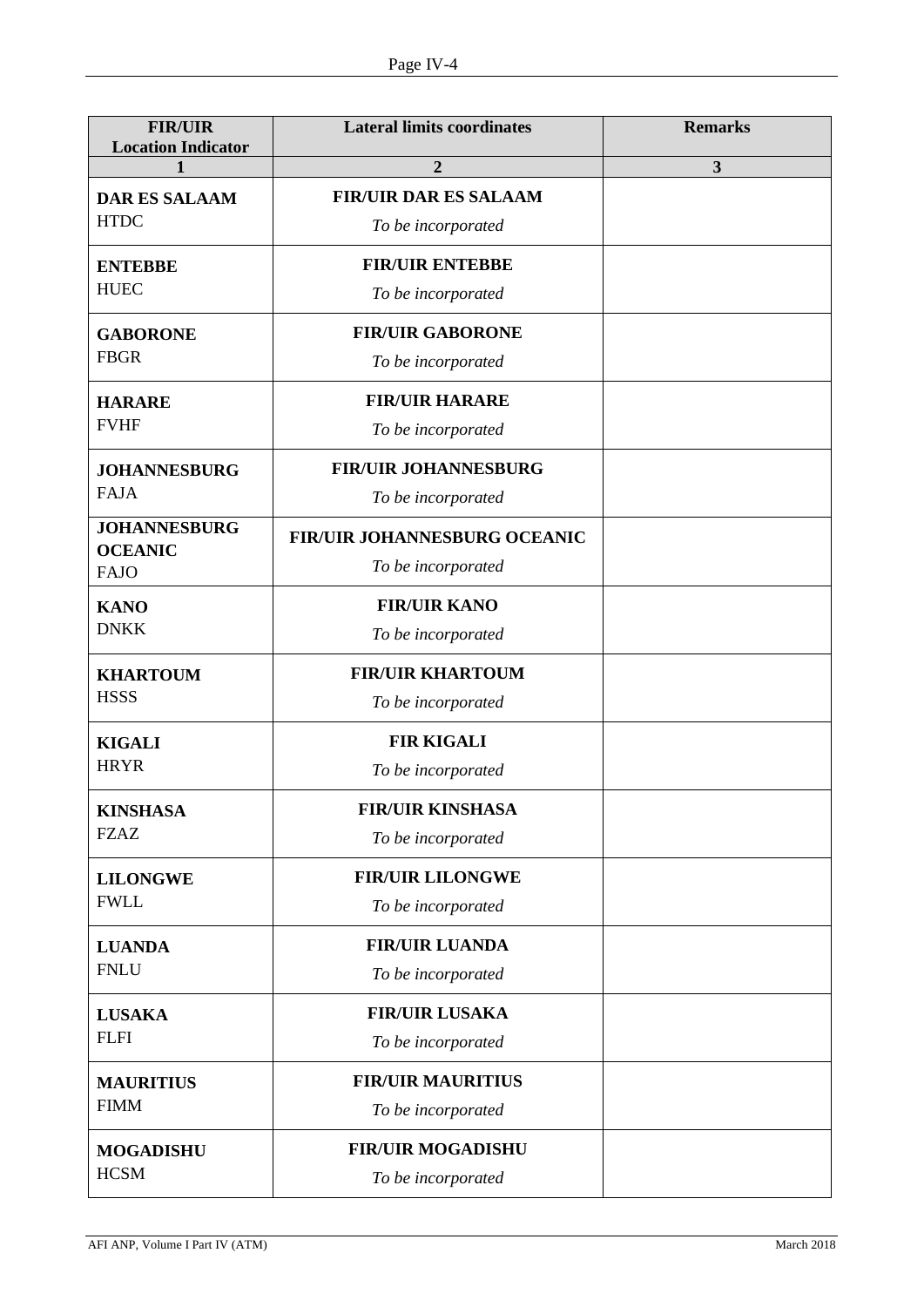| <b>FIR/UIR</b><br><b>Location Indicator</b> | <b>Lateral limits coordinates</b>               | <b>Remarks</b> |
|---------------------------------------------|-------------------------------------------------|----------------|
|                                             | $\overline{2}$                                  | 3              |
| <b>NAIROBI</b><br><b>HKNA</b>               | <b>FIR/UIR NAIROBI</b><br>To be incorporated    |                |
| <b>N'DJAMENA</b><br><b>FTTT</b>             | <b>FIR/UIR N'DJAMENA</b><br>To be incorporated  |                |
| <b>NIAMEY</b><br><b>DRRR</b>                | <b>FIR/UIR NIAMEY</b><br>To be incorporated     |                |
| <b>ROBERTS</b><br><b>GLRB</b>               | <b>FIR/UIR ROBERTS</b><br>To be incorporated    |                |
| <b>SAL OCEANIC</b><br><b>GVSC</b>           | <b>FIR/UIR SAL</b><br>To be incorporated        |                |
| <b>SEYCHELLES</b><br><b>FSSS</b>            | <b>FIR/UIR SEYCHELLES</b><br>To be incorporated |                |
| <b>WINDHOEK</b><br><b>FYWW</b>              | <b>FIR/UIR WINDHOEK</b><br>To be incorporated   |                |

\_\_\_\_\_\_\_\_\_\_\_\_\_\_\_\_\_\_\_\_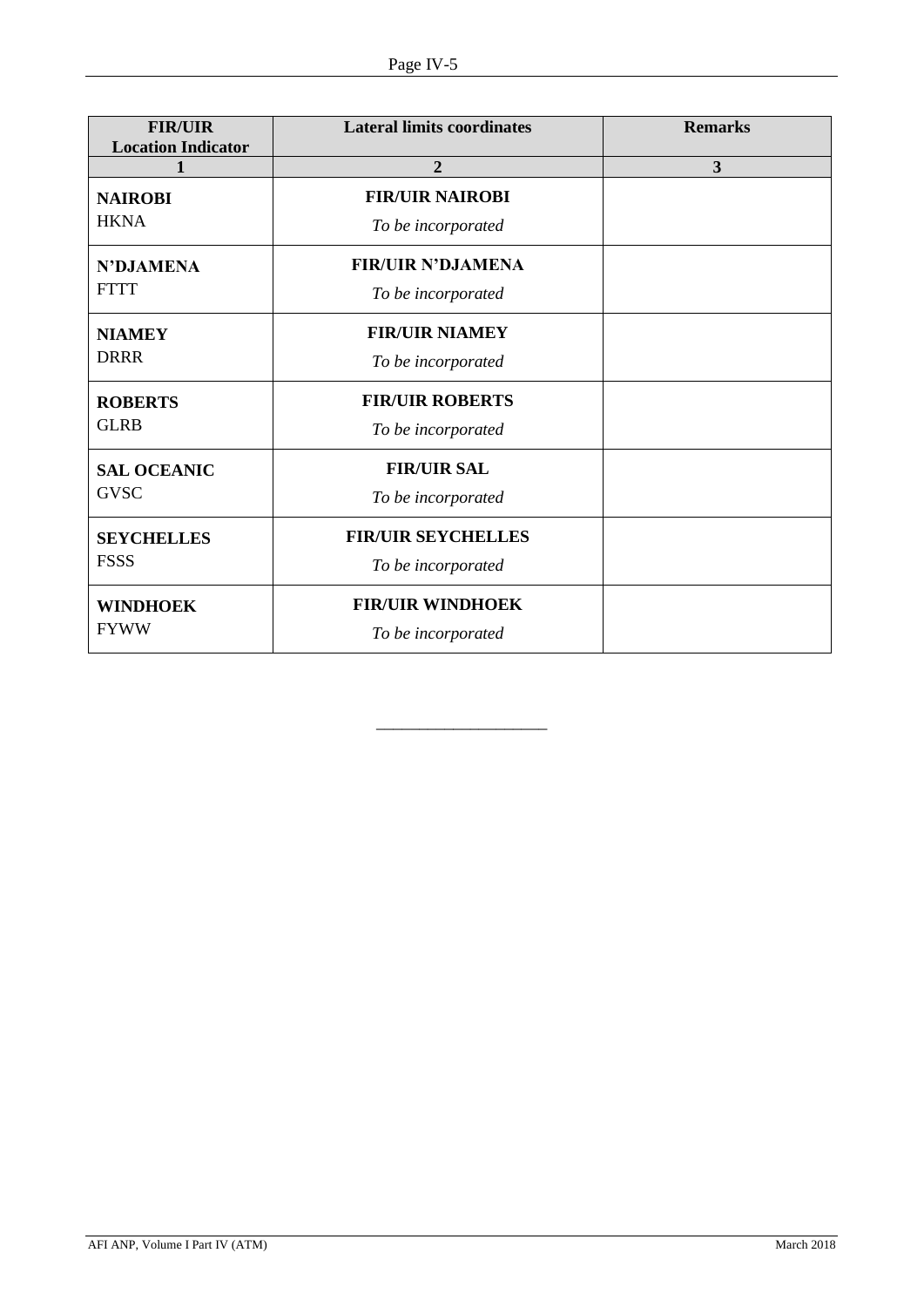# <span id="page-36-1"></span><span id="page-36-0"></span>**CHART ATM I-1 — FLIGHT INFORMATION REGIONS (FIR) IN THE AFI REGION**

*To be developed*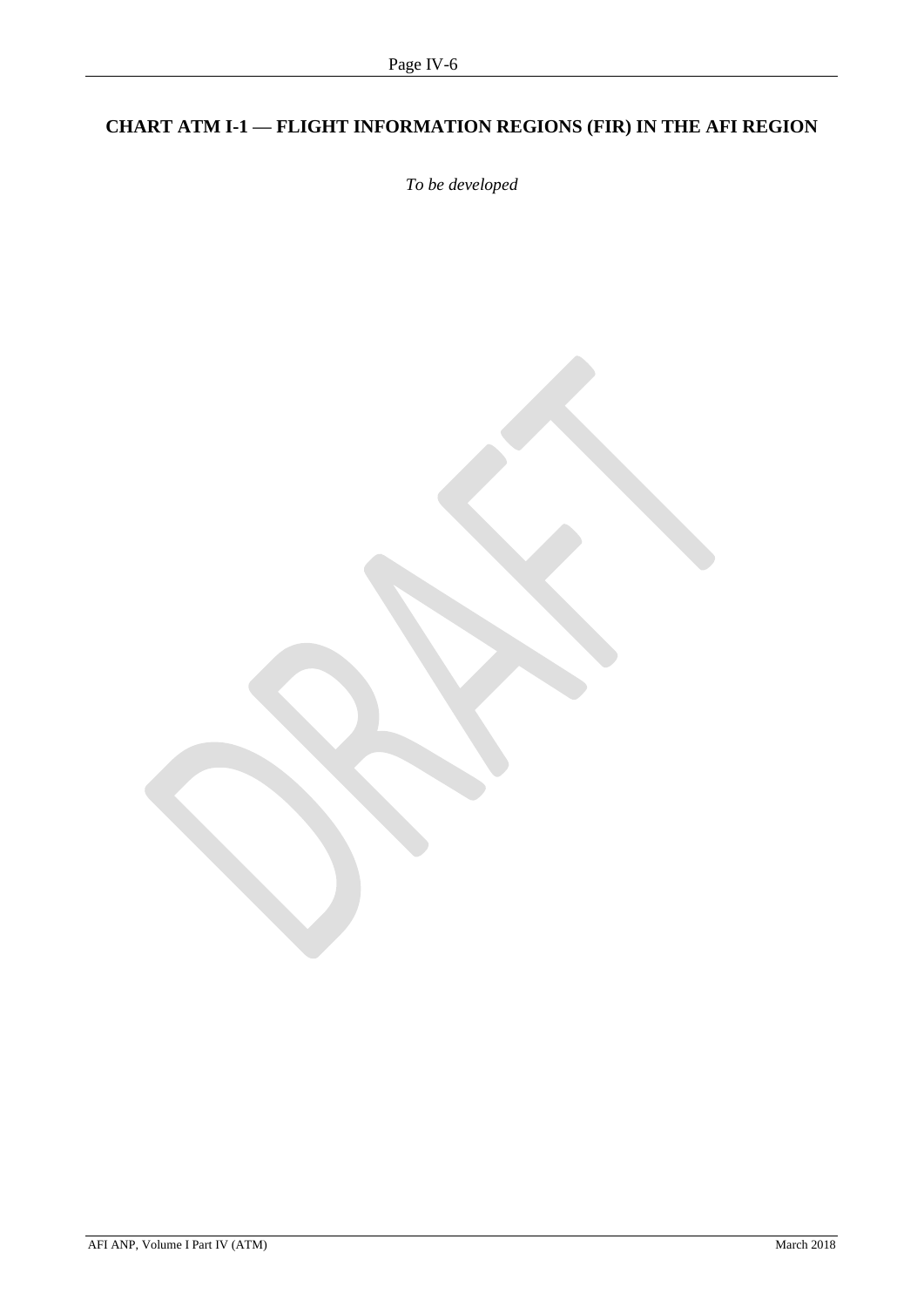# <span id="page-37-1"></span><span id="page-37-0"></span>**CHART ATM I-2 — UPPER FLIGHT INFORMATION REGIONS (UIR) IN THE AFI REGION**

*To be developed*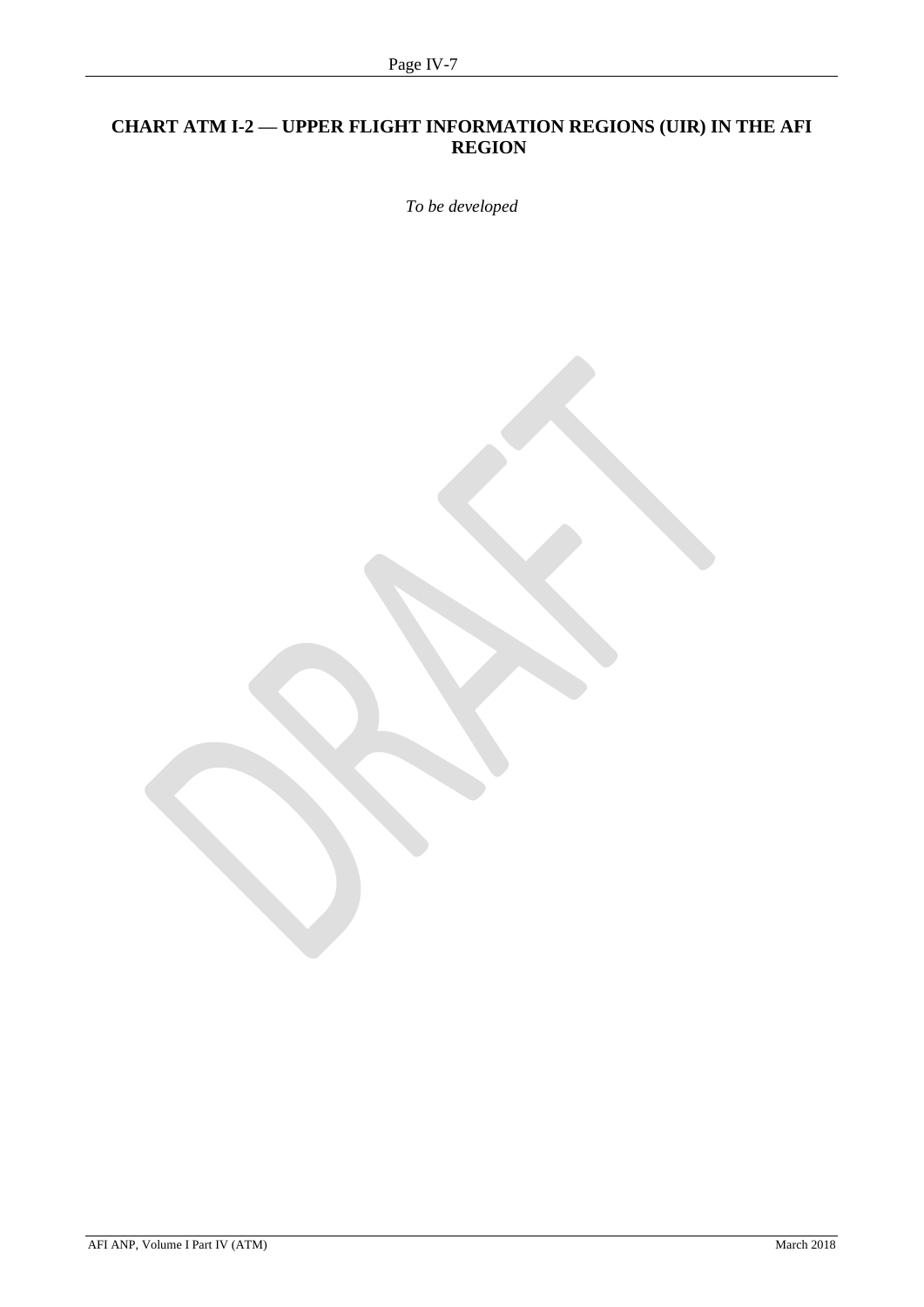# **AFI ANP, VOLUME I**

# **PART V – METEOROLOGY (MET)**

#### <span id="page-38-0"></span>**1. INTRODUCTION**

1.1 This part of the AFI ANP constitutes the agreed regional requirements considered to be the minimum necessary for effective planning and implementation of aeronautical meteorology (MET) facilities and services in the Africa-Indian Ocean Region and complements the provisions of the ICAO SARPs and PANS related to MET. It contains stable plan elements related to the assignment of responsibilities to States for the provision of MET facilities and services within the ICAO Africa-Indian Ocean region in accordance with Article 28 of the *Convention on International Civil Aviation* (Doc 7300) and mandatory requirements related to the MET facilities and services to be implemented by States in accordance with regional air navigation agreements.

1.2 The dynamic plan element related to the assignment of responsibilities to States for the provision of MET facilities and services and the mandatory requirements based on regional air navigation agreements related to MET are contained in the AFI ANP Volume II, Part V - MET.

1.3 The AFI ANP Volume III contains dynamic/flexible plan elements related to the implementation of air navigation systems and their modernization in line with the ICAO Aviation System Block Upgrades (ASBUs) methodology and associated technology roadmaps described in the Global Air Navigation Plan. The ASBU modules are aimed at increasing capacity and improving efficiency of the aviation system whilst maintaining or enhancing safety level, and achieving the necessary harmonization and interoperability at regional and global level. This includes the regionally agreed ASBU modules applicable to the specified ICAO region/sub-region and associated elements/enablers necessary for the monitoring of the status of implementation of these ASBU modules.

#### *Standards and Recommended Practices and Procedures for Air Navigation Services*

1.4 The SARPs and PANS and related guidance material applicable to the provision of MET are contained in:

- a) Annex 3 *Meteorological Service for International Air Navigation*;
- b) *Regional Supplementary Procedures* (Doc 7030)*;*
- c) *Handbook on the IAVW* (Doc 9766);
- d) *Manual on Volcanic Ash, Radioactive Material and Toxic Chemical Clouds* (Doc 9691); and
- e) *Manual of Aeronautical Meteorological Practice* (Doc 8896).

# <span id="page-38-1"></span>**2. GENERAL REGIONAL REQUIREMENTS**

*World area forecast system (WAFS) and meteorological offices*

2.1 In the Africa-Indian Ocean Region, WAFC **London** has been designated as the centre for the operation of the aeronautical fixed service satellite distribution system / WAFS Internet File Service (SADIS and/or WIFS) and the Internet-based Secure SADIS FTP service. The status of implementation of SADIS/WIFS by States in the Africa-Indian Ocean Region is detailed in Volume III.

2.2 In the Africa-Indian Ocean Region, WAFS products in digital form should be disseminated by WAFC London using the SADIS 2G satellite broadcast and the Secure SADIS FTP service and/or WIFS.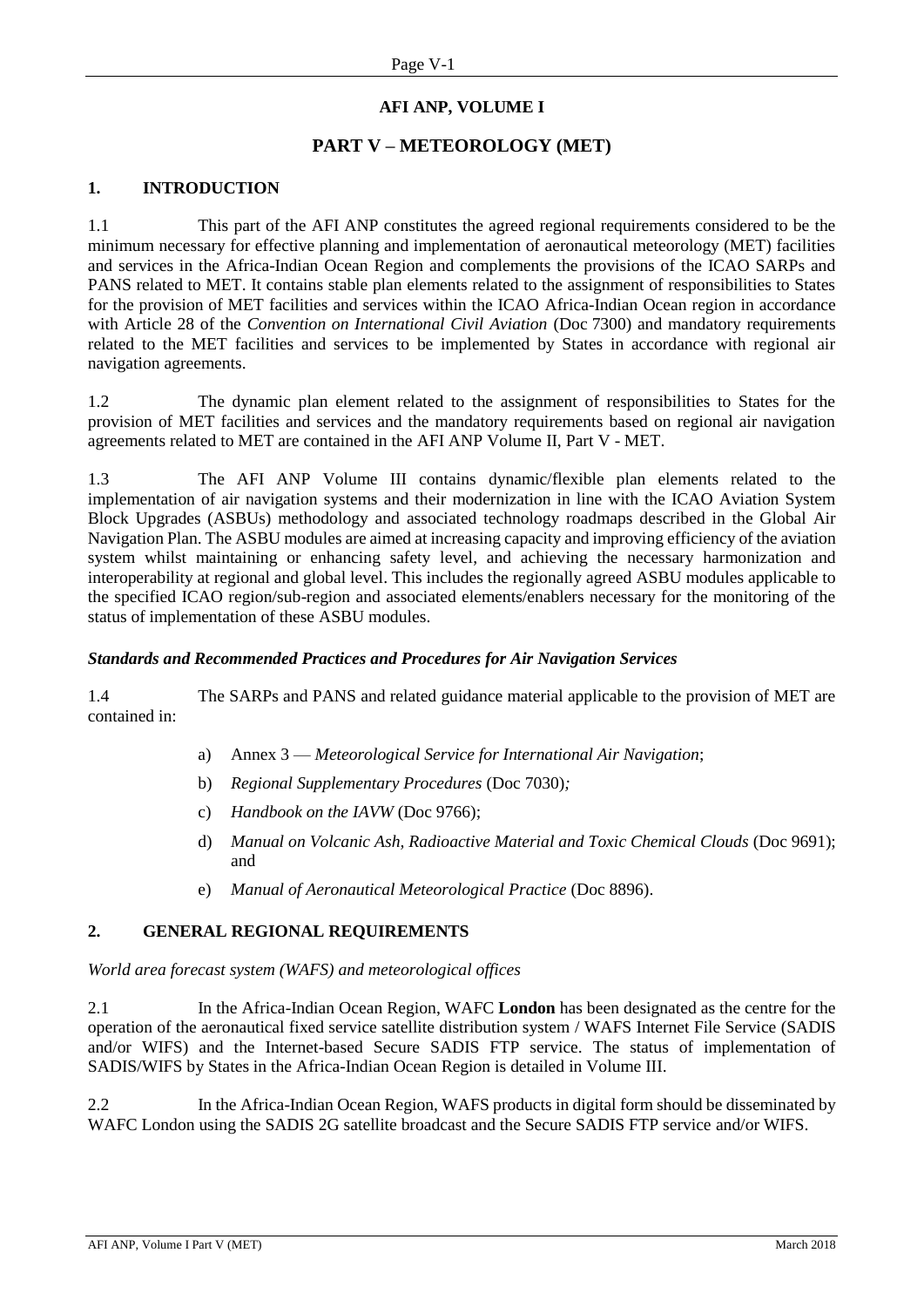# *Volcanic Ash*

2.3 Volcanic ash advisory centres (VAACs) **Toulouse** has been designated to prepare volcanic ash advisory information for the Africa-Indian Ocean Region, as indicated below. The status of implementation of volcanic ash advisory information is detailed in Volume III.

### *AFI VACC: Toulouse VACC*

2.4 Selected State volcano observatories have been designated for notification of significant preeruption volcanic activity, a volcanic eruption and/or volcanic ash in the atmosphere for the Africa-Indian Ocean Region to their corresponding ACC/FIC, MWO and VAAC, as indicated at **[Table MET I-1](#page-40-0)**. The status of implementation of volcano observatory notice for aviation (VONA) is detailed in Volume III.

#### *Tropical Cyclone*

2.5 Tropical cyclone advisory centre (TCAC) **La Reunion** has been designated to prepare tropical cyclone advisory information for the Africa-Indian Ocean Region, as indicated below. The status of implementation of tropical cyclone advisory information is detailed in Volume III.

\_\_\_\_\_\_\_\_\_\_\_\_\_\_\_\_\_\_\_\_\_\_

# <span id="page-39-0"></span>*AFI TCAC: La Reunion TCAC*

# **3. SPECIFIC REGIONAL REQUIREMENTS**

3.1 None.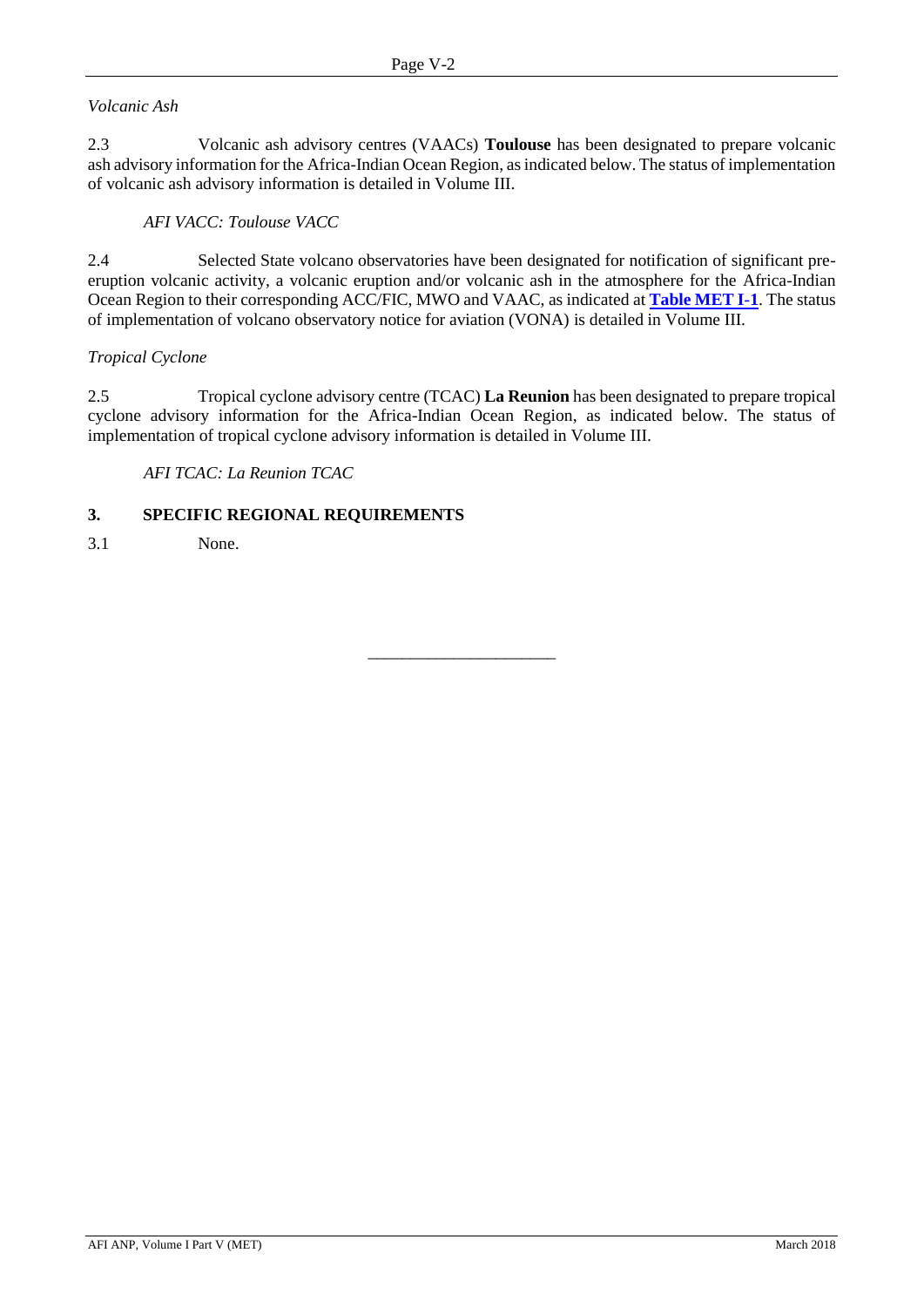# **TABLE MET I-1 - STATE VOLCANO OBSERVATORIES**

# EXPLANATION OF THE TABLE

#### <span id="page-40-0"></span>**Column**

- **1** Name of the State responsible for the provision of a volcano observatory<br>**2** Name of the volcano observatory
- Name of the volcano observatory

| <b>State</b>                     | <b>Volcano observatory</b>                                                |  |
|----------------------------------|---------------------------------------------------------------------------|--|
|                                  | 2                                                                         |  |
| Cameroon                         | Institut de recherches géologiques et minières de Yaoundé                 |  |
| Cape Verde                       | Serviço Nacional de Meteorología e Geofísica, P.O. Box 76,<br>Ilha do Sal |  |
| Comoros                          | Observatoire Volcanologique du Karthala, Moroni                           |  |
| Democratic Republic of Congo/RDC | Centre de Recherches en Sciences Naturelles (CRSN)<br>Lwiro, Bukavu       |  |
| Eritrea                          | University of Asmara, Geophysics Section                                  |  |
| Ethiopia                         | Geophysics Observatory, Addis Ababa University                            |  |
| France(Réunion)                  | Observatoire volcanologique du Piton de la Fournaise                      |  |
| Kenya                            | Geology Department, University of Nairobi                                 |  |

––––––––––––––––––––––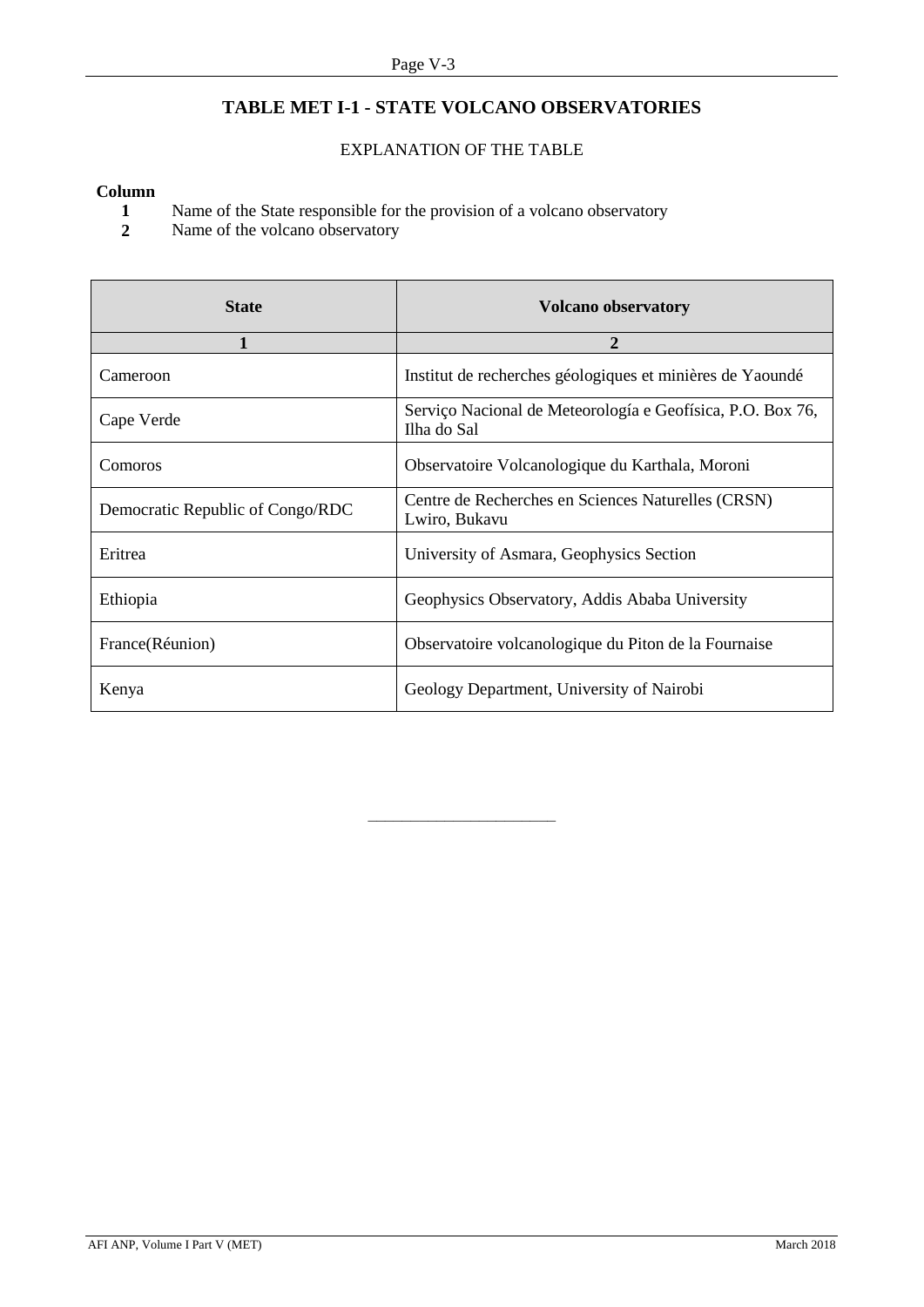# **AFI ANP, VOLUME I**

# **PART VI - SEARCH AND RESCUE (SAR)**

# <span id="page-41-0"></span>**1. INTRODUCTION**

1.1 This part of the AFI ANP constitutes the agreed regional requirements considered to be the minimum necessary for effective planning and implementation of search and rescue (SAR) facilities and services in the Africa-Indian Ocean region and complements the provisions of the ICAO SARPs and PANS related to SAR. It contains stable plan elements related to the assignment of responsibilities to States for the provision of SAR facilities and services within the ICAO Africa-Indian Ocean region in accordance with Article 28 of the *Convention on International Civil Aviation* (Doc 7300) and mandatory requirements related to the SAR facilities and services to be implemented by States in accordance with regional air navigation agreements.

1.2 The dynamic plan elements related to the assignment of States' responsibilities for the provision of SAR facilities and services and the mandatory requirements based on regional air navigation agreements related to SAR are contained in the AFI ANP Volume II, Part VI – SAR.

#### *Standards and Recommended Practices and Procedures for Air Navigation Services*

1.3 The SARPs and PANS and related guidance material applicable to the provision of SAR are contained in:

- a) Annex 12 *Search and Rescue*;
- b) Annex 6 *Operation of Aircraft*;
- c) *Procedures for Air Navigation Services — Air Traffic Management* (PANS-ATM) (Doc 4444);
- d) *Regional Supplementary Procedures* (Doc 7030); and
- e) *International Aeronautical and Maritime Search and Rescue Manual* (Doc 9731-AN/958).

#### <span id="page-41-1"></span>**2. GENERAL REGIONAL REQUIREMENTS**

2.1 Each Contracting State should ensure that the provision of search and rescue services covers its own territory and those areas over the high seas for which it is responsible for the provision of those services. The description of the current Search and Rescue Regions (SRRs), as approved by the ICAO Council, are contained in **[Table SAR I-1](#page-43-0)** and depicted in the **[Chart SAR I-1](#page-46-0)**. The list of Rescue Coordination Centres (RCCs) and Rescue Sub-centres (RSCs) in the Region(s) are detailed in Volume II.

2.2 The three volumes of the *IAMSAR Manual* (Doc 9731) provide guidance for a common aviation and maritime approach to organizing and providing SAR services. States are invited to use the *IAMSAR Manual* to ensure the availability of effective aeronautical SAR services and to cooperate with neighbouring States.

2.3 States which rely on military authorities and/or other sources for the provision of SAR facilities should ensure that adequate arrangements are in place for coordination of SAR activities between all entities involved.

2.4 Arrangements should be made to permit a call on any national services likely to be able to render assistance on an ad-hoc basis, in those cases when the scope of SAR operations requires such assistance.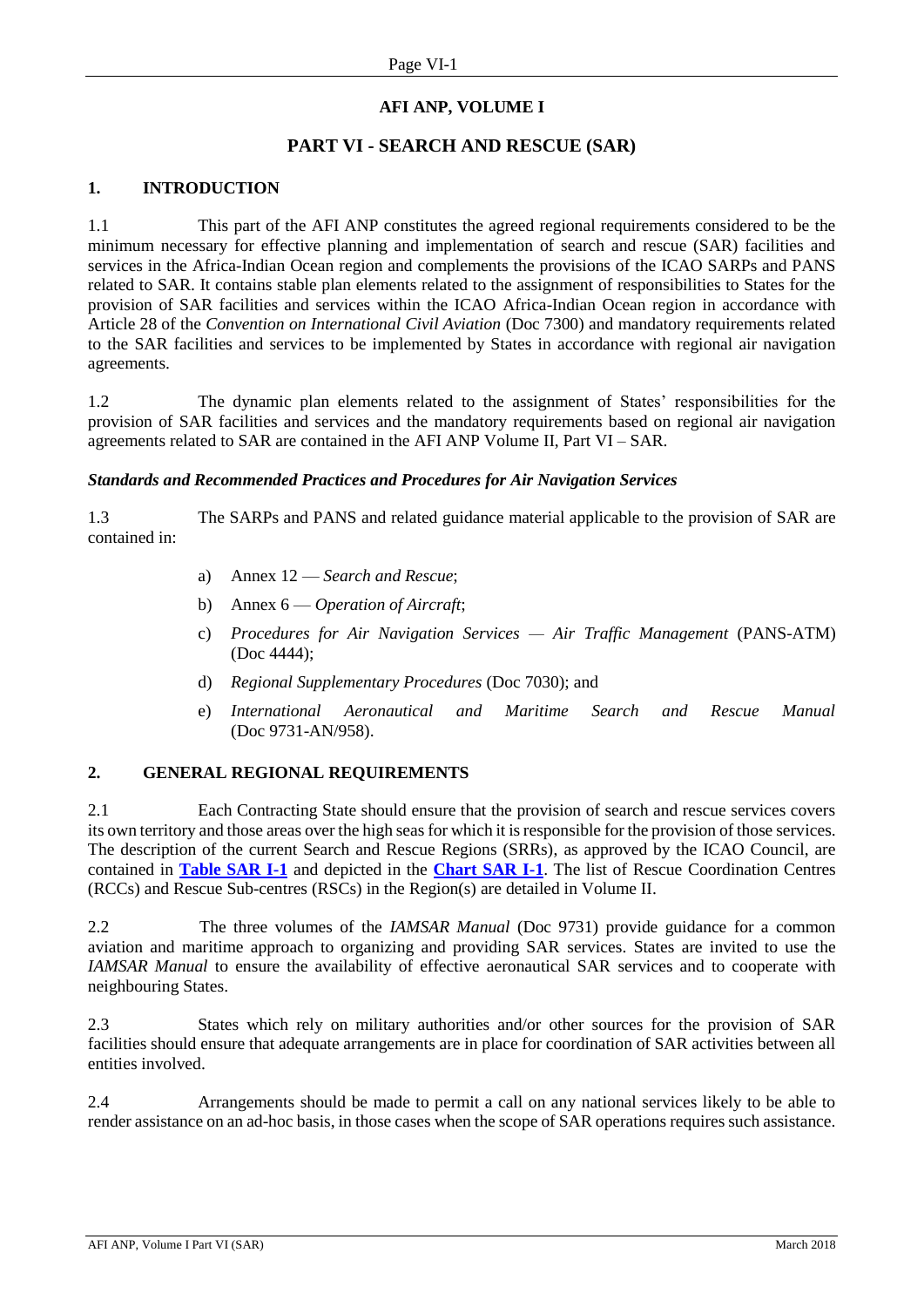\_\_\_\_\_\_\_\_\_\_\_\_\_\_\_\_\_\_\_

# **3. SPECIFIC REGIONAL REQUIREMENTS**

3.1 None.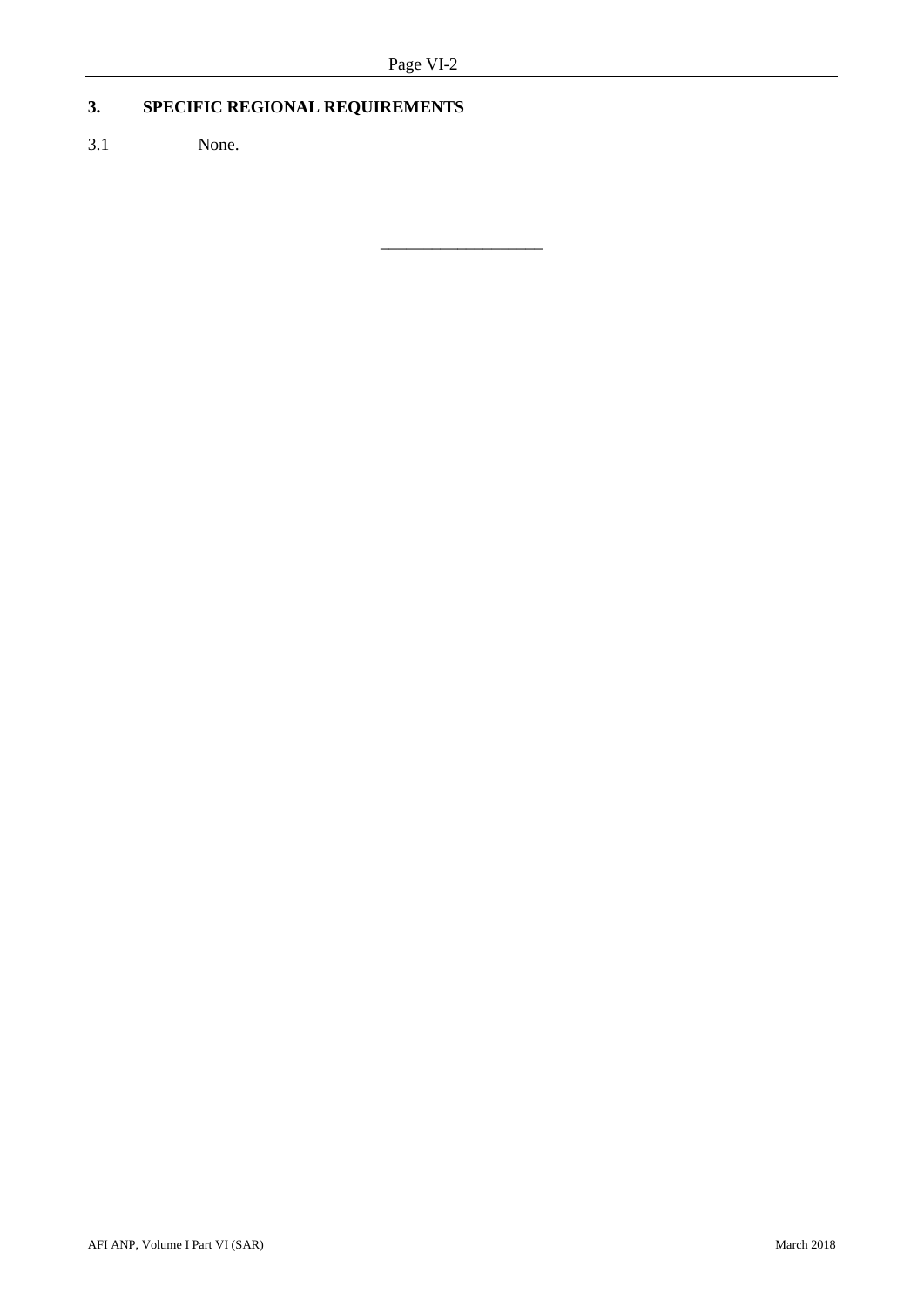# <span id="page-43-0"></span>**TABLE SAR I-1 – SEARCH AND RESCUE REGIONS (SRR) IN THE AFI REGION**

### EXPLANATION OF THE TABLE

Column:

- 1 Name of the SRR<br>2 Description of SR
- 2 Description of SRR lateral limits;<br>3 Remarks additional information
- 3 Remarks *—* additional information, if necessary.

| <b>SRR</b>           | <b>Lateral limits coordinates</b> | <b>Remarks</b> |
|----------------------|-----------------------------------|----------------|
| $\mathbf{1}$         | $\boldsymbol{2}$                  | $\mathbf{3}$   |
| <b>ACCRA</b>         | <b>ACCRA SRR</b>                  |                |
|                      | To be incorporated                |                |
| <b>ADDIS ABABA</b>   | <b>ADDIS ABABA SRR</b>            |                |
|                      | To be incorporated                |                |
|                      | <b>ANTANANARIVO SRR</b>           |                |
| <b>ANTANANARIVO</b>  | To be incorporated                |                |
|                      | <b>ASMARA SRR</b>                 |                |
| <b>ASMARA</b>        | To be incorporated                |                |
| <b>BEIRA</b>         | <b>BEIRA SRR</b>                  |                |
|                      | To be incorporated                |                |
|                      | <b>BRAZZAVILLE SRR</b>            |                |
| <b>BRAZZAVILLE</b>   | To be incorporated                |                |
|                      | <b>BUJUMBURA SRR</b>              |                |
| <b>BUJUMBURA</b>     | To be incorporated                |                |
| <b>DAKAR</b>         | <b>DAKAR SRR</b>                  |                |
|                      | To be incorporated                |                |
| <b>DAR ES SALAAM</b> | <b>DAR ES SALAAM SRR</b>          |                |
|                      | To be incorporated                |                |
|                      | <b>ENTEBBE SRR</b>                |                |
| <b>ENTEBBE</b>       | To be incorporated                |                |
| <b>GABORONE</b>      | <b>GABORONE SRR</b>               |                |
|                      | To be incorporated                |                |
|                      | <b>HARARE SRR</b>                 |                |
| <b>HARARE</b>        | To be incorporated                |                |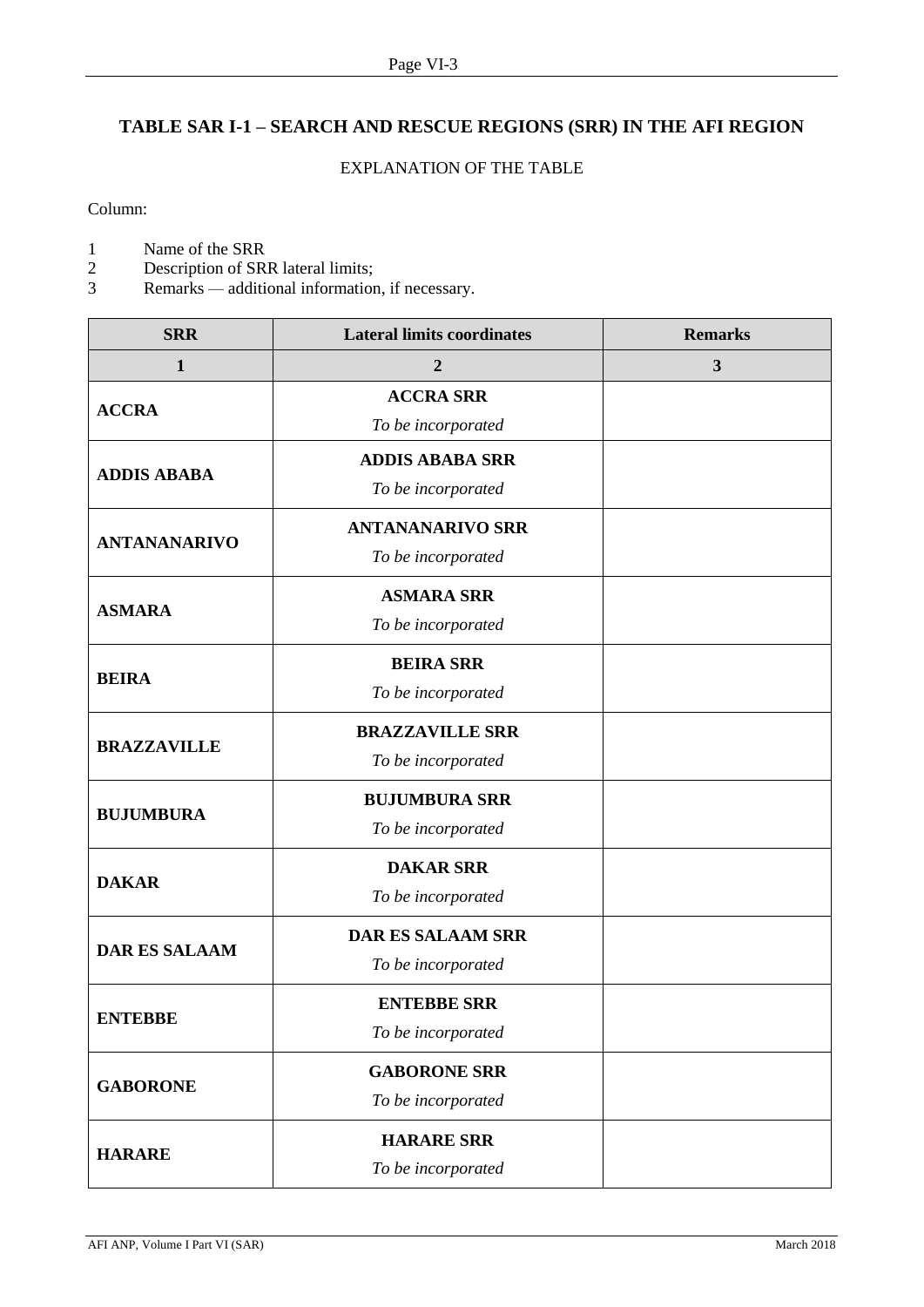| <b>SRR</b>        | <b>Lateral limits coordinates</b> | <b>Remarks</b> |
|-------------------|-----------------------------------|----------------|
| 1                 | $\boldsymbol{2}$                  | $\mathbf{3}$   |
| <b>KANO</b>       | <b>KANO SRR</b>                   |                |
|                   | To be incorporated                |                |
| <b>KHARTOUM</b>   | <b>KHARTOUM SRR</b>               |                |
|                   | To be incorporated                |                |
| <b>KIGALI</b>     | <b>KIGALI SRR</b>                 |                |
|                   | To be incorporated                |                |
| <b>KINSHASA</b>   | <b>KINSHASA SRR</b>               |                |
|                   | To be incorporated                |                |
| <b>LILONGWE</b>   | <b>LILONGWE SRR</b>               |                |
|                   | To be incorporated                |                |
| <b>LUANDA</b>     | <b>LUANDA SRR</b>                 |                |
|                   | To be incorporated                |                |
| <b>LUSAKA</b>     | <b>LUSAKA SRR</b>                 |                |
|                   | To be incorporated                |                |
| <b>MAURITIUS</b>  | <b>MAURITIUS SRR</b>              |                |
|                   | To be incorporated                |                |
| <b>MOGADISHU</b>  | <b>MOGADISHU SRR</b>              |                |
|                   | To be incorporated                |                |
| <b>NAIROBI</b>    | <b>NAIROBI SRR</b>                |                |
|                   | To be incorporated                |                |
| <b>N'DJAMENA</b>  | <b>N'DJAMENA SRR</b>              |                |
|                   | To be incorporated                |                |
| <b>NIAMEY</b>     | <b>NIAMEY SRR</b>                 |                |
|                   | To be incorporated                |                |
| <b>ROBERTS</b>    | <b>ROBERTS SRR</b>                |                |
|                   | To be incorporated                |                |
| <b>SAL</b>        | <b>SAL SRR</b>                    |                |
|                   | To be incorporated                |                |
| <b>SEYCHELLES</b> | <b>SEYCHELLES SRR</b>             |                |
|                   | To be incorporated                |                |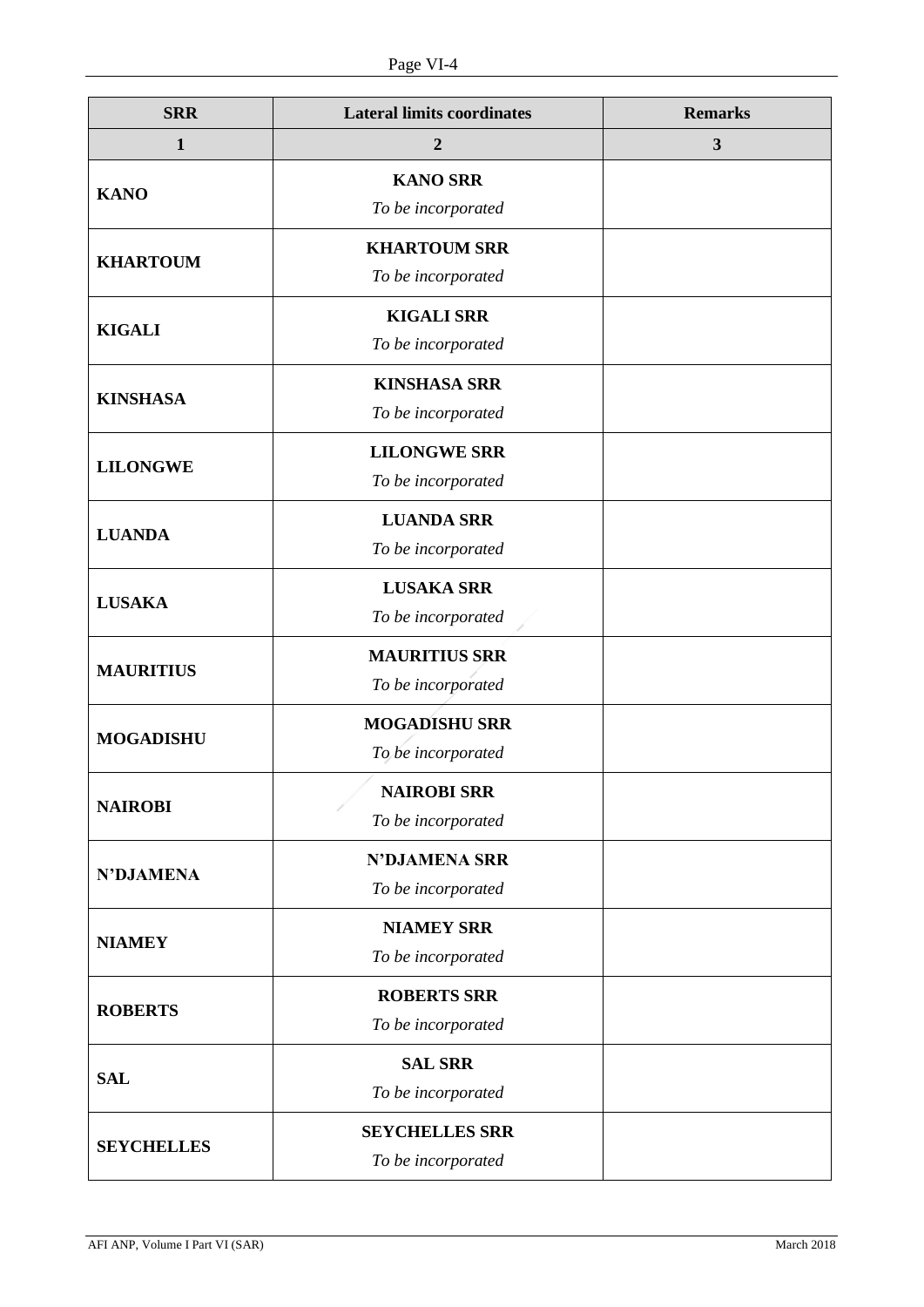| <b>SRR</b>          | <b>Lateral limits coordinates</b>             | <b>Remarks</b> |
|---------------------|-----------------------------------------------|----------------|
|                     |                                               |                |
| <b>SOUTH AFRICA</b> | <b>SOUTH AFRICA SRR</b><br>To be incorporated |                |
| <b>WINDHOEK</b>     | <b>WINDHOEK SRR</b><br>To be incorporated     |                |

\_\_\_\_\_\_\_\_\_\_\_\_\_\_\_\_\_\_\_\_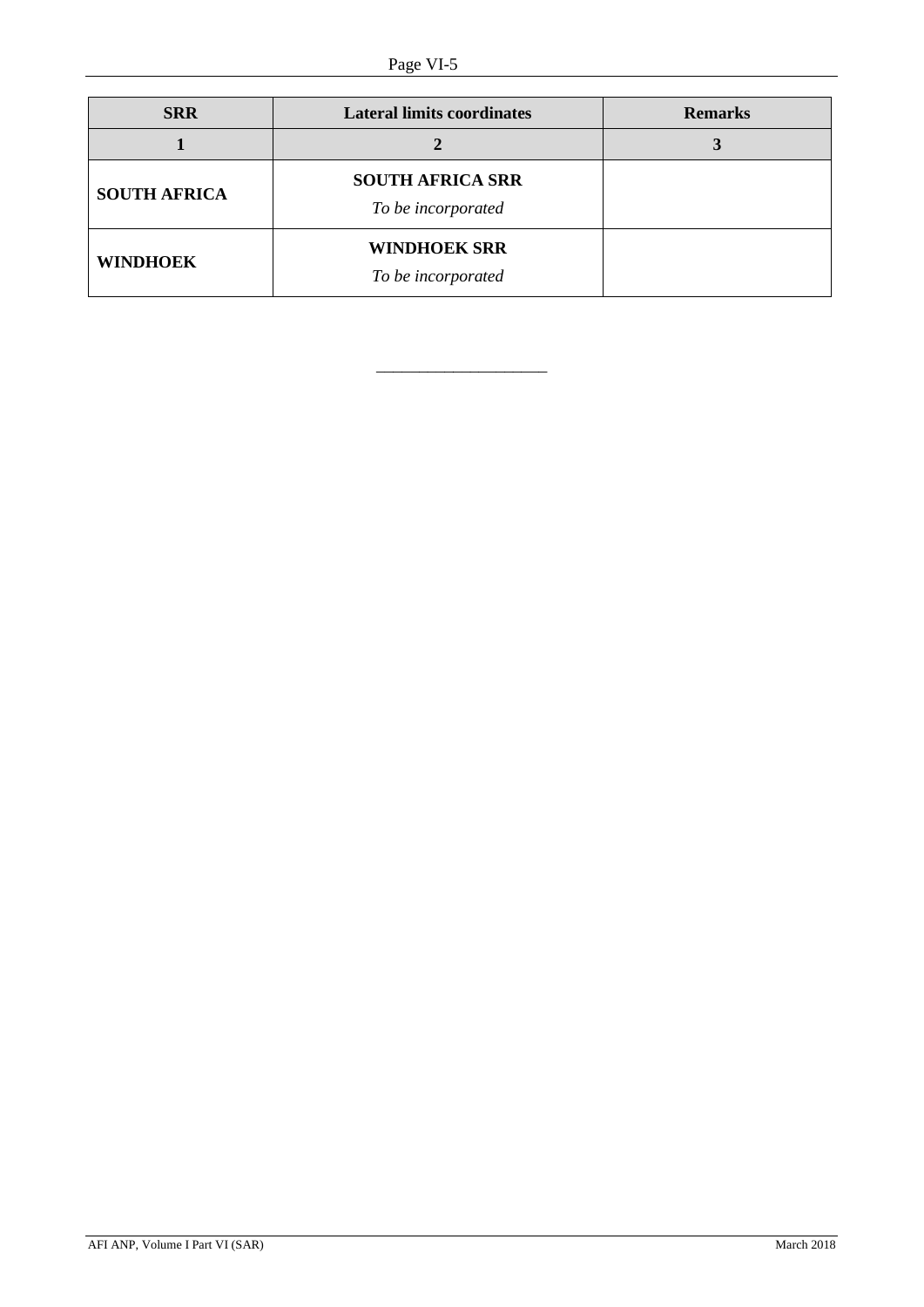# <span id="page-46-0"></span>**CHART SAR I-1 — SEARCH AND RESCUE REGIONS IN THE AFI REGION**

*To be developed*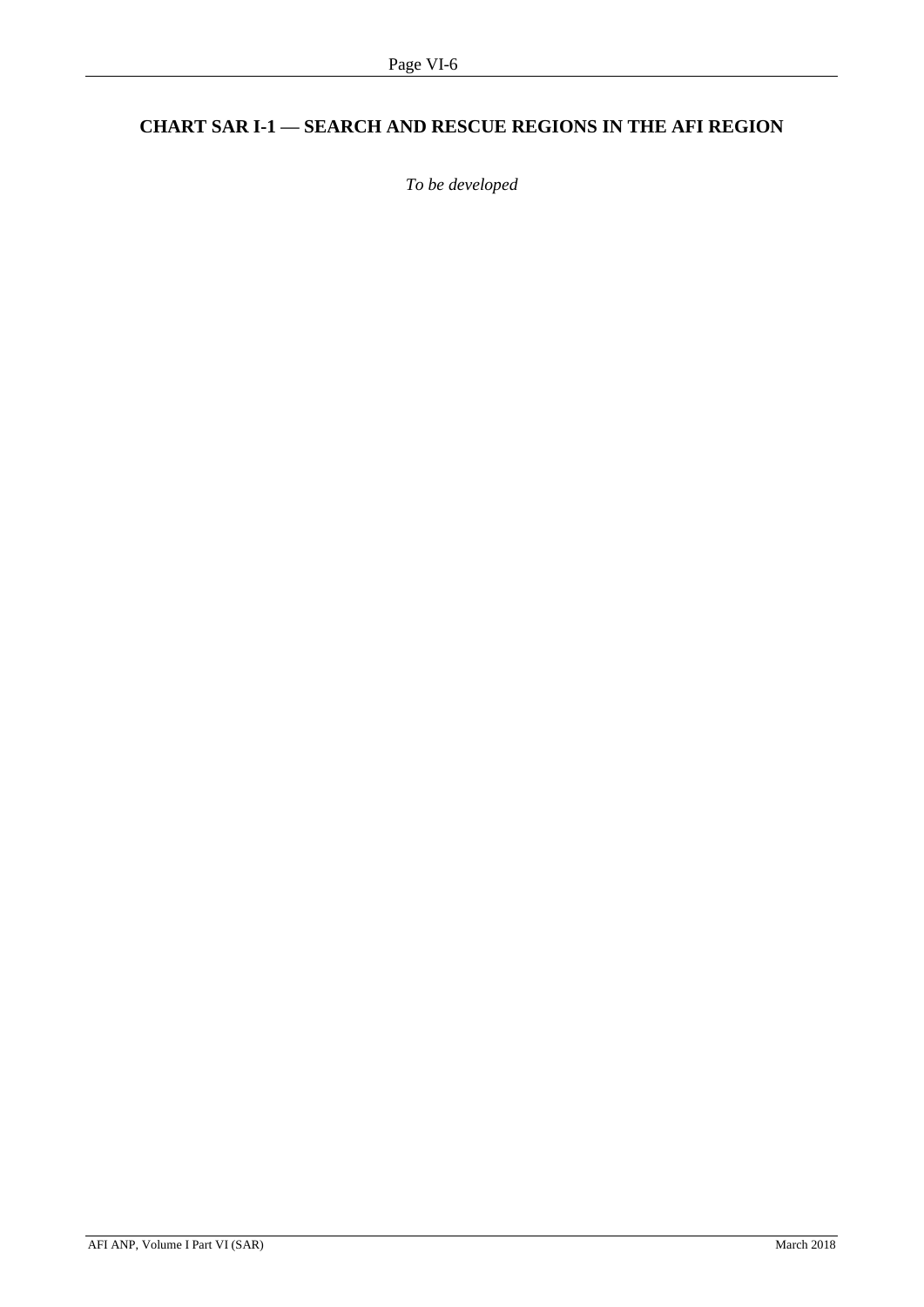# **AFI ANP, VOLUME I**

# **PART VII - AERONAUTICAL INFORMATION MANAGEMENT (AIM)**

#### <span id="page-47-0"></span>**1. INTRODUCTION**

1.1 This part of the AFI ANP constitutes the agreed regional requirements considered to be the minimum necessary for effective planning and implementation of aeronautical information services (AIS) and aeronautical information management (AIM) facilities and services in the Africa-Indian Ocean region and complements the provisions of the ICAO SARPs and PANS related to AIS/AIM. It contains stable plan elements related to the assignment of responsibilities to States for the provision of AIS/AIM facilities and services within the ICAO Africa-Indian Ocean Region in accordance with Article 28 of the *Convention on International Civil Aviation* (Doc 7300); and mandatory requirements related to the AIS/AIM facilities and services to be implemented by States in accordance with regional air navigation agreements.

1.2 The dynamic plan elements related to the assignment of responsibilities to States for the provision of AIS/AIM facilities and services and the mandatory requirements based on regional air navigation agreements related to the AIS/AIM facilities and services are contained in the AFI ANP Volume II, Part VII – AIM.

1.3 The AFI ANP Volume III contains dynamic/flexible plan elements related to the implementation of air navigation systems and their modernization in line with the ICAO Aviation System Block Upgrades (ASBUs) methodology and associated technology roadmaps described in the Global Air Navigation Plan. The ASBU modules are aimed at increasing capacity and improving efficiency of the aviation system whilst maintaining or enhancing safety level, and achieving the necessary harmonization and interoperability at regional and global level. This includes the regionally agreed ASBU modules applicable to the specified ICAO region/sub-region and associated elements/enablers necessary for the monitoring of the status of implementation of these ASBU modules, which include service improvement through digital aeronautical information management and interoperability and data through globally interoperable system wide information management (SWIM).

#### *Standards and Recommended Practices and Procedures for Air Navigation Services*

1.4 The SARPs and PANS and related guidance material applicable to the provision of AIS, and ultimately AIM, are contained in:

- a) Annex 4 *Aeronautical Charts*;
- b) Annex 15 *Aeronautical Information Services*;
- c) *Regional Supplementary Procedures* (Doc 7030);
- d) *Aeronautical Information Services Provided by States* (Doc 7383);
- e) *Location Indicators* (Doc 7910);
- f) *Aeronautical Information Services Manual* (Doc 8126);
- g) *Procedures for Air Navigation Services – Aircraft Operations – Construction of Visual and Instrument Flight Procedures* (PANS-OPS, Volume I and Volume II) (Doc 8168);
- h) *ICAO Abbreviations and Codes* (PANS-ABC) (Doc 8168);
- i) *Aeronautical Charts Manual* (Doc 8697);
- j) *Manual on Coordination between Air Traffic Services, Aeronautical Information Services and Aeronautical Meteorological Services* (Doc 9377);
- k) *World Geodetic System (1984) Manual* (Doc 9674);
- l) *Guidelines on the Use of the Public Internet for Aeronautical Applications* (Doc 9855);
- m) *Guidelines for Electronic Terrain, Obstacle and Aerodrome Mapping Information* (Doc 9881);